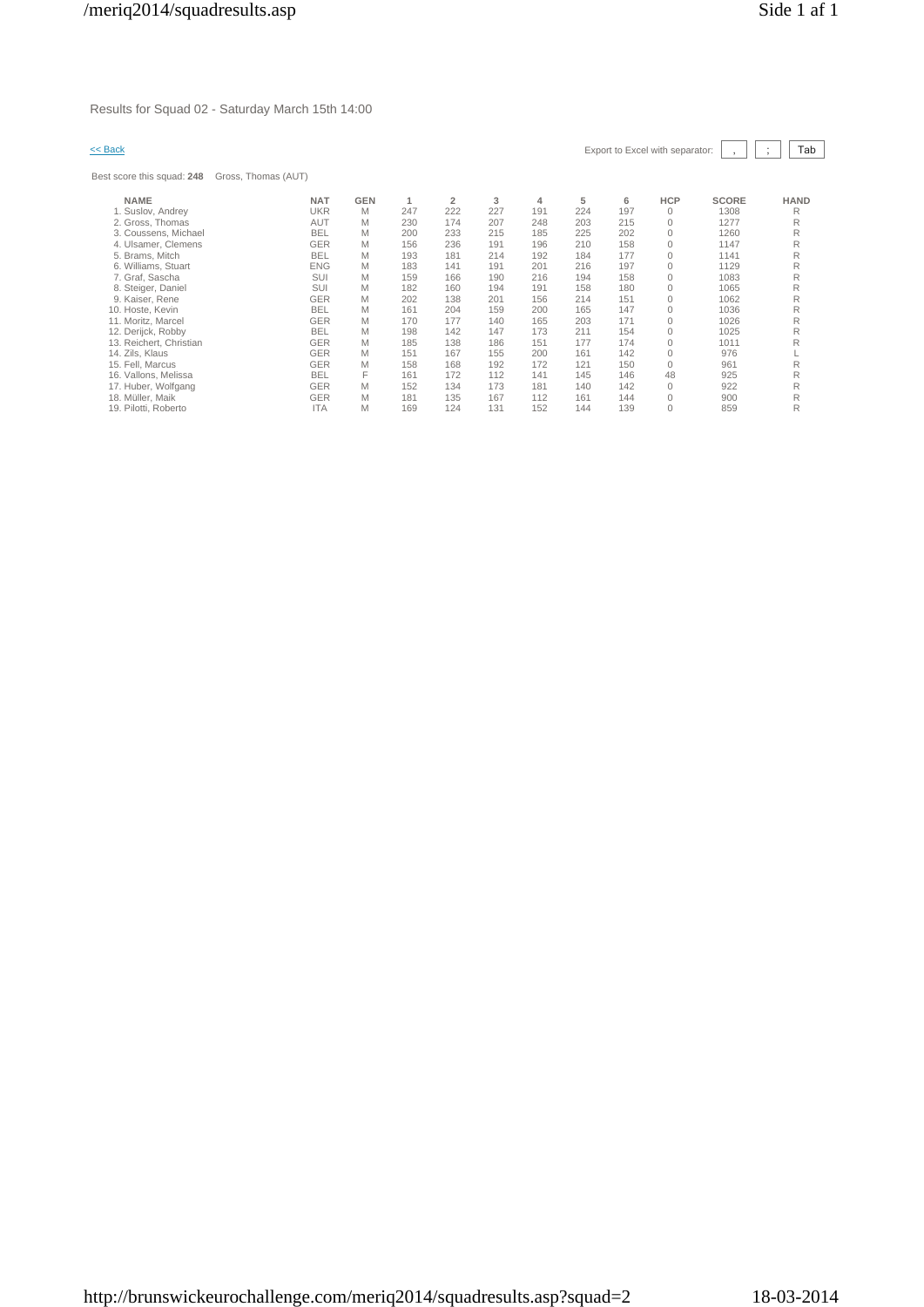Results for Squad 03 - Sunday March 16th 10:00

Best score this squad: **287** Sterner, Jason (USA)

|  | << Back | Export to Excel with separator: $\boxed{\phantom{a} \phantom{a}}$ , $\boxed{\phantom{a} \phantom{a}}$ ; $\boxed{\phantom{a} \phantom{a}}$ |  |  |  |  |
|--|---------|-------------------------------------------------------------------------------------------------------------------------------------------|--|--|--|--|
|--|---------|-------------------------------------------------------------------------------------------------------------------------------------------|--|--|--|--|

| <b>NAME</b>             | <b>NAT</b> | <b>GEN</b> |     | $\overline{2}$ | 3   | 4   | 5   | 6   | <b>HCP</b> | <b>SCORE</b> | <b>HAND</b> |     |
|-------------------------|------------|------------|-----|----------------|-----|-----|-----|-----|------------|--------------|-------------|-----|
| 1. Gross, Thomas        | AUT        | M          | 239 | 246            | 246 | 202 | 212 | 246 | $\Omega$   | 1391         | R           | (R) |
| 2. Williams, Stuart     | <b>ENG</b> | M          | 243 | 207            | 249 | 236 | 252 | 195 | $\Omega$   | 1382         | R           | (R) |
| 3. Sterner, Jason       | <b>USA</b> | M          | 217 | 233            | 176 | 213 | 235 | 287 | $\Omega$   | 1361         | R           |     |
| 4. Ragusa, Giancarlo    | <b>BEL</b> | Μ          | 183 | 227            | 229 | 220 | 256 | 200 | $\Omega$   | 1315         | R           |     |
| 5. Suslov, Andrey       | UKR        | Μ          | 200 | 217            | 232 | 201 | 197 | 205 | $\Omega$   | 1252         | R           | (R) |
| 6. Hellmich, Daniel     | <b>GER</b> | M          | 203 | 202            | 225 | 181 | 159 | 258 | $\Omega$   | 1228         | R           |     |
| 7. Mrosek, Manuel       | <b>GER</b> | M          | 191 | 179            | 213 | 248 | 204 | 190 | $\Omega$   | 1225         | R           |     |
| 8. Hernitschek, Andreas | <b>GER</b> | M          | 172 | 221            | 213 | 172 | 188 | 215 | $\Omega$   | 1181         | R           |     |
| 9. Hess. Tom            | USA        | M          | 192 | 201            | 206 | 224 | 178 | 180 | $\Omega$   | 1181         | R           |     |
| 10. Aernoudt, Marawan   | <b>BEL</b> | M          | 138 | 191            | 214 | 234 | 210 | 190 | $\Omega$   | 1177         | R           |     |
| 11. Graf, Sascha        | <b>SUI</b> | M          | 211 | 176            | 191 | 177 | 194 | 177 | $\Omega$   | 1126         | R           | (R) |
| 12. Zils, Klaus         | GER        | Μ          | 164 | 223            | 170 | 145 | 244 | 170 | $\Omega$   | 1116         |             | (R) |
| 13. Steiger, Daniel     | <b>SUI</b> | M          | 198 | 202            | 173 | 147 | 161 | 174 | $\Omega$   | 1055         | R           | (R) |
| 14. Fell, Marcus        | <b>GER</b> | M          | 187 | 190            | 191 | 162 | 167 | 147 | $\Omega$   | 1044         | R           | (R) |
| 15. Kaiser, Rene        | <b>GER</b> | Μ          | 143 | 204            | 213 | 138 | 177 | 140 | $\Omega$   | 1015         | R           | (R) |
| 16. Reynolds, William   | <b>GER</b> | M          | 137 | 177            | 164 | 159 | 189 | 176 | $\Omega$   | 1002         | R           |     |
| 17. Reichert, Christian | <b>GER</b> | M          | 173 | 163            | 143 | 169 | 158 | 182 | $\Omega$   | 988          | R           | (R) |
| 18. Müller, Maik        | <b>GER</b> | M          | 172 | 167            | 163 | 138 | 150 | 160 | $\Omega$   | 950          | R           | (R) |
| 19. Chambers, Robert    | <b>USA</b> | М          | 132 | 132            | 117 | 152 | 189 | 196 |            | 918          | R           |     |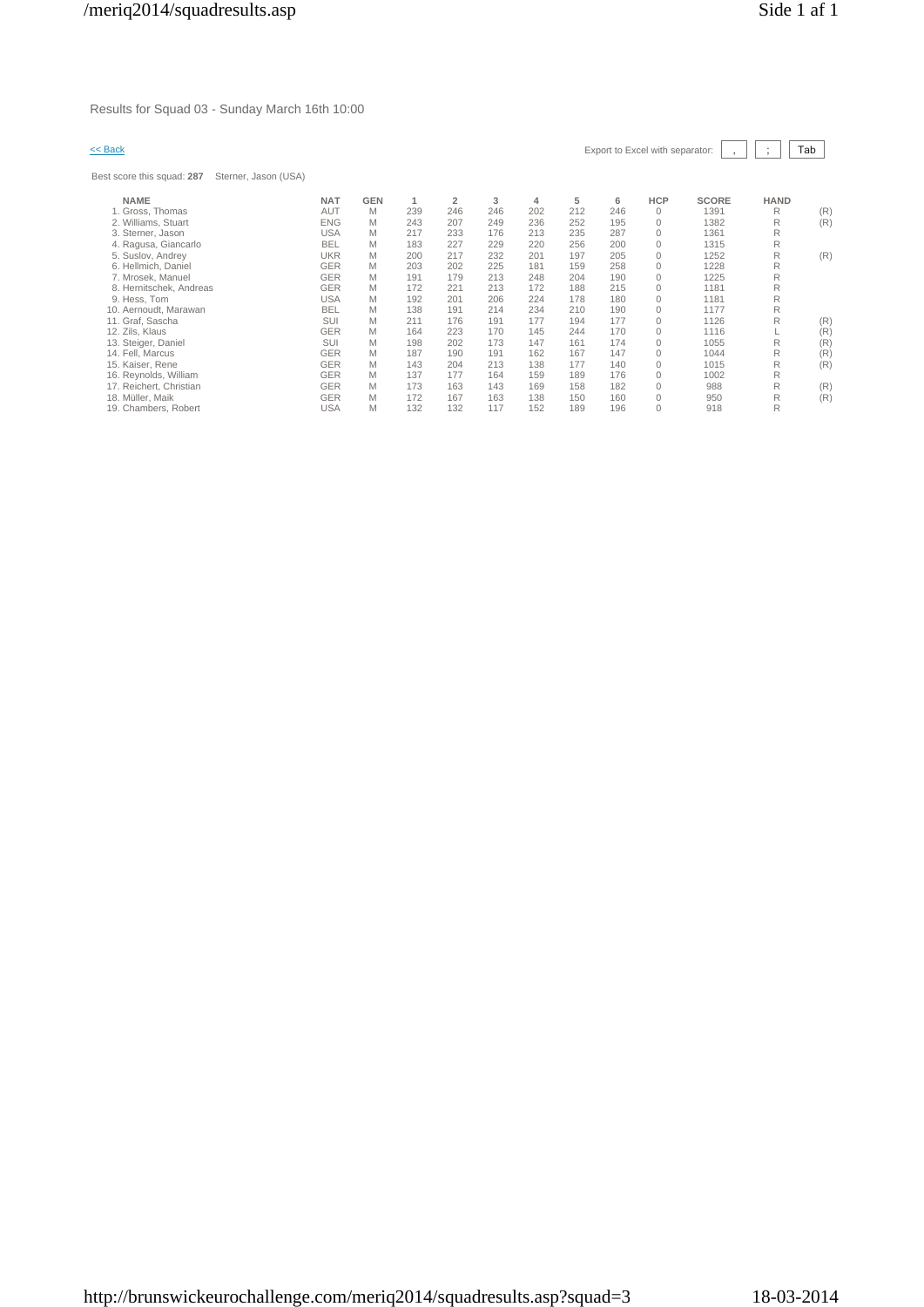Results for Squad 04 - Sunday March 16th 14:00

# << Back Export to Excel with separator: , ; Tab

Best score this squad: **289** Hess, Tom (USA)

| est score tnis squad: <b>∠89</b><br>Hess, Tom (USA) |            |            |     |                |     |     |     |     |              |              |             |     |
|-----------------------------------------------------|------------|------------|-----|----------------|-----|-----|-----|-----|--------------|--------------|-------------|-----|
| <b>NAME</b>                                         | <b>NAT</b> | <b>GEN</b> | 1   | $\overline{2}$ | 3   | 4   | 5   | 6   | <b>HCP</b>   | <b>SCORE</b> | <b>HAND</b> |     |
| 1. Mack, Tim                                        | <b>USA</b> | M          | 254 | 177            | 243 | 258 | 288 | 268 | $\mathbf{0}$ | 1488         | R           |     |
| 2. Hess, Tom                                        | <b>USA</b> | M          | 224 | 223            | 244 | 289 | 208 | 225 | $\mathbf{0}$ | 1413         | R           | (R) |
| 3. Russell, Ronnie                                  | <b>USA</b> | M          | 268 | 193            | 242 | 198 | 191 | 227 | $\mathbf{0}$ | 1319         | R           |     |
| 4. Ulsamer, Clemens                                 | <b>GER</b> | M          | 253 | 223            | 182 | 182 | 194 | 243 | $\circ$      | 1277         | R           | (R) |
| 5. Mrosek. Manuel                                   | <b>GER</b> | M          | 207 | 206            | 212 | 196 | 237 | 201 | $\Omega$     | 1259         | R           | (R) |
| 6. Wölki, Robert                                    | <b>GER</b> | M          | 277 | 178            | 186 | 213 | 224 | 164 | $\mathbf{0}$ | 1242         |             |     |
| 7. Loschetter, Chris                                | <b>USA</b> | M          | 210 | 219            | 179 | 236 | 225 | 159 | $\mathbf{0}$ | 1228         | R           |     |
| 8. Lust, Roland                                     | <b>GER</b> | M          | 202 | 222            | 175 | 181 | 212 | 221 | $\mathbf{0}$ | 1213         | R           |     |
| 9. Völkel, Dirk                                     | <b>GER</b> | M          | 178 | 237            | 210 | 210 | 186 | 189 | $\mathbf{0}$ | 1210         | R           |     |
| 10. Moritz, Marcel                                  | <b>GER</b> | M          | 208 | 201            | 159 | 248 | 193 | 199 | $\circ$      | 1208         | R           | (R) |
| 11. Aernoudt, Marawan                               | <b>BEL</b> | M          | 216 | 152            | 245 | 182 | 226 | 166 | $\circ$      | 1187         | R           | (R) |
| 12. Ragusa, Giancarlo                               | <b>BEL</b> | M          | 164 | 228            | 206 | 173 | 220 | 194 | $\mathbf{0}$ | 1185         | R           | (R) |
| 13. Hellmich, Daniel                                | <b>GER</b> | M          | 162 | 144            | 210 | 199 | 225 | 242 | $\mathbf{0}$ | 1182         | R           | (R) |
| 14. Günther, Kai                                    | <b>GER</b> | M          | 173 | 231            | 174 | 197 | 222 | 184 | $\mathbf{0}$ | 1181         |             |     |
| 15. Coussens. Michael                               | <b>BEL</b> | M          | 234 | 192            | 222 | 203 | 157 | 171 | $\mathbf{0}$ | 1179         | R           | (R) |
| 16. Michow, Andre                                   | <b>GER</b> | M          | 178 | 225            | 201 | 186 | 212 | 153 | $\mathbf{0}$ | 1155         | R           |     |
| 17. Hernitschek, Andreas                            | <b>GER</b> | M          | 167 | 182            | 191 | 177 | 209 | 221 | $\mathbf{0}$ | 1147         | R           | (R) |
| 18. Chambers, Robert                                | <b>USA</b> | M          | 136 | 185            | 187 | 186 | 200 | 242 | $\mathbf{0}$ | 1136         | R           | (R) |
| 19. Hoste, Kevin                                    | <b>BEL</b> | M          | 178 | 216            | 156 | 222 | 177 | 176 | $\mathbf{0}$ | 1125         | R           | (R) |
| 20. Brams. Mitch                                    | <b>BEL</b> | M          | 162 | 186            | 188 | 205 | 191 | 171 | $\mathbf{0}$ | 1103         | R           | (R) |
| 21. Kemnitz, Andreas                                | <b>GER</b> | M          | 152 | 175            | 187 | 220 | 158 | 207 | $\mathbf 0$  | 1099         | R           |     |
| 22. Völkel, Sebastian                               | <b>GER</b> | M          | 194 | 226            | 157 | 170 | 185 | 167 | $\mathbf 0$  | 1099         | R           |     |
| 23. Bohnenberger, Timo                              | <b>GER</b> | M          | 179 | 211            | 170 | 147 | 191 | 176 | $\mathbf{0}$ | 1074         | R           |     |
| 24. Derijck, Robby                                  | <b>BEL</b> | M          | 184 | 182            | 162 | 148 | 201 | 158 | 0            | 1035         | R           | (R) |
| 25. Reynolds, William                               | <b>GER</b> | M          | 177 | 191            | 134 | 157 | 212 | 157 | $\mathbf{0}$ | 1028         | R           | (R) |
| 26. Tsorbatzoudis, Evangelos                        | <b>GER</b> | M          | 187 | 193            | 181 | 149 | 166 | 136 | $\circ$      | 1012         | R           |     |
| 27. Weiss, Daniel                                   | <b>GER</b> | M          | 108 | 158            | 170 | 165 | 204 | 133 | $\mathbf 0$  | 938          | R           |     |
| 28. Latorre, Angel Alexander                        | <b>GER</b> | M          | 142 | 167            | 138 | 161 | 166 | 132 | $\mathbf{0}$ | 906          | R           |     |
| 29. Huber, Wolfgang                                 | <b>GER</b> | M          | 130 | 137            | 175 | 195 | 144 | 122 | $\Omega$     | 903          | R           | (R) |
|                                                     |            |            |     |                |     |     |     |     |              |              |             |     |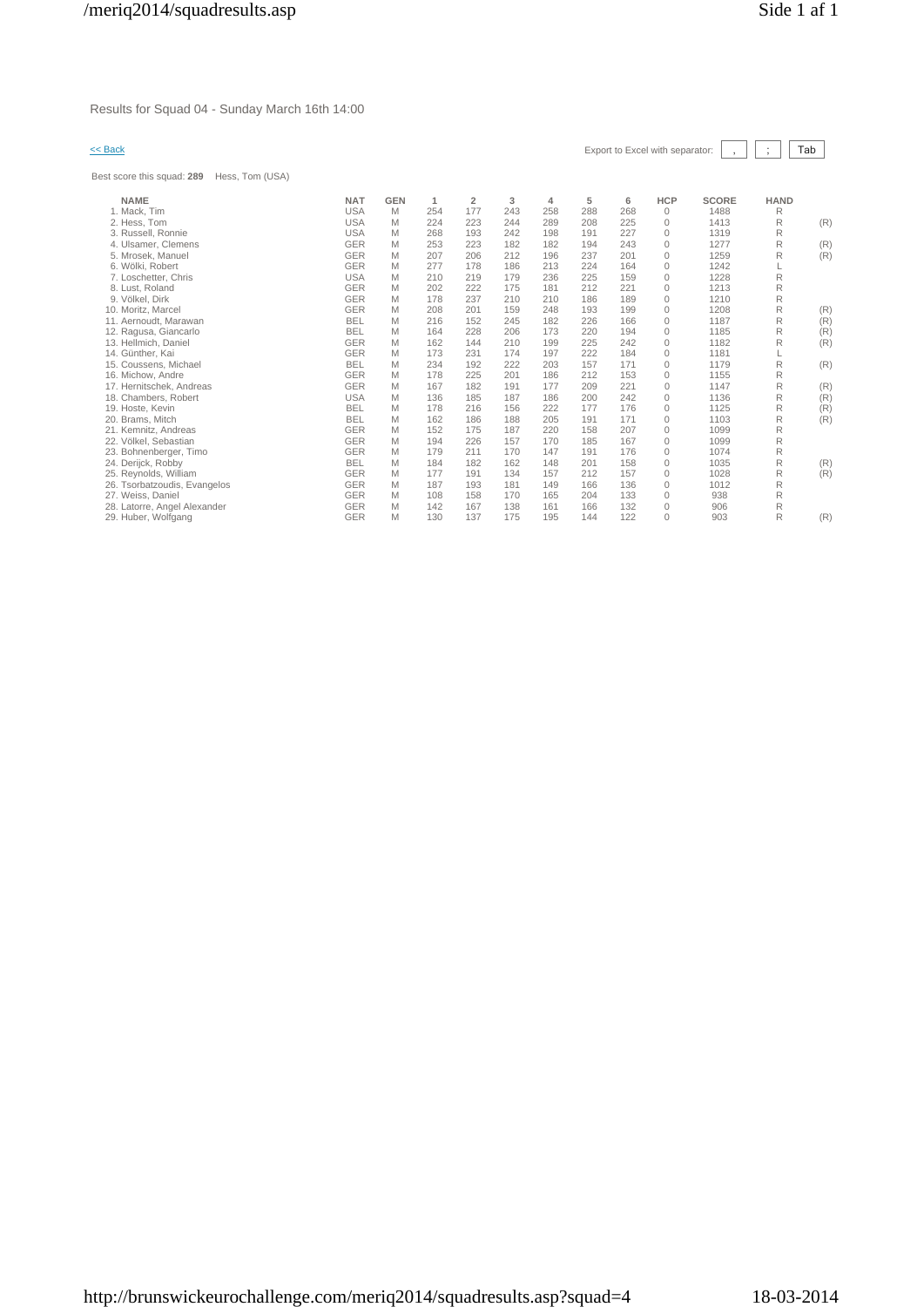Results for Squad 05 - Tuesday March 18th 16:00

| $<<$ Back                  |                                                   |            |     |                |     |     |     |     | Export to Excel with separator: |              | Tab<br>$\ddot{\phantom{a}}$ |
|----------------------------|---------------------------------------------------|------------|-----|----------------|-----|-----|-----|-----|---------------------------------|--------------|-----------------------------|
| Best score this squad: 255 | Mcclellan, Francis (USA)<br>Fischer, Harald (GER) |            |     |                |     |     |     |     |                                 |              |                             |
| <b>NAME</b>                | <b>NAT</b>                                        | <b>GEN</b> | 1   | $\overline{2}$ | 3   | 4   | 5   | 6   | <b>HCP</b>                      | <b>SCORE</b> | <b>HAND</b>                 |
| 1. Grabrijan, Anže         | <b>SLO</b>                                        | M          | 193 | 200            | 222 | 223 | 201 | 236 | 0                               | 1275         |                             |
| 2. Mcclellan, Francis      | <b>USA</b>                                        | M          | 225 | 182            | 196 | 220 | 179 | 255 | $\mathbf{0}$                    | 1257         | R                           |
| 3. Seidl, Christian        | <b>GER</b>                                        | M          | 213 | 181            | 222 | 213 | 192 | 211 | $\mathbf{0}$                    | 1232         | R                           |
| 4. Bódis, György           | <b>HUN</b>                                        | M          | 243 | 215            | 211 | 140 | 223 | 183 | $\mathbf{0}$                    | 1215         | R                           |
| 5. Edvard, Progar          | <b>SLO</b>                                        | M          | 194 | 195            | 235 | 196 | 210 | 154 | $\mathbf{0}$                    | 1184         |                             |
| 6. Wilfinger, Martin       | AUT                                               | M          | 199 | 209            | 152 | 243 | 181 | 186 | $\mathbf{0}$                    | 1170         | R                           |
| 7. Fischer, Harald         | GER                                               | M          | 212 | 196            | 171 | 190 | 144 | 255 | $\mathbf{0}$                    | 1168         | R                           |
| 8. Stöckl, Berny           | <b>GER</b>                                        | M          | 150 | 191            | 200 | 178 | 203 | 238 | $\mathbf{0}$                    | 1160         |                             |
| 9. Basner, Peter           | GER                                               | M          | 180 | 228            | 205 | 216 | 123 | 203 | $\mathbf{0}$                    | 1155         | R                           |
| 10. Strbac. Vladimir       | <b>SRB</b>                                        | M          | 185 | 160            | 156 | 188 | 216 | 234 | $\mathbf{0}$                    | 1139         |                             |
| 11. D'Silva, Johnny        | GER                                               | M          | 152 | 170            | 204 | 190 | 166 | 238 | $\mathbf{0}$                    | 1120         | R                           |
| 12. Grabichler, Erich      | GER                                               | M          | 164 | 215            | 210 | 166 | 165 | 192 | $\mathbf{0}$                    | 1112         | R                           |
| 13. Knöbl, Werner          | GER                                               | M          | 137 | 174            | 152 | 209 | 234 | 198 | $\mathbf{0}$                    | 1104         | R                           |
| 14. Creach, Leon           | <b>USA</b>                                        | M          | 184 | 133            | 192 | 213 | 188 | 187 | $\mathbf{0}$                    | 1097         | R                           |
| 15. Sauer, Tobias          | <b>GER</b>                                        | M          | 235 | 145            | 134 | 211 | 158 | 163 | $\mathbf{0}$                    | 1046         | R                           |
| 16. Cremer, Christian      | GER                                               | M          | 183 | 205            | 133 | 188 | 199 | 137 | $\mathbf{0}$                    | 1045         | R                           |
| 17. Hansmann, Tobias       | <b>GER</b>                                        | M          | 195 | 190            | 145 | 138 | 195 | 177 | $\mathbf{0}$                    | 1040         | R                           |
| 18. Rec, Richard           | <b>USA</b>                                        | M          | 153 | 169            | 154 | 147 | 193 | 189 | $\mathbf{0}$                    | 1005         | R                           |
| 19. Huth, Rafe             | <b>USA</b>                                        | M          | 182 | 143            | 160 | 237 | 154 | 128 | $\Omega$                        | 1004         | R                           |
| 20. Huth, Kara             | <b>USA</b>                                        | F          | 149 | 148            | 158 | 138 | 137 | 174 | 48                              | 952          | R                           |
| 21. Williams, Jacob        | <b>USA</b>                                        | M          | 143 | 135            | 140 | 176 | 123 | 171 | $\mathbf{0}$                    | 888          | R                           |
| 22. Erber, Phips           | GER                                               | M          | 153 | 215            | 178 | 156 | 155 |     | $\mathbf{0}$                    | 857          | R                           |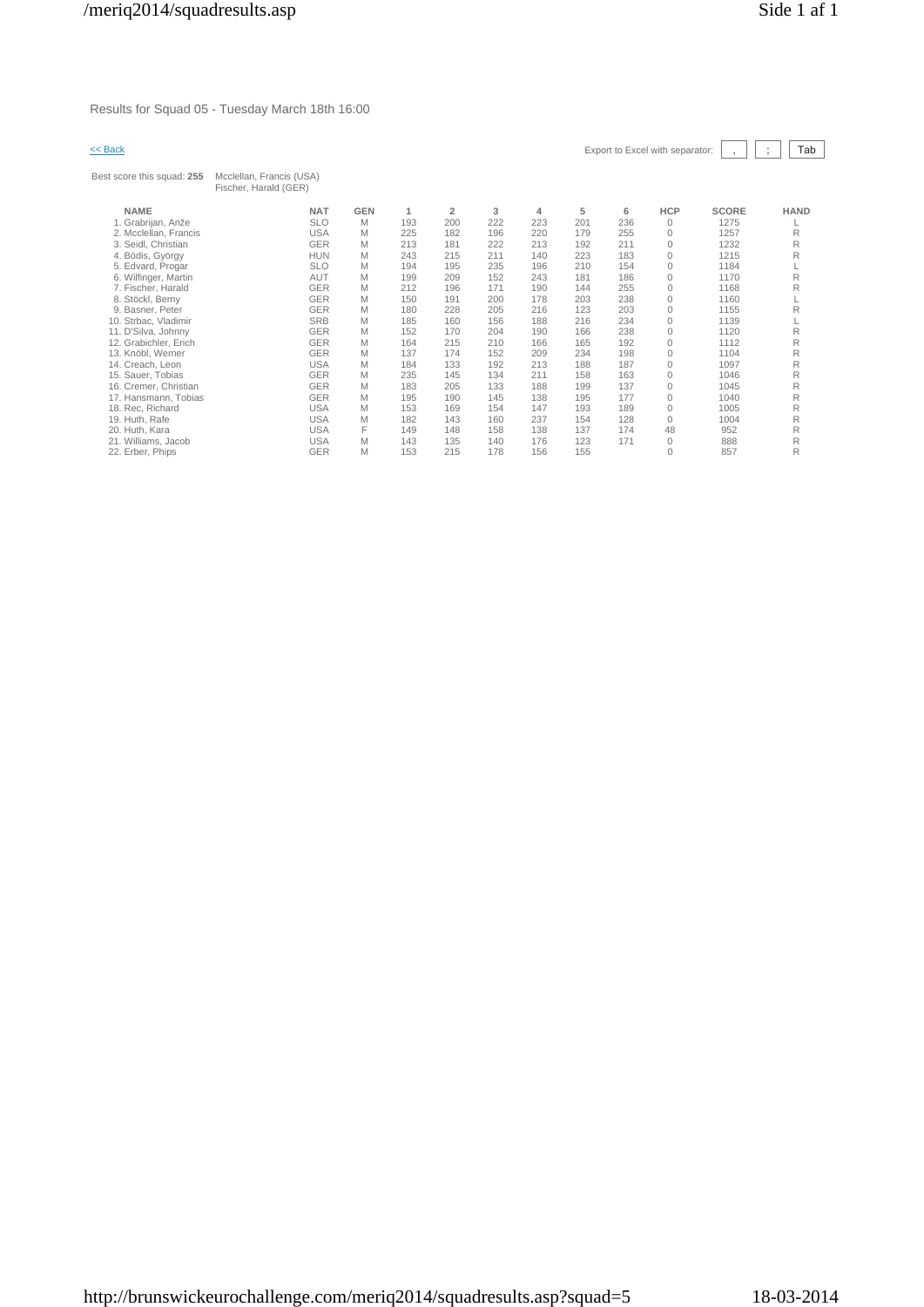Results for Squad 06 - Tuesday March 18th 20:00

Best score this squad: **279** Peters, Jake (USA)

| << Back | Export to Excel with separator: $\begin{array}{ c c c c c c } \hline \end{array}$ , $\begin{array}{ c c c c c } \hline \end{array}$ Tab |  |  |  |
|---------|-----------------------------------------------------------------------------------------------------------------------------------------|--|--|--|

| <b>NAME</b>              | <b>NAT</b> | <b>GEN</b> | 1   | $\overline{2}$ | 3   | 4   | 5   | 6   | <b>HCP</b>   | <b>SCORE</b> | <b>HAND</b> |     |
|--------------------------|------------|------------|-----|----------------|-----|-----|-----|-----|--------------|--------------|-------------|-----|
| 1. Ciminelli, Rvan       | <b>USA</b> | M          | 227 | 248            | 213 | 222 | 227 | 238 | $\Omega$     | 1375         |             |     |
| 2. Peters, Jake          | <b>USA</b> | M          | 167 | 216            | 212 | 192 | 278 | 279 | $\Omega$     | 1344         | R           |     |
| 3. Jansson, Markus       | <b>SWE</b> | M          | 208 | 266            | 191 | 214 | 203 | 205 | $\mathbf{0}$ | 1287         | R           |     |
| 4. Stöckl, Berny         | <b>GER</b> | M          | 197 | 192            | 256 | 217 | 208 | 215 | $\Omega$     | 1285         |             | (R) |
| 5. Glasl, Hans-Jürgen    | <b>GER</b> | M          | 193 | 222            | 153 | 269 | 244 | 190 | $\Omega$     | 1271         | R           |     |
| 6. Tarsoly, Alexander    | <b>HUN</b> | M          | 220 | 181            | 214 | 216 | 180 | 256 | 0            | 1267         | R           |     |
| 7. Rash, Sean            | <b>USA</b> | M          | 216 | 189            | 187 | 158 | 239 | 256 | $\mathbf{0}$ | 1245         | R           |     |
| 8. Seidl. Christian      | <b>GER</b> | M          | 175 | 217            | 193 | 225 | 194 | 229 | $\Omega$     | 1233         | R           | (R) |
| 9. Bolleby, Kim          | SWE        | M          | 158 | 245            | 203 | 214 | 181 | 211 | $\Omega$     | 1212         |             |     |
| 10. Mrosek. Manuel       | <b>GER</b> | M          | 191 | 189            | 200 | 180 | 226 | 224 | $\Omega$     | 1210         | R           | (R) |
| 11. Kühn, Christiane     | <b>GER</b> | F          | 178 | 221            | 235 | 214 | 141 | 170 | 48           | 1207         | R           |     |
| 12. Andersson, Pontus    | <b>SWE</b> | M          | 161 | 205            | 202 | 214 | 225 | 195 | $\Omega$     | 1202         | R           |     |
| 13. Johnson jr., Magnus  | <b>SWE</b> | M          | 169 | 161            | 194 | 212 | 234 | 230 | $\Omega$     | 1200         | R           |     |
| 14. Köberl, Martin       | <b>GER</b> | M          | 223 | 174            | 199 | 179 | 202 | 219 | $\Omega$     | 1196         | R           |     |
| 15. Mcclellan, Francis   | <b>USA</b> | M          | 213 | 188            | 205 | 225 | 172 | 178 | $\mathbf 0$  | 1181         | R           | (R) |
| 16. Cunningham, Brett    | <b>USA</b> | M          | 178 | 205            | 186 | 191 | 187 | 218 | $\Omega$     | 1165         | R           |     |
| 17. Strbac, Vladimir     | <b>SRB</b> | M          | 179 | 130            | 255 | 223 | 176 | 194 | $\Omega$     | 1157         |             | (R) |
| 18. Rec. Richard         | <b>USA</b> | M          | 198 | 167            | 180 | 219 | 200 | 170 | $\mathbf{0}$ | 1134         | R           | (R) |
| 19. Reichling, Patrik    | <b>GER</b> | M          | 185 | 198            | 178 | 224 | 166 | 170 | $\mathbf 0$  | 1121         | R           |     |
| 20. Kocher, Andreas      | <b>AUT</b> | M          | 171 | 196            | 187 | 186 | 168 | 210 | $\Omega$     | 1118         | R           |     |
| 21. Wilfinger, Martin    | <b>AUT</b> | M          | 191 | 206            | 203 | 191 | 151 | 159 | $\Omega$     | 1101         | R           | (R) |
| 22. Gruschke, Kai Lucien | AUT        | M          | 163 | 227            | 201 | 179 | 167 | 143 | $\mathbf{0}$ | 1080         |             |     |
| 23. Huth, Rafe           | <b>USA</b> | M          | 203 | 205            | 153 | 141 | 187 | 171 | $\mathbf 0$  | 1060         | R           | (R) |
| 24. Fischer, Harald      | <b>GER</b> | M          | 177 | 189            | 171 | 156 | 190 | 167 | $\Omega$     | 1050         | R           | (R) |
| 25. Creach, Leon         | <b>USA</b> | M          | 185 | 146            | 155 | 221 | 155 | 186 | $\Omega$     | 1048         | R           | (R) |
| 26. Huth, Kara           | <b>USA</b> | F          | 117 | 157            | 156 | 169 | 201 | 177 | 48           | 1025         | R           | (R) |
| 27. Sauer, Tobias        | <b>GER</b> | M          | 133 | 150            | 148 | 223 | 149 | 190 | $\Omega$     | 993          | R           | (R) |
| 28. Hödl. Edwin          | <b>AUT</b> | M          | 189 | 141            | 195 | 142 | 182 | 129 | $\mathbf{0}$ | 978          | R           |     |
| 29. Brunke, Thorsten     | <b>GER</b> | M          | 182 | 159            | 147 | 179 | 116 | 147 | $\Omega$     | 930          | R           |     |
| 30. Grüter, Sandra       | <b>AUT</b> | F          | 120 | 168            | 133 | 153 | 115 | 168 | 48           | 905          | R           |     |
| 31. Williams, Jacob      | <b>USA</b> | M          | 163 | 130            | 134 | 163 | 118 | 115 | $\Omega$     | 823          | R           | (R) |
|                          |            |            |     |                |     |     |     |     |              |              |             |     |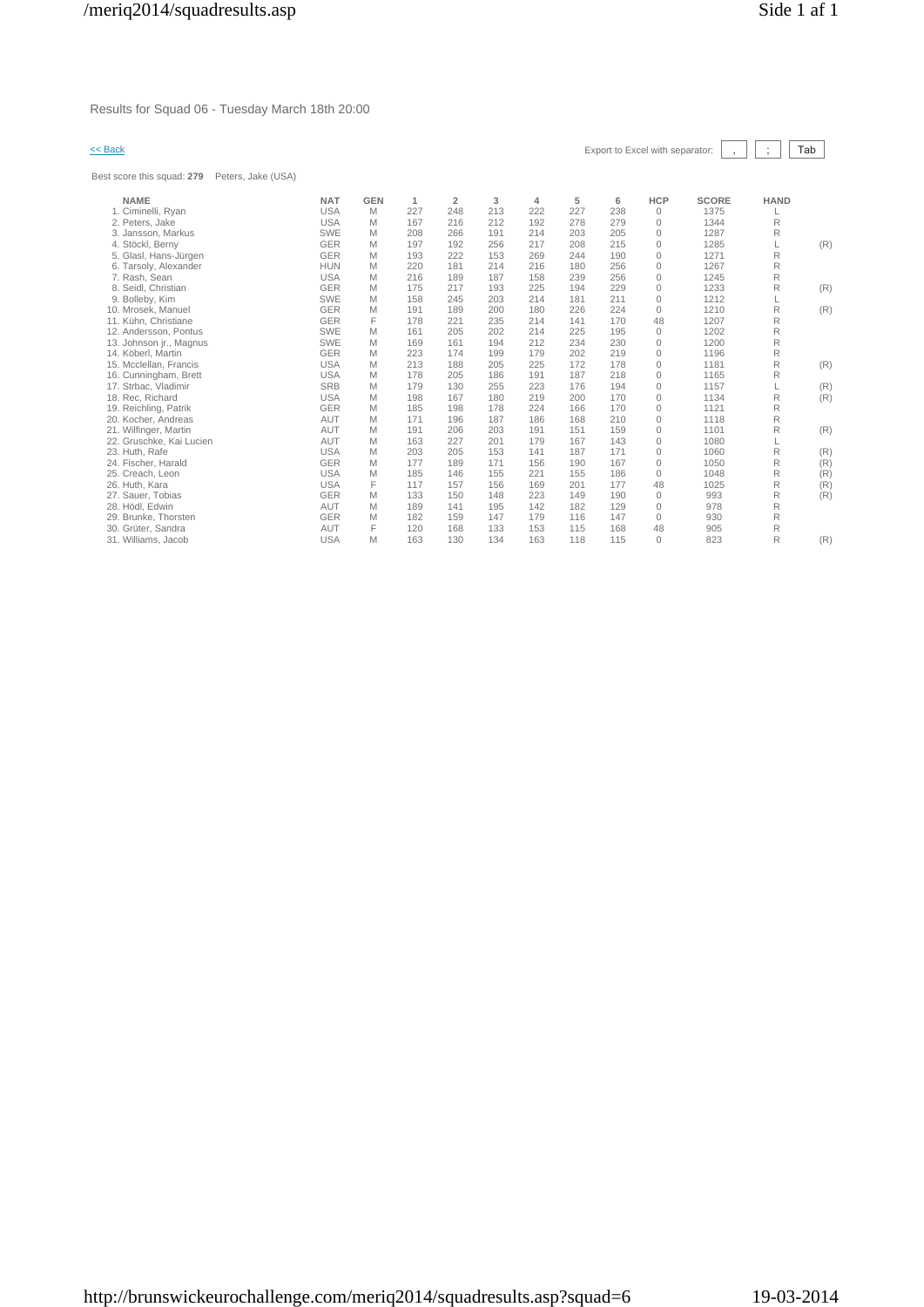Results for Squad 07 - Wednesday March 19th 16:00

Best score this squad: **279** Loschetter, Chris (USA)

| << Back |  |  |  |  |
|---------|--|--|--|--|
|         |  |  |  |  |

| <b>NAME</b>              | <b>NAT</b> | <b>GEN</b> | $\mathbf{1}$ | $\overline{2}$ | 3   | 4   | 5   | 6   | <b>HCP</b>   | <b>SCORE</b> | <b>HAND</b> |     |
|--------------------------|------------|------------|--------------|----------------|-----|-----|-----|-----|--------------|--------------|-------------|-----|
| 1. Zulkifli. Zulmazran   | <b>MAS</b> | M          | 224          | 236            | 258 | 246 | 257 | 208 | $\mathbf{0}$ | 1429         | R           |     |
| 2. Grabrijan, Anže       | <b>SLO</b> | M          | 268          | 216            | 236 | 245 | 258 | 205 | $\mathbf{0}$ | 1428         | L           | (R) |
| 3. Kulick, Kelly         | <b>USA</b> | F          | 217          | 217            | 200 | 235 | 237 | 257 | 48           | 1411         | R           |     |
| 4. Ridhwan, Syafiq       | <b>MAS</b> | M          | 212          | 226            | 266 | 224 | 233 | 245 | $\Omega$     | 1406         | R           |     |
| 5. Loschetter, Chris     | <b>USA</b> | M          | 199          | 238            | 259 | 236 | 190 | 279 | $\mathbf{0}$ | 1401         | R           | (R) |
| 6. Rash, Sean            | <b>USA</b> | M          | 225          | 200            | 247 | 223 | 257 | 196 | $\Omega$     | 1348         | R           | (R) |
| 7. Peters, Jake          | <b>USA</b> | M          | 213          | 257            | 244 | 224 | 205 | 188 | $\mathbf{0}$ | 1331         | R           | (R) |
| 8. Lorenc, Jaroslav      | CZE        | M          | 200          | 215            | 202 | 235 | 245 | 233 | $\mathbf{0}$ | 1330         | L           |     |
| 9. Mrosek, Manuel        | <b>GER</b> | M          | 184          | 231            | 222 | 207 | 278 | 207 | $\mathbf{0}$ | 1329         | R           | (R) |
| 10. Abd Razak, Syimir    | <b>MAS</b> | M          | 205          | 248            | 225 | 204 | 234 | 211 | $\Omega$     | 1327         | R           |     |
| 11. Pöppler, Birgit      | <b>GER</b> | F          | 187          | 236            | 209 | 223 | 211 | 210 | 48           | 1324         | R           |     |
| 12. Li Jane, Sin         | <b>MAS</b> | F          | 191          | 212            | 200 | 195 | 269 | 206 | 48           | 1321         | R           |     |
| 13. Ang, Adrian          | <b>MAS</b> | M          | 267          | 210            | 214 | 181 | 203 | 235 | $\mathbb O$  | 1310         | R           |     |
| 14. Liew. Alex           | <b>MAS</b> | M          | 221          | 218            | 179 | 248 | 193 | 247 | $\mathbf{0}$ | 1306         | L           |     |
| 15. Petersen, Tommy      | GRE        | M          | 245          | 201            | 215 | 197 | 227 | 206 | $\mathbb O$  | 1291         | R           |     |
| 16. Zulkifli, Shalin     | <b>MAS</b> | F          | 243          | 212            | 217 | 173 | 205 | 191 | 48           | 1289         | R           |     |
| 17. Basner, Peter        | <b>GER</b> | M          | 206          | 204            | 247 | 193 | 230 | 194 | $\mathbf{0}$ | 1274         | R           | (R) |
| 18. Muzik, Michal        | CZE        | M          | 201          | 234            | 239 | 208 | 204 | 188 | $\mathbf{0}$ | 1274         | R           |     |
| 19. Barrett, Dominic     | <b>ENG</b> | M          | 217          | 188            | 196 | 245 | 188 | 222 | $\mathbf 0$  | 1256         | R           |     |
| 20. Polanisz, Emil       | POL        | M          | 199          | 203            | 178 | 243 | 230 | 199 | $\mathbf 0$  | 1252         | L           |     |
| 21. Cunningham, Brett    | <b>USA</b> | M          | 181          | 214            | 223 | 192 | 211 | 225 | $\mathbf{0}$ | 1246         | $\mathsf R$ | (R) |
|                          | <b>MAS</b> | F          | 148          | 194            |     | 216 | 173 | 225 | 48           |              |             |     |
| 22. Afifah, Syaidatul    |            |            |              |                | 233 |     |     |     |              | 1237         | R           |     |
| 23. Tan, Timmy           | <b>MAS</b> | M          | 191          | 231            | 257 | 179 | 204 | 170 | $\mathbf{0}$ | 1232         | R           |     |
| 24. Seidl, Christian     | <b>GER</b> | M          | 235          | 220            | 209 | 182 | 201 | 181 | $\mathbf{0}$ | 1228         | R           | (R) |
| 25. Bódis, György        | <b>HUN</b> | M          | 215          | 191            | 203 | 205 | 199 | 200 | $\mathbf{0}$ | 1213         | R           | (R) |
| 26. Ding Sagan, Jonathan | <b>MAS</b> | M          | 212          | 183            | 199 | 216 | 178 | 213 | $\mathbf{0}$ | 1201         | R           |     |
| 27. Knöbl, Werner        | GER        | M          | 216          | 230            | 193 | 175 | 195 | 192 | $\mathbf{0}$ | 1201         | R           | (R) |
| 28. Vítek, David         | CZE        | M          | 209          | 200            | 181 | 193 | 256 | 155 | $\mathbf{0}$ | 1194         | R           |     |
| 29. Silletti, Alessandro | POL        | M          | 202          | 199            | 175 | 172 | 221 | 220 | $\mathbf{0}$ | 1189         | R           |     |
| 30. Veijanen, Markku     | <b>FIN</b> | M          | 212          | 194            | 187 | 216 | 177 | 203 | $\mathbf{0}$ | 1189         | R           |     |
| 31. Hirvonen, Mikko      | <b>FIN</b> | M          | 228          | 192            | 180 | 226 | 171 | 190 | $\mathbf 0$  | 1187         | R           |     |
| 32. Cheah, Esther        | <b>MAS</b> | F          | 182          | 154            | 182 | 193 | 223 | 203 | 48           | 1185         | R           |     |
| 33. Börding, Tobias      | <b>GER</b> | M          | 142          | 192            | 179 | 212 | 221 | 235 | $\mathbf{0}$ | 1181         | R           |     |
| 34. Sauer, Tobias        | <b>GER</b> | M          | 222          | 176            | 155 | 176 | 258 | 192 | $\mathbf{0}$ | 1179         | R           | (R) |
| 35. Stöckl, Berny        | <b>GER</b> | M          | 160          | 210            | 214 | 182 | 191 | 214 | $\mathbf{0}$ | 1171         | L           | (R) |
| 36. Safiyah Amirah, Siti | <b>MAS</b> | F          | 225          | 184            | 167 | 183 | 160 | 189 | 48           | 1156         | R           |     |
| 37. Fischer, Harald      | <b>GER</b> | M          | 204          | 193            | 182 | 169 | 226 | 182 | $\mathbf{0}$ | 1156         | R           | (R) |
| 38. Tomas, Cheska        | <b>NED</b> | F          | 205          | 196            | 162 | 237 | 143 | 165 | 48           | 1156         | R           |     |
| 39. Strbac, Vladimir     | <b>SRB</b> | M          | 155          | 257            | 153 | 159 | 211 | 210 | $\mathbf{0}$ | 1145         | L           | (R) |
| 40. Vollstuber, Tobias   | <b>GER</b> | M          | 180          | 200            | 252 | 185 | 150 | 152 | $\mathbb O$  | 1119         | R           |     |
| 41. Roslan, Natasha      | <b>MAS</b> | F          | 192          | 197            | 196 | 144 | 167 | 169 | 48           | 1113         | R           |     |
| 42. Blaszczak, Adam      | POL        | M          | 175          | 192            | 167 | 179 | 199 | 178 | $\mathbf{0}$ | 1090         | L           |     |
| 43. Kucinski, Jacek      | POL        | M          | 176          | 192            | 179 | 148 | 190 | 176 | $\mathbf{0}$ | 1061         | R           |     |
| 44. Poetzschke, Frank    | <b>GER</b> | M          | 175          | 144            | 176 | 158 | 153 | 180 | $\mathbf 0$  | 986          | $\mathsf R$ |     |
| 45. Wilfinger, Martin    | AUT        | M          | 155          | 167            | 178 | 133 | 203 | 150 | $\mathbf 0$  | 986          | R           | (R) |
| 46. Brunke, Thorsten     | <b>GER</b> | M          | 182          | 155            | 157 | 181 | 162 | 125 | $\mathbf{0}$ | 962          | R           | (R) |
| 47. Weiss, Daniel        | GER        | M          | 163          | 197            | 172 | 143 | 112 | 153 | $\Omega$     | 940          | R           | (R) |
|                          |            |            |              |                |     |     |     |     |              |              |             |     |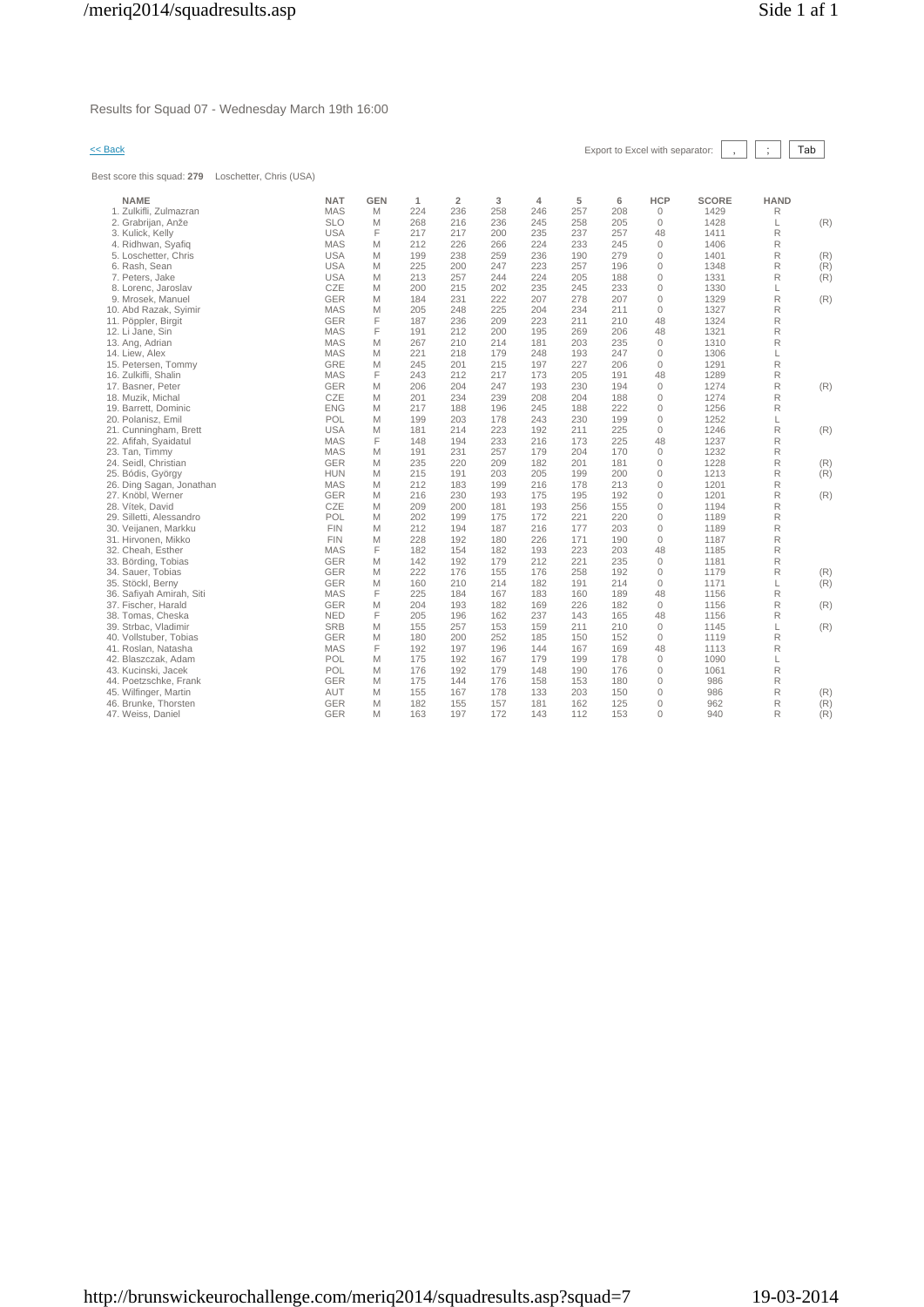Results for Squad 08 - Wednesday March 19th 20:00

Best score this squad: **300** Fransson, Daniel (SWE)

| << Back | Export to Excel with separator: | ,    ;    Tab |  |  |
|---------|---------------------------------|---------------|--|--|
|         |                                 |               |  |  |

| <b>NAME</b><br>1. Karlsson, Joachim | <b>NAT</b><br><b>SWE</b> | <b>GEN</b><br>M | 1<br>230 | $\overline{2}$<br>278 | 3<br>255 | $\overline{4}$<br>245 | 5<br>218 | 6<br>279 | <b>HCP</b><br>$\mathbf{0}$ | <b>SCORE</b><br>1505 | <b>HAND</b><br>R |     |
|-------------------------------------|--------------------------|-----------------|----------|-----------------------|----------|-----------------------|----------|----------|----------------------------|----------------------|------------------|-----|
| 2. Kent, Marshall                   | <b>USA</b>               | M               | 244      | 277                   | 217      | 213                   | 255      | 251      | $\mathbf{0}$               | 1457                 | R                |     |
| 3. Svensson, Jesper                 | <b>SWE</b>               | M               | 223      | 248                   | 225      | 268                   | 222      | 268      | $\mathbf{0}$               | 1454                 | L                |     |
| 4. Paulsson, Martin                 | <b>SWE</b>               | M               | 229      | 195                   | 269      | 268                   | 268      | 213      | $\mathbf{0}$               | 1442                 | R                |     |
| 5. Matt, Gasn                       | <b>USA</b>               | M               | 279      | 224                   | 219      | 246                   | 279      | 180      | $\mathbf{0}$               | 1427                 | R                |     |
| 6. Barrett, Dominic                 | <b>ENG</b>               | M               | 247      | 209                   | 279      | 276                   | 215      | 194      | $\Omega$                   | 1420                 | R                | (R) |
| 7. Larsen, Jesper                   | SWE                      | M               | 244      | 211                   | 258      | 205                   | 229      | 266      | $\mathbf{0}$               | 1413                 | R                |     |
| 8. Kallio, Jesse                    | <b>FIN</b>               | M               | 259      | 233                   | 216      | 237                   | 256      | 204      | $\mathbf{0}$               | 1405                 | L                |     |
| 9. Andersson, Pontus                | <b>SWE</b>               | M               | 226      | 212                   | 245      | 225                   | 238      | 253      | $\mathbf 0$                | 1399                 | R                | (R) |
| 10. Peters, Jake                    | <b>USA</b>               | M               | 201      | 227                   | 215      | 248                   | 237      | 236      | $\mathbf 0$                | 1364                 | R                | (R) |
| 11. Börding, Tobias                 | GER                      | M               | 177      | 212                   | 245      | 236                   | 223      | 265      | $\mathbf 0$                | 1358                 | R                | (R) |
| 12. Lorenc, Jaroslav                | CZE                      | M               | 243      | 200                   | 246      | 211                   | 212      | 245      | $\mathbf{0}$               | 1357                 | L                | (R) |
| 13. Bolleby, Kim                    | <b>SWE</b>               | M               | 204      | 214                   | 285      | 187                   | 247      | 214      | $\mathbf 0$                | 1351                 | L                | (R) |
| 14. Muzik, Michal                   | CZE                      | M               | 246      | 215                   | 212      | 221                   | 260      | 196      | $\mathbf{0}$               | 1350                 | R                | (R) |
| 15. Larsen, Martin                  | <b>SWE</b>               | M               | 239      | 190                   | 219      | 224                   | 237      | 238      | $\mathbf 0$                | 1347                 | R                |     |
| 16. Johnson Jr., Magnus             | <b>SWE</b>               | M               | 177      | 177                   | 234      | 228                   | 268      | 262      | $\mathbf 0$                | 1346                 | R                | (R) |
| 17. Jussila, Perttu                 | <b>FIN</b>               | M               | 189      | 229                   | 225      | 245                   | 235      | 217      | $\mathbf{0}$               | 1340                 | R                |     |
| 18. Hofbauer, Karlheinz             | GER                      | M               | 246      | 196                   | 257      | 248                   | 193      | 199      | $\circ$                    | 1339                 | L                |     |
| 19. Luoto. Patricia                 | <b>GER</b>               | F               | 169      | 191                   | 198      | 256                   | 258      | 214      | 48                         | 1334                 | R                |     |
| 20. Mcewan, Danielle                | <b>USA</b>               | F               | 222      | 227                   | 236      | 203                   | 203      | 195      | 48                         | 1334                 | R                |     |
| 21. Tarsoly, Alexander              | <b>HUN</b>               | М               | 210      | 222                   | 198      | 228                   | 235      | 238      | $\mathbf{0}$               | 1331                 | R                | (R) |
| 22. Hellström, Peter                | <b>SWE</b>               | M               | 226      | 232                   | 234      | 225                   | 198      | 211      | $\mathbf 0$                | 1326                 | R                |     |
| 23. Günther, Kai                    | GER                      | M               | 235      | 234                   | 189      | 183                   | 269      | 215      | $\mathbf 0$                | 1325                 | L                | (R) |
| 24. Pepe, Anthony                   | <b>USA</b>               | M               | 279      | 162                   | 202      | 237                   | 235      | 209      | $\mathbf{0}$               | 1324                 | L                |     |
| 25. Michow, Andre                   | GER                      | M               | 222      | 192                   | 225      | 241                   | 209      | 222      | $\mathbf 0$                | 1311                 | R                | (R) |
| 26. Fransson, Daniel                | <b>SWE</b>               | M               | 300      | 209                   | 241      | 190                   | 214      | 153      | $\Omega$                   | 1307                 | R                |     |
| 27. Novak, Steve                    | <b>USA</b>               | M               | 228      | 205                   | 200      | 225                   | 194      | 249      | $\mathbf{0}$               | 1301                 | R                |     |
| 28. Pöppler, Birgit                 | GER                      | F               | 183      | 212                   | 245      | 209                   | 217      | 177      | 48                         | 1291                 | R                | (R) |
| 29. Glasl, Hans-Jürgen              | GER                      | M               | 250      | 225                   | 221      | 175                   | 171      | 245      | $\mathbf{0}$               | 1287                 | R                | (R) |
| 30. Stöckl, Berny                   | GER                      | M               | 195      | 216                   | 226      | 225                   | 233      | 190      | $\mathbf{0}$               | 1285                 | L                | (R) |
| 31. Jansson, Markus                 | <b>SWE</b>               | M               | 255      | 259                   | 225      | 182                   | 193      | 166      | $\mathbf{0}$               | 1280                 | R                | (R) |
| 32. Glasl, Cornelia                 | <b>GER</b>               | F               | 211      | 181                   | 213      | 212                   | 178      | 232      | 48                         | 1275                 | R                |     |
| 33. Voss, Brian                     | <b>USA</b>               | M               | 234      | 168                   | 178      | 225                   | 243      | 210      | $\mathbf{0}$               | 1258                 | R                |     |
| 34. Barnes, Chris                   | <b>USA</b>               | M               | 217      | 197                   | 198      | 256                   | 192      | 169      | $\mathbf{0}$               | 1229                 | R                |     |
| 35. Gonze. Pierre-Yves              | <b>BEL</b>               | M               | 235      | 204                   | 224      | 187                   | 177      | 193      | $\mathbf 0$                | 1220                 | R                |     |
| 36. Backe, Patrick                  | <b>SWE</b>               | M               | 175      | 218                   | 175      | 209                   | 238      | 202      | $\mathbf 0$                | 1217                 | R                |     |
| 37. Semenov, Ivan                   | <b>RUS</b>               | M               | 205      | 202                   | 198      | 257                   | 157      | 188      | $\mathbf 0$                | 1207                 | R                |     |
| 38. Cunningham, Brett               | <b>USA</b>               | M               | 186      | 205                   | 215      | 195                   | 223      | 182      | $\mathbb O$                | 1206                 | R                | (R) |
| 39. Vítek, David                    | CZE                      | M               | 193      | 189                   | 164      | 279                   | 209      | 172      | $\mathbb O$                | 1206                 | R                | (R) |
| 40. István, Soltész                 | <b>HUN</b>               | M               | 247      | 193                   | 208      | 202                   | 179      | 165      | $\circ$                    | 1194                 | R                |     |
| 41. Kühn, Christiane                | <b>GER</b>               | F               | 221      | 200                   | 181      | 175                   | 180      | 188      | 48                         | 1193                 | R                | (R) |
| 42. Andersson, Robert               | <b>SWE</b>               | M               | 245      | 172                   | 213      | 181                   | 174      | 185      | $\mathbf{0}$               | 1170                 | R                |     |
| 43. Alho, Timo                      | <b>FIN</b>               | M               | 219      | 225                   | 174      | 168                   | 156      | 215      | $\mathbf 0$                | 1157                 | R                |     |
| 44. Wölki, Robert                   | <b>GER</b>               | M               | 198      | 182                   | 202      | 176                   | 202      | 194      | $\mathbb O$                | 1154                 | L                | (R) |
| 45. Bódis, György                   | <b>HUN</b>               | M               | 191      | 180                   | 183      | 201                   | 164      | 226      | $\mathbf 0$                | 1145                 | R                | (R) |
| 46. Seidl, Christian                | <b>GER</b>               | M               | 237      | 182                   | 153      | 202                   | 208      | 158      | $\mathbb O$                | 1140                 | R                | (R) |
| 47. Silletti, Alessandro            | POL                      | M               | 199      | 209                   | 165      | 169                   | 225      | 163      | $\mathbf 0$                | 1130                 | R                | (R) |
| 48. Basner, Peter                   | <b>GER</b>               | M               | 203      | 155                   | 167      | 234                   | 155      | 213      | $\mathbf 0$                | 1127                 | R                | (R) |
| 49. Milet, Xavier                   | <b>BEL</b>               | M               | 201      | 172                   | 214      | 182                   | 162      | 193      | $\mathbb O$                | 1124                 | R                |     |
| 50. Polanisz, Emil                  | POL                      | M               | 149      | 215                   | 176      | 213                   | 216      | 155      | $\mathbf 0$                | 1124                 | L                | (R) |
| 51. Strbac, Vladimir                | <b>SRB</b>               | M               | 195      | 202                   | 185      | 149                   | 209      | 159      | $\mathbb O$                | 1099                 | L                | (R) |
| 52. Vollstuber, Tobias              | <b>GER</b>               | M               | 190      | 155                   | 179      | 215                   | 206      | 150      | $\mathbb O$                | 1095                 | R                | (R) |
| 53. Kucinski, Jacek                 | POL                      | M               | 202      | 169                   | 230      | 155                   | 156      | 170      | $\mathbf 0$                | 1082                 | R                | (R) |
| 54. Kollas, Jens                    | <b>GER</b>               | M               | 159      | 136                   | 191      | 199                   | 185      | 182      | $\mathbb O$                | 1052                 | R                |     |
| 55. Morales, Eduardo                | SUI                      | M               | 159      | 172                   | 200      | 178                   | 177      | 144      | $\mathbf 0$                | 1030                 | R                |     |
| 56. Tomas, Cheska                   | <b>NED</b>               | F               | 135      | 211                   | 139      | 137                   | 122      | 171      | 48                         | 963                  | R                | (R) |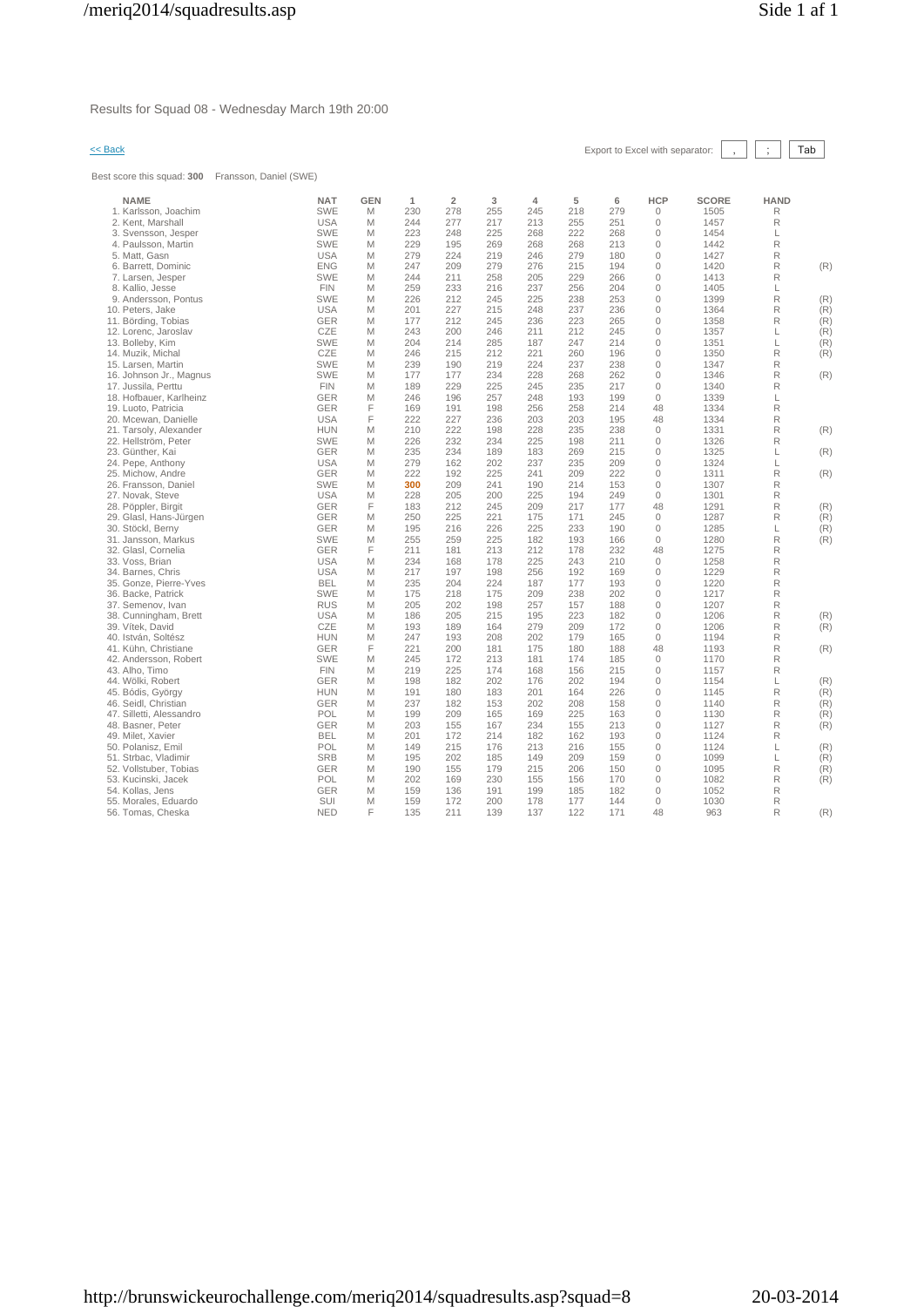Results for Squad 09 - Thursday March 20th 13:00

## $\leq$  Back Export to Excel with separator:  $\boxed{\phantom{s}}$ ,  $\boxed{\phantom{s}}$  Tab

Best score this squad: **287** Ng, Shayna (SIN) Cheah, Esther (MAS)

| Cheah, Esther (MAS)         |            |            |     |                |     |     |     |     |              |       |             |     |
|-----------------------------|------------|------------|-----|----------------|-----|-----|-----|-----|--------------|-------|-------------|-----|
| <b>NAME</b>                 | <b>NAT</b> | <b>GEN</b> | 1   | $\overline{2}$ | 3   | 4   | 5   | 6   | <b>HCP</b>   | SCORE | <b>HAND</b> |     |
| 1. Ng, Shayna               | SIN        | F          | 227 | 279            | 204 | 237 | 232 | 224 | 48           | 1451  | R           |     |
| 2. Fagan, Mike              | <b>USA</b> | M          | 244 | 276            | 268 | 225 | 192 | 236 | $\mathbf{0}$ | 1441  | R           |     |
| 3. Salonen, Petteri         | <b>FIN</b> | M          | 207 | 227            | 256 | 255 | 234 | 257 | $\mathbf{0}$ | 1436  | R           |     |
| 4. Kovalova, Darya          | <b>UKR</b> | F          | 170 | 256            | 236 | 258 | 248 | 213 | 48           | 1429  | R           |     |
| 5. Tan, Cherie              | SIN        | F          | 222 | 258            | 217 | 244 | 237 | 203 | 48           | 1429  | L           |     |
| 6. Zulkifli, Zulmazran      | <b>MAS</b> | M          | 238 | 225            | 269 | 201 | 239 | 213 | $\mathbf{0}$ | 1385  | R           | (R) |
| 7. Ridhwan, Syafiq          | <b>MAS</b> | M          | 238 | 210            | 216 | 279 | 206 | 226 | 0            | 1375  | R           | (R) |
| 8. Liew, Alex               | <b>MAS</b> | M          | 237 | 224            | 243 | 220 | 203 | 245 | $\mathbf{0}$ | 1372  | L           | (R) |
| 9. Tan, Daphne              | SIN        | F          | 238 | 258            | 203 | 195 | 224 | 202 | 48           | 1368  | R           |     |
| 10. Tan, Jazreel            | SIN        | F          | 228 | 215            | 237 | 213 | 185 | 233 | 48           | 1359  | R           |     |
| 11. Cheah, Esther           | <b>MAS</b> | F          | 168 | 279            | 237 | 198 | 201 | 227 | 48           | 1358  | R           | (R) |
| 12. Johnson, Liz            | <b>USA</b> | F          | 244 | 198            | 203 | 237 | 227 | 200 | 48           | 1357  | R           |     |
| 13. Petersen, Tommy         | GRE        | M          | 198 | 258            | 247 | 222 | 216 | 213 | $\mathbf 0$  | 1354  | R           | (R) |
| 14. Lim. Bernice            | SIN        | F          | 246 | 224            | 204 | 219 | 207 | 200 | 48           | 1348  | R           |     |
| 15. Afifah, Syaidatul       | <b>MAS</b> | F          | 233 | 248            | 224 | 181 | 205 | 207 | 48           | 1346  | R           | (R) |
| 16. Lehtonen, Kimmo         | <b>FIN</b> | M          | 199 | 224            | 218 | 244 | 206 | 248 | $\mathbf{0}$ | 1339  | L           |     |
| 17. Jähi, Joonas            | <b>FIN</b> | M          | 245 | 192            | 247 | 199 | 225 | 226 | $\mathbf{0}$ | 1334  | R           |     |
| 18. New, Hui Fen            | SIN        | F          | 215 | 196            | 235 | 203 | 242 | 194 | 48           | 1333  | R           |     |
| 19. Li Jane, Sin            | <b>MAS</b> | F          | 220 | 198            | 200 | 169 | 256 | 227 | 48           | 1318  | R           | (R) |
| 20. Ng, Geraldine           | SIN        | F          | 215 | 176            | 237 | 223 | 205 | 214 | 48           | 1318  | R           |     |
| 21. Yeo, Joey               | SIN        | F          | 240 | 223            | 209 | 222 | 174 | 200 | 48           | 1316  | R           |     |
| 22. Zulkifli, Shalin        | <b>MAS</b> | F          | 207 | 176            | 194 | 267 | 215 | 208 | 48           | 1315  | R           | (R) |
| 23. Abd Razak, Syimir       | <b>MAS</b> | M          | 193 | 267            | 199 | 203 | 257 | 183 | $\mathbf{0}$ | 1302  | R           | (R) |
| 24. Alho, Timo              | <b>FIN</b> | M          | 191 | 169            | 224 | 217 | 256 | 242 | $\mathbf{0}$ | 1299  | R           | (R) |
| 25. Luoto, Patricia         | GER        | F          | 225 | 179            | 204 | 202 | 213 | 225 | 48           | 1296  | R           | (R) |
| 26. Ding Sagan, Jonathan    | <b>MAS</b> | M          | 166 | 234            | 203 | 220 | 191 | 279 | $\mathbf 0$  | 1293  | R           | (R) |
| 27. Tan, Timmy              | <b>MAS</b> | M          | 215 | 235            | 190 | 201 | 248 | 204 | $\mathbf{0}$ | 1293  | R           | (R) |
| 28. Ang, Adrian             | <b>MAS</b> | M          | 237 | 199            | 208 | 205 | 224 | 215 | $\mathbf{0}$ | 1288  | R           | (R) |
| 29. Safiyah Amirah, Siti    | <b>MAS</b> | F          | 191 | 216            | 212 | 193 | 171 | 246 | 48           | 1277  | R           | (R) |
| 30. Mortensen, Jimmy        | <b>DEN</b> | M          | 201 | 216            | 216 | 169 | 268 | 206 | $\mathbf 0$  | 1276  | R           |     |
| 31. Jussila, Perttu         | <b>FIN</b> | M          | 244 | 181            | 142 | 203 | 224 | 239 | $\mathbf{0}$ | 1233  | R           | (R) |
| 32. Vítek, David            | CZE        | M          | 178 | 222            | 241 | 143 | 210 | 233 | $\mathbf 0$  | 1227  | R           | (R) |
| 33. Gryaznova, Varvara      | <b>RUS</b> | F          | 221 | 191            | 192 | 204 | 160 | 189 | 48           | 1205  | R           |     |
| 34. Medveditskov, Alexander | <b>RUS</b> | M          | 197 | 183            | 152 | 236 | 177 | 214 | $\mathbf{0}$ | 1159  | R           |     |
| 35. Roslan, Natasha         | <b>MAS</b> | F          | 183 | 183            | 160 | 201 | 203 | 176 | 48           | 1154  | R           | (R) |
| 36. Robinson, Robert        | <b>USA</b> | M          | 241 | 184            | 148 | 186 | 201 | 191 | $\mathbf 0$  | 1151  | R           |     |
| 37. Schiemenz, Torsten      | <b>GER</b> | M          | 187 | 226            | 181 | 157 | 213 | 183 | $\mathbf{0}$ | 1147  | R           |     |
| 38. Kiedrowska, Malgorzata  | POL        | F          | 166 | 158            | 166 | 156 | 245 | 203 | 48           | 1142  | R           |     |
| 39. Ulber, Helmut           | GER        | M          | 192 | 196            | 180 | 172 | 183 | 202 | $\mathbf{0}$ | 1125  | R           |     |
| 40. Kovalov, Sergey         | <b>UKR</b> | M          | 220 | 192            | 194 | 166 | 188 | 155 | $\mathbf 0$  | 1115  | L           |     |
| 41. István, Soltész         | <b>HUN</b> | M          | 235 | 181            | 170 | 177 | 169 | 173 | $\mathbf{0}$ | 1105  | R           | (R) |
| 42. Schlappa, Wolfgang      | GER        | M          | 185 | 194            | 203 | 177 | 160 | 177 | $\mathbf{0}$ | 1096  | R           |     |
| 43. Dementiev, Viktor       | <b>UKR</b> | M          | 202 | 179            | 148 | 165 | 179 | 165 | 0            | 1038  | R           |     |
| 44. Medveditskov, Yuriy     | <b>RUS</b> | M          | 143 | 188            | 175 | 176 | 165 | 189 | $\mathbf{0}$ | 1036  | R           |     |
| 45. Strbac, Vladimir        | <b>SRB</b> | M          | 186 | 157            | 208 | 133 | 161 | 185 | $\mathbf{0}$ | 1030  | L           | (R) |
| 46. Mondorf, Alex           | GER        | M          | 153 | 180            | 180 | 193 | 137 | 185 | $\mathbf 0$  | 1028  | R           |     |
| 47. Lebeau, Philippe        | GER        | M          | 157 | 180            | 152 | 207 | 141 | 156 | $\mathbf{0}$ | 993   | R           |     |
| 48. Olubunmi, Olayemi       | <b>NGR</b> | M          | 115 | 105            | 151 | 100 | 103 | 104 | $\Omega$     | 678   | R           |     |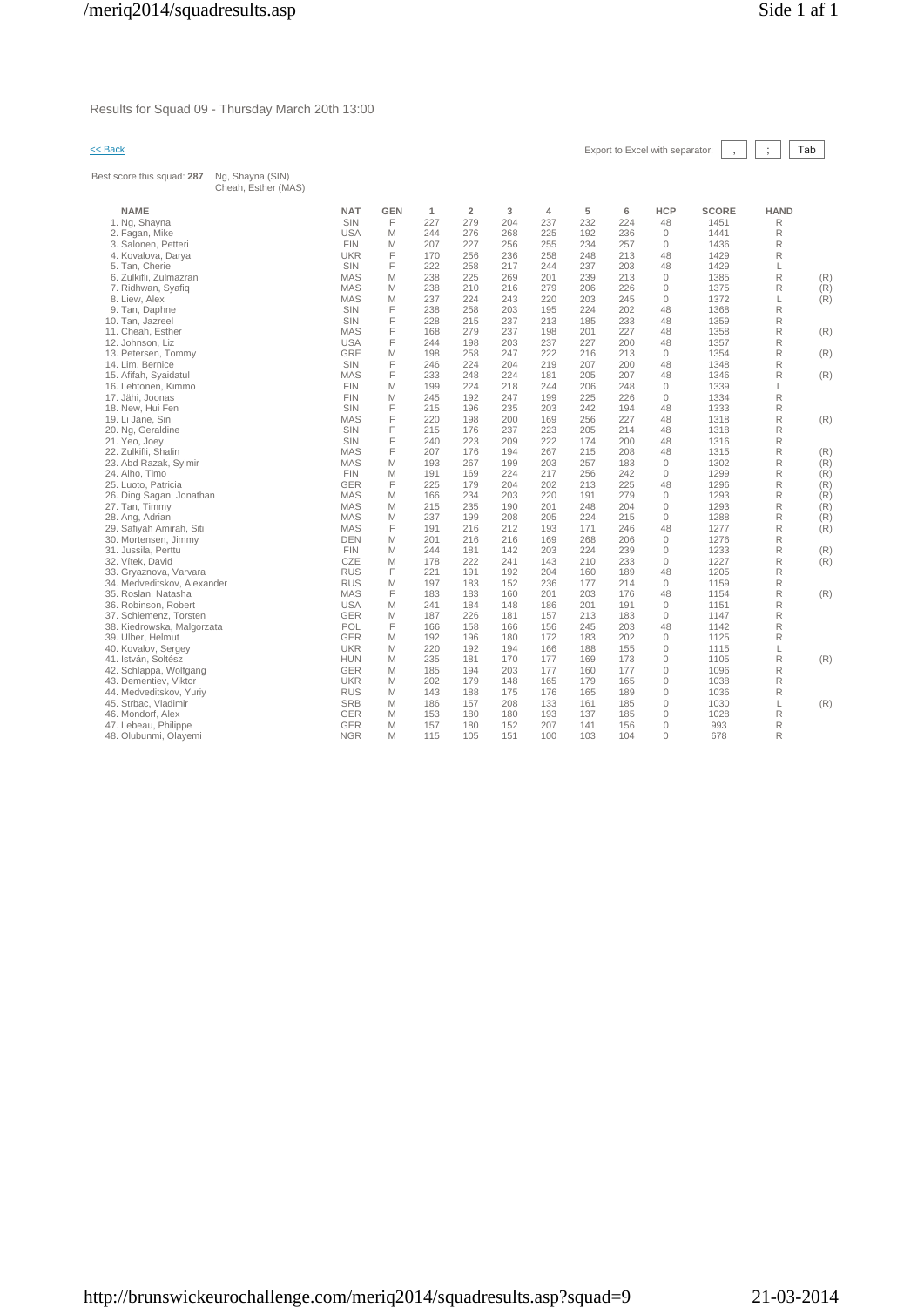Results for Squad 10 - Thursday March 20th 17:00

<< Back Export to Excel with separator: , ; Tab

| Best score this squad: 289                     | Jähi, Joonas (FIN)<br>Russell, Ronnie (USA)<br>Gruffman, James (SWE) |                          |            |              |                |            |                |            |            |                          |              |                  |            |
|------------------------------------------------|----------------------------------------------------------------------|--------------------------|------------|--------------|----------------|------------|----------------|------------|------------|--------------------------|--------------|------------------|------------|
| <b>NAME</b>                                    |                                                                      | <b>NAT</b>               | <b>GEN</b> | $\mathbf{1}$ | $\overline{2}$ | 3          | $\overline{4}$ | 5          | 6          | <b>HCP</b>               | <b>SCORE</b> | <b>HAND</b>      |            |
| 1. Jähi, Joonas                                |                                                                      | <b>FIN</b>               | M          | 237          | 238            | 256        | 268            | 257        | 289        | $\circ$                  | 1545         | R                | (R)        |
| 2. Lehtonen, Kimmo                             |                                                                      | <b>FIN</b>               | M          | 225          | 226            | 217        | 278            | 234        | 259        | $\mathbf{0}$             | 1439         | L                | (R)        |
| 3. Johnson, Liz                                |                                                                      | <b>USA</b>               | F          | 237          | 214            | 215        | 265            | 216        | 242        | 48                       | 1437         | $\mathsf{R}$     | (R)        |
| 4. Olsson, Mattias                             |                                                                      | <b>SWE</b>               | M          | 244          | 216            | 279        | 228            | 266        | 203        | $\mathbf{0}$             | 1436         | L                |            |
| 5. Novak. Steve                                |                                                                      | <b>USA</b>               | M          | 256          | 248            | 237        | 224            | 257        | 211        | $\mathbf{0}$             | 1433         | R                | (R)        |
| 6. Voss, Brian                                 |                                                                      | <b>USA</b>               | M          | 184          | 232            | 278        | 247            | 202        | 247        | $\Omega$                 | 1390         | R                | (R)        |
| 7. Zulkifli, Shalin                            |                                                                      | <b>MAS</b>               | F          | 194          | 236            | 190        | 267            | 205        | 248        | 48                       | 1388         | $\mathsf{R}$     | (R)        |
| 8. Larsen, Thomas                              |                                                                      | <b>DEN</b>               | M          | 231          | 236            | 204        | 253            | 228        | 236        | $\Omega$                 | 1388         | R                |            |
| 9. Koivuniemi, Mika                            |                                                                      | <b>FIN</b>               | M          | 213          | 197            | 275        | 246            | 236        | 215        | $\mathbf{0}$             | 1382         | R                |            |
| 10. Alho, Timo                                 |                                                                      | <b>FIN</b>               | M          | 258          | 228            | 217        | 197            | 259        | 220        | $\mathbf{0}$             | 1379         | R                | (R)        |
| 11. Mrosek, Manuel                             |                                                                      | <b>GER</b>               | M          | 221          | 209            | 247        | 217            | 239        | 244        | $\mathbf{0}$             | 1377         | R                | (R)        |
| 12. Russell, Ronnie                            |                                                                      | <b>USA</b>               | M          | 217          | 183            | 223        | 289            | 246        | 214        | $\mathbf{0}$             | 1372         | $\mathsf{R}$     | (R)        |
| 13. Karlsson, Kevin                            |                                                                      | <b>SWE</b>               | M          | 177          | 248            | 257        | 203            | 203        | 267        | $\Omega$                 | 1355         | $\mathsf{R}$     |            |
| 14. Andersson, Ida                             |                                                                      | <b>SWE</b>               | F          | 248          | 213            | 209        | 194            | 233        | 207        | 48                       | 1352         | $\mathsf{R}$     |            |
| 15. Gruffman, James                            |                                                                      | <b>SWE</b>               | M          | 223          | 191            | 220        | 289            | 226        | 201        | $\Omega$                 | 1350         | L                |            |
| 16. Palermaa, Osku                             |                                                                      | <b>FIN</b>               | M          | 226          | 216            | 200        | 278            | 233        | 190        | $\mathbf{0}$             | 1343         | $\mathsf R$      |            |
| 17. Medveditskov, Alexander                    |                                                                      | <b>RUS</b>               | M          | 224          | 166            | 224        | 213            | 280        | 235        | $\Omega$                 | 1342         | $\mathsf{R}$     | (R)        |
| 18. Milet, Xavier                              |                                                                      | <b>BEL</b>               | M          | 187          | 213            | 276        | 257            | 204        | 199        | $\mathbf{0}$             | 1336         | R                | (R)        |
| 19. Jussila, Perttu                            |                                                                      | <b>FIN</b>               | M          | 267          | 196            | 189        | 203            | 243        | 227        | $\Omega$                 | 1325         | R                | (R)        |
| 20. Warming Hansen, Carsten                    |                                                                      | <b>DEN</b><br><b>USA</b> | M          | 237          | 235            | 248        | 211            | 215        | 173<br>256 | $\Omega$                 | 1319         | R                |            |
| 21. Weier, Cameron<br>22. Silletti, Alessandro |                                                                      | POL                      | M<br>M     | 204<br>245   | 174<br>215     | 217<br>223 | 257<br>197     | 199<br>182 | 238        | $\mathbf{0}$<br>$\Omega$ | 1307<br>1300 | R<br>R           |            |
| 23. Suslov, Andrey                             |                                                                      | <b>UKR</b>               | M          | 244          | 203            | 225        | 171            | 225        | 231        | $\mathbf{0}$             | 1299         | R                | (R)<br>(R) |
| 24. Pedersen, Glenn Morten                     |                                                                      | <b>NOR</b>               | M          | 245          | 228            | 212        | 207            | 203        | 202        | $\mathbf{0}$             | 1297         | $\mathsf{R}$     |            |
| 25. Kjeldsen, Kamilla                          |                                                                      | <b>DEN</b>               | F          | 247          | 197            | 206        | 205            | 200        | 190        | 48                       | 1293         | $\mathsf R$      |            |
| 26. Wegner, Jenny                              |                                                                      | <b>SWE</b>               | F          | 205          | 201            | 190        | 210            | 236        | 199        | 48                       | 1289         | R                |            |
| 27. Basner, Peter                              |                                                                      | <b>GER</b>               | M          | 191          | 226            | 194        | 276            | 238        | 161        | $\Omega$                 | 1286         | R                | (R)        |
| 28. Samain, Jean-Marc                          |                                                                      | <b>BEL</b>               | M          | 197          | 211            | 225        | 215            | 235        | 202        | $\mathbf{0}$             | 1285         | R                |            |
| 29. Jensen, Mai Ginge                          |                                                                      | <b>DEN</b>               | F          | 226          | 197            | 234        | 194            | 165        | 215        | 48                       | 1279         | $\mathsf{R}$     |            |
| 30. Safiyah Amirah, Siti                       |                                                                      | <b>MAS</b>               | F          | 197          | 169            | 213        | 181            | 201        | 258        | 48                       | 1267         | $\mathsf{R}$     | (R)        |
| 31. Ranta, Tony                                |                                                                      | <b>FIN</b>               | M          | 213          | 179            | 155        | 257            | 248        | 213        | $\mathbf{0}$             | 1265         | $\mathsf{R}$     |            |
| 32. Schlinegensief, Ralf                       |                                                                      | <b>GER</b>               | M          | 198          | 179            | 235        | 235            | 216        | 201        | $\Omega$                 | 1264         | $\mathsf{R}$     |            |
| 33. Maggi, Mats                                |                                                                      | <b>BEL</b>               | M          | 213          | 216            | 191        | 203            | 202        | 237        | $\mathbf{0}$             | 1262         | R                |            |
| 34. Friedrichs. Tim                            |                                                                      | <b>GER</b>               | M          | 187          | 204            | 209        | 185            | 235        | 231        | $\Omega$                 | 1251         | R                |            |
| 35. Slama, Uwe                                 |                                                                      | <b>GER</b>               | M          | 184          | 177            | 196        | 214            | 197        | 256        | $\mathbf{0}$             | 1224         | R                |            |
| 36. Belenkiy, Mikhail                          |                                                                      | <b>RUS</b>               | M          | 176          | 236            | 163        | 201            | 228        | 220        | $\Omega$                 | 1224         | $\mathsf{R}$     |            |
| 37. Mirau, Denis                               |                                                                      | <b>GER</b>               | M          | 179          | 226            | 176        | 235            | 189        | 208        | $\Omega$                 | 1213         | R                |            |
| 38. Wetterberg, Mattias                        |                                                                      | <b>SWE</b>               | M          | 183          | 202            | 191        | 211            | 213        | 211        | $\mathbf{0}$             | 1211         | R                |            |
| 39. Pepe, Anthony                              |                                                                      | <b>USA</b>               | M          | 180          | 186            | 170        | 215            | 258        | 199        | $\mathbf{0}$             | 1208         | L                | (R)        |
| 40. Semenov, Ivan                              |                                                                      | <b>RUS</b>               | M          | 173          | 181            | 204        | 215            | 237        | 197        | $\mathbf{0}$             | 1207         | R                | (R)        |
| 41. Lebon, Jean-Marc                           |                                                                      | <b>BEL</b>               | M          | 210          | 194            | 172        | 226            | 185        | 212        | $\mathbf{0}$             | 1199         | $\mathsf{R}$     |            |
| 42. Robinson, Robert                           |                                                                      | <b>USA</b>               | M          | 200          | 182            | 161        | 206            | 224        | 224        | $\mathbf{0}$             | 1197         | $\mathsf R$      | (R)        |
| 43. Schlappa, Wolfgang                         |                                                                      | <b>GER</b>               | M          | 205          | 201            | 168        | 215            | 191        | 214        | $\mathbf{0}$             | 1194         | $\mathsf R$      | (R)        |
| 44. Escabias, Antonio Jose                     |                                                                      | <b>ESP</b>               | M          | 205<br>187   | 173<br>215     | 197<br>203 | 200<br>176     | 214<br>206 | 201<br>162 | $\Omega$<br>$\mathbf{0}$ | 1190<br>1149 | R<br>$\mathsf R$ |            |
| 45. Hardarson, Hafthor                         |                                                                      | <b>ISL</b><br><b>BEL</b> | M<br>M     | 210          | 212            | 178        | 164            | 194        | 186        | $\mathbf{0}$             | 1144         | $\mathsf{R}$     |            |
| 46. Gonze, Pierre-Yves                         |                                                                      | <b>SWE</b>               | E          | 146          | 250            | 156        | 152            | 171        | 179        | 48                       | 1102         | $\mathsf{R}$     | (R)        |
| 47. Almestrand, Line Berg<br>48. Mondorf, Alex |                                                                      | <b>GER</b>               | M          | 152          | 189            | 160        | 208            | 179        | 210        | $\mathbf{0}$             | 1098         | $\mathsf{R}$     | (R)        |
| 49. Berganza Garcia, Guillermo                 |                                                                      | <b>ESP</b>               | M          | 193          | 197            | 191        | 188            | 134        | 181        | $\Omega$                 | 1084         | R                |            |
| 50. Reichling, Patrik                          |                                                                      | GER                      | M          | 178          | 169            | 155        | 167            | 186        | 225        | $\mathbf{0}$             | 1080         | R                | (R)        |
| 51. Küppers, Heiko                             |                                                                      | <b>GER</b>               | M          | 155          | 169            | 180        | 179            | 155        | 137        | $\Omega$                 | 975          | R                |            |
|                                                |                                                                      |                          |            |              |                |            |                |            |            |                          |              |                  |            |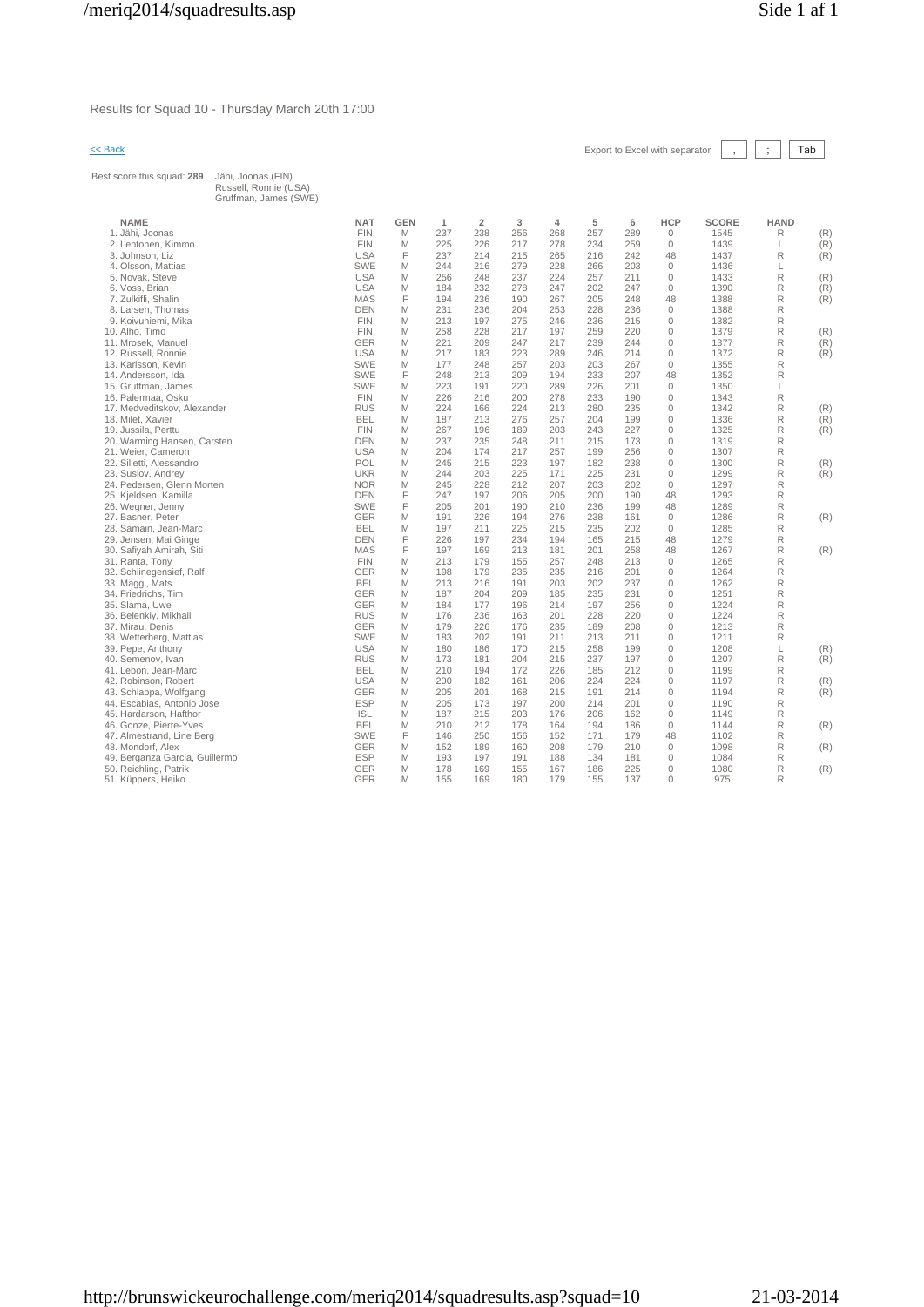Results for Squad 11 - Thursday March 20th 21:00

| << Back                       |                                               |            |            |     |                |     |     |     |     | Export to Excel with separator: |              |             | Tab |
|-------------------------------|-----------------------------------------------|------------|------------|-----|----------------|-----|-----|-----|-----|---------------------------------|--------------|-------------|-----|
| Best score this squad: 279    | Moor, Paul (ENG)<br>Reinertsen, Mathias (NOR) |            |            |     |                |     |     |     |     |                                 |              |             |     |
| <b>NAME</b>                   |                                               | <b>NAT</b> | <b>GEN</b> | 1   | $\overline{2}$ | 3   | 4   | 5   | 6   | HCP                             | <b>SCORE</b> | <b>HAND</b> |     |
| 1. Moor, Paul                 |                                               | <b>ENG</b> | M          | 217 | 213            | 222 | 256 | 256 | 279 | $\mathbf{0}$                    | 1443         |             |     |
| 2. Hellström, Peter           |                                               | <b>SWE</b> | M          | 235 | 140            | 267 | 243 | 266 | 216 | $\mathbf{0}$                    | 1367         | R           | (R) |
| 3. Stampe, Mik                |                                               | <b>DEN</b> | M          | 234 | 193            | 258 | 255 | 217 | 204 | $\mathbf{0}$                    | 1361         | R           |     |
| 4. Palermaa, Osku             |                                               | <b>FIN</b> | M          | 225 | 235            | 184 | 233 | 245 | 230 | $\mathbf{0}$                    | 1352         | R           | (R) |
| 5. Mcewan, Danielle           |                                               | <b>USA</b> | F          | 227 | 205            | 179 | 223 | 225 | 243 | 48                              | 1350         | R           | (R) |
| 6. Reinertsen, Mathias        |                                               | <b>NOR</b> | M          | 175 | 279            | 247 | 245 | 200 | 203 | $\mathbf{0}$                    | 1349         | R           |     |
| 7. Jansson, Markus            |                                               | <b>SWE</b> | M          | 203 | 208            | 244 | 202 | 267 | 203 | $\mathbf{0}$                    | 1327         | R           | (R) |
| 8. Friedrichs, Tim            |                                               | <b>GER</b> | M          | 228 | 234            | 237 | 177 | 210 | 236 | $\mathbf{0}$                    | 1322         | R           | (R) |
| 9. Parshukov, Aleksei         |                                               | <b>RUS</b> | M          | 217 | 245            | 177 | 228 | 222 | 217 | $\mathbf{0}$                    | 1306         | R           |     |
| 10. Petersson, Christer       |                                               | <b>SWE</b> | M          | 233 | 192            | 204 | 231 | 223 | 204 | $\mathbf{0}$                    | 1287         | R           |     |
| 11. Eide, Sigbjørn            |                                               | <b>NOR</b> | M          | 188 | 175            | 221 | 278 | 204 | 206 | $\mathbf{0}$                    | 1272         | R           |     |
| 12. Sloan, Christopher        |                                               | <b>IRL</b> | M          | 183 | 191            | 176 | 204 | 224 | 278 | $\mathbf{0}$                    | 1256         | R           |     |
| 13. Svensson, Olle            |                                               | <b>SWE</b> | M          | 228 | 200            | 178 | 240 | 218 | 188 | $\mathbf{0}$                    | 1252         | R           |     |
| 14. Wedel, Sascha             |                                               | <b>DEN</b> | F          | 177 | 213            | 182 | 201 | 202 | 225 | 48                              | 1248         | R           |     |
| 15. Nordberg, Jan             |                                               | <b>SWE</b> | M          | 187 | 225            | 210 | 206 | 193 | 202 | $\mathbf{0}$                    | 1223         | R           |     |
| 16. Acín, Ion                 |                                               | <b>ESP</b> | M          | 168 | 184            | 177 | 211 | 227 | 200 | $\mathbf{0}$                    | 1167         | R           |     |
| 17. Emblem, Patrick Gimmestad |                                               | <b>NOR</b> | M          | 190 | 177            | 187 | 258 | 166 | 183 | $\mathbf{0}$                    | 1161         | R           |     |
| 18. Pietraszek, Janusz        |                                               | POL        | M          | 161 | 147            | 159 | 192 | 191 | 175 | $\mathbf{0}$                    | 1025         | R           |     |
| 19. Garcia, Iñigo             |                                               | <b>ESP</b> | M          | 150 | 134            | 172 | 167 | 168 | 176 | $\Omega$                        | 967          | R           |     |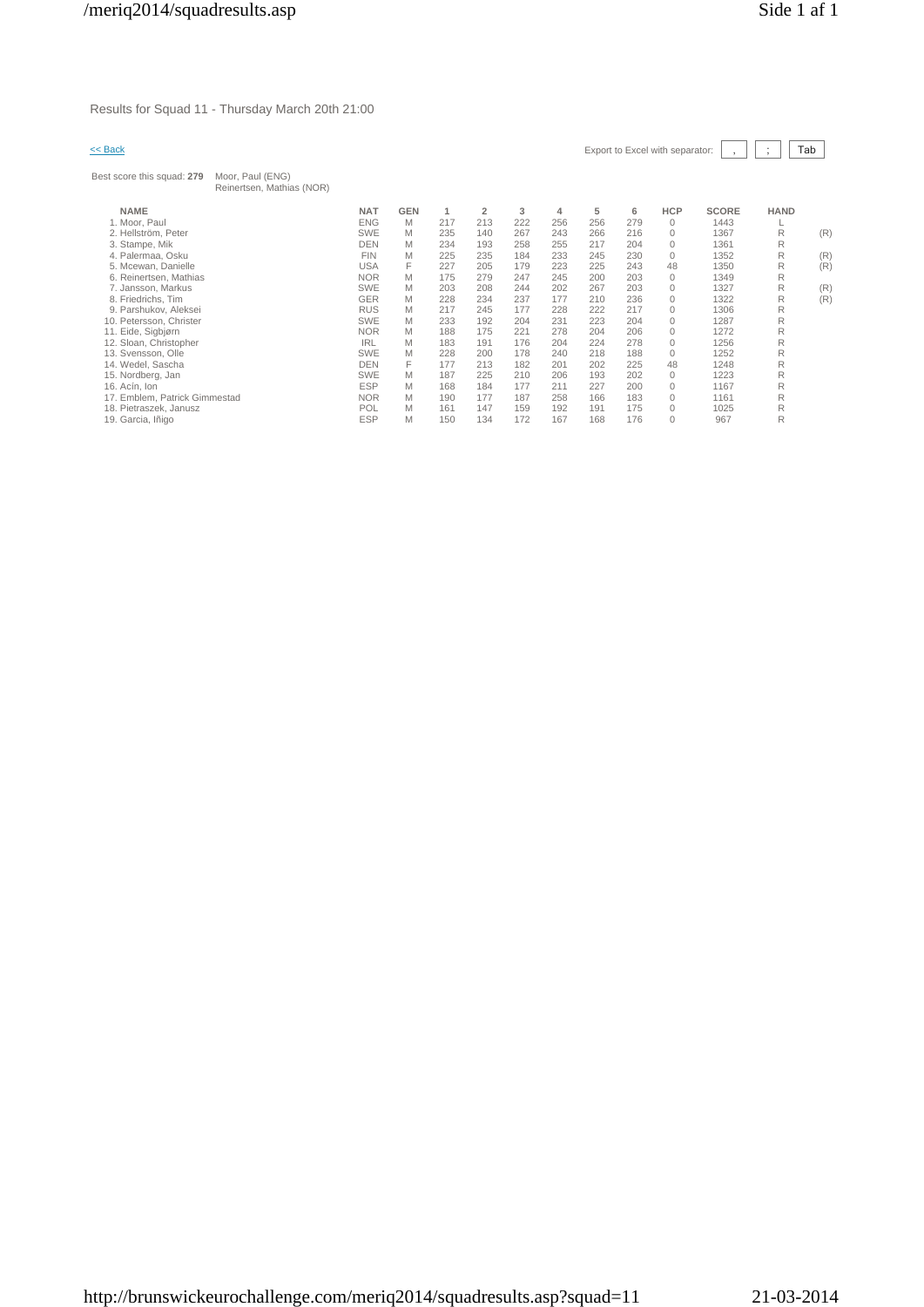Results for Squad 12 - Friday March 21st 13:00

# << Back Export to Excel with separator: , ; Tab

Best score this squad: **300** Barnes, Chris (USA)

| <b>NAME</b>                                          | <b>NAT</b>               | <b>GEN</b> | 1          | $\overline{\mathbf{2}}$ | 3          | 4          | 5          | 6          | <b>HCP</b>         | <b>SCORE</b> | <b>HAND</b> |            |
|------------------------------------------------------|--------------------------|------------|------------|-------------------------|------------|------------|------------|------------|--------------------|--------------|-------------|------------|
| 1. Barnes, Chris                                     | <b>USA</b>               | M          | 229        | 247                     | 246        | 237        | 300        | 249        | 0                  | 1508         | R           | (R)        |
| 2. Kulick, Kelly<br>3. Bolleby, Kim                  | <b>USA</b><br><b>SWE</b> | F<br>M     | 237<br>200 | 258<br>266              | 288<br>236 | 222<br>268 | 213<br>277 | 222<br>226 | 48<br>0            | 1488<br>1473 | R<br>L      | (R)<br>(R) |
| 4. Backe, Patrick                                    | <b>SWE</b>               | M          | 236        | 238                     | 244        | 258        | 247        | 218        | 0                  | 1441         | R           | (R)        |
| 5. Karlsson, Joachim                                 | <b>SWE</b>               | M          | 235        | 256                     | 218        | 278        | 224        | 229        | $\mathbf{0}$       | 1440         | R           | (R)        |
| 6. Gruffman, James                                   | <b>SWE</b>               | M          | 245        | 247                     | 205        | 278        | 217        | 245        | 0                  | 1437         | L           | (R)        |
| 7. Ciminelli, Ryan<br>8. Palermaa, Osku              | <b>USA</b><br><b>FIN</b> | M<br>M     | 194<br>248 | 288<br>203              | 247<br>249 | 224<br>248 | 277<br>237 | 194<br>238 | 0<br>$\mathbf{0}$  | 1424<br>1423 | L<br>R      | (R)<br>(R) |
| 9. Tan, Jazreel                                      | SIN                      | F          | 213        | 249                     | 266        | 212        | 210        | 222        | 48                 | 1420         | R           | (R)        |
| 10. Kallio, Jesse                                    | <b>FIN</b>               | M          | 259        | 268                     | 247        | 217        | 204        | 221        | 0                  | 1416         | L           | (R)        |
| 11. Fransson, Daniel                                 | <b>SWE</b>               | M          | 256        | 237                     | 235        | 201        | 210        | 276        | $\mathbf{0}$       | 1415         | R           | (R)        |
| 12. Tan, Daphne<br>13. Paulsson, Martin              | SIN<br><b>SWE</b>        | F<br>M     | 196<br>223 | 231<br>258              | 225<br>213 | 244<br>203 | 233<br>259 | 237<br>245 | 48<br>0            | 1414<br>1401 | R<br>R      | (R)<br>(R) |
| 14. Larsen, Martin                                   | <b>SWE</b>               | M          | 237        | 226                     | 269        | 216        | 217        | 230        | $\mathbf{0}$       | 1395         | R           | (R)        |
| 15. Larsen, Thomas                                   | <b>DEN</b>               | M          | 191        | 289                     | 224        | 208        | 278        | 204        | 0                  | 1394         | R           | (R)        |
| 16. Talpa, Marek                                     | CZE                      | M          | 214        | 230                     | 225        | 245        | 248        | 225        | 0                  | 1387         | R           |            |
| 17. Svensson, Jesper<br>18. Weier, Cameron           | <b>SWE</b><br><b>USA</b> | M<br>M     | 209<br>200 | 256<br>237              | 227<br>275 | 268<br>209 | 220<br>237 | 204<br>225 | 0<br>0             | 1384<br>1383 | L<br>R      | (R)<br>(R) |
| 19. Koivuniemi, Mika                                 | <b>FIN</b>               | M          | 246        | 185                     | 269        | 257        | 234        | 187        | 0                  | 1378         | R           | (R)        |
| 20. Rash, Sean                                       | <b>USA</b>               | M          | 202        | 216                     | 279        | 232        | 230        | 215        | $\mathbf{0}$       | 1374         | R           | (R)        |
| 21. Parshukov, Aleksei                               | <b>RUS</b>               | M          | 239        | 216                     | 237        | 225        | 223        | 233        | 0                  | 1373         | R           | (R)        |
| 22. Robinson, Robert<br>23. Salonen, Petteri         | <b>USA</b><br><b>FIN</b> | M<br>M     | 236<br>241 | 259<br>213              | 196<br>268 | 225<br>223 | 234<br>203 | 223<br>213 | 0<br>0             | 1373<br>1361 | R<br>R      | (R)<br>(R) |
| 24. Petersson, Christer                              | <b>SWE</b>               | M          | 197        | 232                     | 225        | 245        | 226        | 235        | 0                  | 1360         | R           | (R)        |
| 25. Larsen, Jesper                                   | <b>SWE</b>               | M          | 276        | 204                     | 223        | 201        | 258        | 198        | 0                  | 1360         | R           | (R)        |
| 26. Ranta, Tony                                      | <b>FIN</b>               | M          | 268        | 170                     | 248        | 234        | 216        | 222        | 0                  | 1358         | R           | (R)        |
| 27. Sterner, Jason<br>28. Andersson, Pontus          | <b>USA</b><br><b>SWE</b> | M<br>M     | 195<br>258 | 227<br>222              | 247<br>207 | 227<br>233 | 247<br>203 | 214<br>231 | 0<br>$\mathbf{0}$  | 1357<br>1354 | R<br>R      | (R)<br>(R) |
| 29. Pedersen, Glenn Morten                           | <b>NOR</b>               | M          | 225        | 256                     | 231        | 244        | 192        | 206        | 0                  | 1354         | R           | (R)        |
| 30. Liew, Alex                                       | MAS                      | M          | 234        | 225                     | 201        | 198        | 235        | 256        | 0                  | 1349         | L           | (R)        |
| 31. Teece, Richard                                   | <b>ENG</b>               | M          | 188        | 242                     | 191        | 268        | 193        | 266        | $\mathbf{0}$       | 1348         | R           |            |
| 32. Hellström. Peter<br>33. Glendert, Malin          | <b>SWE</b><br><b>SWE</b> | M<br>F     | 234<br>248 | 258<br>226              | 212<br>224 | 247<br>221 | 200<br>192 | 197<br>189 | $\mathbf{0}$<br>48 | 1348<br>1348 | R<br>R      | (R)        |
| 34. Ding Sagan, Jonathan                             | MAS                      | M          | 205        | 227                     | 234        | 219        | 257        | 204        | 0                  | 1346         | R           | (R)        |
| 35. Johnson Jr., Magnus                              | <b>SWE</b>               | M          | 213        | 232                     | 224        | 255        | 225        | 195        | 0                  | 1344         | R           | (R)        |
| 36. Afifah, Syaidatul                                | MAS                      | F          | 279        | 222                     | 188        | 201        | 202        | 203        | 48                 | 1343         | R           | (R)        |
| 37. Rontti, Vesa<br>38. Emblem, Patrick Gimmestad    | <b>SWE</b><br><b>NOR</b> | M<br>M     | 211<br>237 | 226<br>166              | 227<br>224 | 247<br>219 | 222<br>227 | 210<br>267 | 0<br>0             | 1343<br>1340 | R<br>R      | (R)        |
| 39. Ang, Adrian                                      | MAS                      | M          | 268        | 192                     | 200        | 268        | 224        | 185        | 0                  | 1337         | R           | (R)        |
| 40. Warming Hansen, Carsten                          | DEN                      | M          | 233        | 237                     | 213        | 222        | 186        | 237        | 0                  | 1328         | R           | (R)        |
| 41. Andersson, Ida                                   | <b>SWE</b>               | F          | 222        | 247                     | 199        | 227        | 216        | 169        | 48                 | 1328         | R           | (R)        |
| 42. Nordberg, Jan<br>43. Cunningham, Brett           | <b>SWE</b><br><b>USA</b> | M<br>M     | 220<br>232 | 259<br>223              | 184<br>216 | 247<br>205 | 219<br>229 | 198<br>221 | 0<br>$\mathbf{0}$  | 1327<br>1326 | R<br>R      | (R)<br>(R) |
| 44. Mcewan, Danielle                                 | <b>USA</b>               | F          | 215        | 230                     | 194        | 189        | 235        | 212        | 48                 | 1323         | R           | (R)        |
| 45. Zulkifli, Shalin                                 | <b>MAS</b>               | F          | 242        | 208                     | 196        | 215        | 206        | 203        | 48                 | 1318         | R           | (R)        |
| 46. Korkka, Harri                                    | <b>FIN</b>               | M          | 221        | 190                     | 233        | 214        | 197        | 245        | 0                  | 1300         | R           |            |
| 47. Andersson, Robert<br>48. Yeo, Joey               | <b>SWE</b><br>SIN        | M<br>F     | 188<br>237 | 205<br>227              | 246<br>202 | 256<br>181 | 195<br>186 | 208<br>213 | 0<br>48            | 1298<br>1294 | R<br>R      | (R)<br>(R) |
| 49. Wetterberg, Mattias                              | <b>SWE</b>               | M          | 200        | 189                     | 233        | 236        | 197        | 237        | 0                  | 1292         | R           | (R)        |
| 50. Safiyah Amirah, Siti                             | MAS                      | F          | 239        | 229                     | 190        | 189        | 190        | 205        | 48                 | 1290         | R           | (R)        |
| 51. Olsson, Mattias                                  | <b>SWE</b>               | M          | 202        | 187                     | 247        | 215        | 246        | 192        | 0                  | 1289         | L           | (R)        |
| 52. Hirvonen, Mikko<br>53. Lehtonen, Kimmo           | <b>FIN</b><br><b>FIN</b> | M<br>M     | 162<br>192 | 230<br>215              | 222<br>210 | 234<br>228 | 206<br>214 | 231<br>226 | 0<br>0             | 1285<br>1285 | R<br>L      | (R)<br>(R) |
| 54. Lim. Bernice                                     | <b>SIN</b>               | F          | 209        | 226                     | 235        | 217        | 152        | 194        | 48                 | 1281         | R           | (R)        |
| 55. Opasic, Simon                                    | <b>SWE</b>               | M          | 179        | 210                     | 214        | 189        | 210        | 278        | 0                  | 1280         | R           |            |
| 56. Jussila, Perttu                                  | <b>FIN</b>               | M          | 215        | 240                     | 193        | 207        | 224        | 199        | 0                  | 1278         | R           | (R)        |
| 57. Medveditskov, Alexander<br>58. Pöntinen, Marjo   | <b>RUS</b><br><b>FIN</b> | M<br>F     | 223<br>226 | 255<br>197              | 153<br>179 | 246<br>201 | 226<br>191 | 175<br>235 | 0<br>48            | 1278<br>1277 | R<br>R      | (R)        |
| 59. Marius, Balan                                    | <b>ROU</b>               | M          | 245        | 200                     | 232        | 202        | 190        | 208        | 0                  | 1277         | R           |            |
| 60. Karlsson, Kevin                                  | <b>SWE</b>               | M          | 220        | 163                     | 226        | 181        | 248        | 236        | 0                  | 1274         | R           | (R)        |
| 61. Jehkinen, Jonas                                  | <b>FIN</b><br><b>MAS</b> | M<br>F     | 210<br>229 | 206                     | 227        | 202        | 226        | 201<br>254 | 0                  | 1272         | L<br>R      |            |
| 62. Cheah, Esther<br>63. wegner, Jenny               | <b>SWE</b>               |            | 173        | 167<br>211              | 202<br>203 | 193<br>205 | 172<br>239 | 184        | 48<br>48           | 1265<br>1263 | R           | (R)<br>(R) |
| 64. Roslan, Natasha                                  | MAS                      | F          | 160        | 176                     | 256        | 192        | 216        | 214        | 48                 | 1262         | R           | (R)        |
| 65. Jansson, Markus                                  | <b>SWE</b>               | M          | 213        | 237                     | 203        | 199        | 219        | 182        | 0                  | 1253         | R           | (R)        |
| 66. Li Jane, Sin<br>67. New, Hui Fen                 | MAS<br>SIN               | F<br>F     | 235<br>171 | 181<br>203              | 202<br>178 | 193<br>223 | 184<br>236 | 209<br>191 | 48<br>48           | 1252<br>1250 | R<br>R      | (R)<br>(R) |
| 68. Ng, Geraldine                                    | SIN                      | F          | 223        | 210                     | 193        | 203        | 203        | 162        | 48                 | 1242         | R           | (R)        |
| 69. Voss, Brian                                      | <b>USA</b>               | M          | 226        | 228                     | 212        | 170        | 210        | 189        | 0                  | 1235         | R           | (R)        |
| 70. Jensen, Mai Ginge                                | <b>DEN</b>               | F          | 228        | 171                     | 243        | 166        | 204        | 170        | 48                 | 1230         | R           | (R)        |
| 71. Teece. Ravmond<br>72. Cristian, Calagiu          | <b>ENG</b><br>ROU        | M<br>M     | 181<br>232 | 257<br>222              | 214<br>215 | 167<br>177 | 186<br>188 | 222<br>184 | 0<br>$\mathbf{0}$  | 1227<br>1218 | R<br>R      |            |
| 73. Päiväniemi, Sami                                 | <b>FIN</b>               | M          | 226        | 213                     | 140        | 231        | 248        | 159        | 0                  | 1217         | R           |            |
| 74. Kovalova, Darya                                  | <b>UKR</b>               | F          | 167        | 174                     | 211        | 202        | 190        | 222        | 48                 | 1214         | R           | (R)        |
| 75. Vezis, Daniel                                    | LAT                      | M          | 224        | 214                     | 188        | 181        | 184        | 220        | 0                  | 1211         | L           |            |
| 76. Agerbo, Jesper<br>77. Stampe, Mik                | <b>DEN</b><br><b>DEN</b> | M<br>M     | 214<br>232 | 241<br>204              | 182<br>176 | 167<br>188 | 167<br>235 | 234<br>169 | 0<br>0             | 1205<br>1204 | R<br>R      | (R)        |
| 78. Cardona, Alvar                                   | CAT                      | M          | 202        | 234                     | 191        | 230        | 147        | 196        | 0                  | 1200         | R           |            |
| 79. Wilhelmsson, Filip                               | <b>SWE</b>               | M          | 213        | 205                     | 211        | 207        | 185        | 179        | 0                  | 1200         | R           |            |
| 80. Eide, Sigbjørn                                   | <b>NOR</b>               | M          | 176        | 191                     | 178        | 213        | 193        | 247        | $\mathbf{0}$       | 1198         | R           | (R)        |
| 81. Almestrand, Line Berg<br>82. Reinertsen, Mathias | <b>SWE</b><br><b>NOR</b> | F<br>M     | 187<br>168 | 212<br>166              | 206<br>184 | 159<br>258 | 169<br>199 | 207<br>204 | 48<br>0            | 1188<br>1179 | R<br>R      | (R)<br>(R) |
| 83. Friedrichs, Tim                                  | <b>GER</b>               | M          | 180        | 192                     | 183        | 258        | 178        | 167        | $\mathbf{0}$       | 1158         | R           | (R)        |
| 84. Manninen, Antero                                 | <b>FIN</b>               | M          | 201        | 211                     | 234        | 175        | 159        | 176        | 0                  | 1156         | R           |            |
| 85. Wahlgren, Karl                                   | <b>SWE</b>               | M          | 222        | 246                     | 177        | 188        | 137        | 185        | 0                  | 1155         | R           |            |
| 86. Krüger, Christian<br>87. Timofeev, Nikita        | <b>GER</b><br><b>RUS</b> | M<br>M     | 169<br>149 | 187<br>178              | 208<br>158 | 192<br>200 | 224<br>224 | 172<br>239 | 0<br>0             | 1152<br>1148 | R<br>R      |            |
| 88. Tan, Timmy                                       | MAS                      | M          | 188        | 225                     | 171        | 215        | 187        | 158        | 0                  | 1144         | R           | (R)        |
| 89. Svensson, Olle                                   | <b>SWE</b>               | M          | 176        | 173                     | 168        | 206        | 182        | 223        | $\mathbf{0}$       | 1128         | R           | (R)        |
| 90. Paraschiv, Lucian                                | ROU                      | M          | 180        | 211                     | 189        | 239        | 174        | 134        | 0                  | 1127         | R           |            |
| 91. Offner, Martin<br>92. Morales, Eduardo           | AUT<br>SUI               | M<br>M     | 223<br>193 | 197<br>169              | 167<br>173 | 180<br>180 | 184<br>182 | 169<br>211 | 0<br>0             | 1120<br>1108 | R<br>R      | (R)        |
| 93. Klockgether, Stefan                              | GER                      | M          | 163        | 161                     | 196        | 152        | 247        | 185        | 0                  | 1104         | R           |            |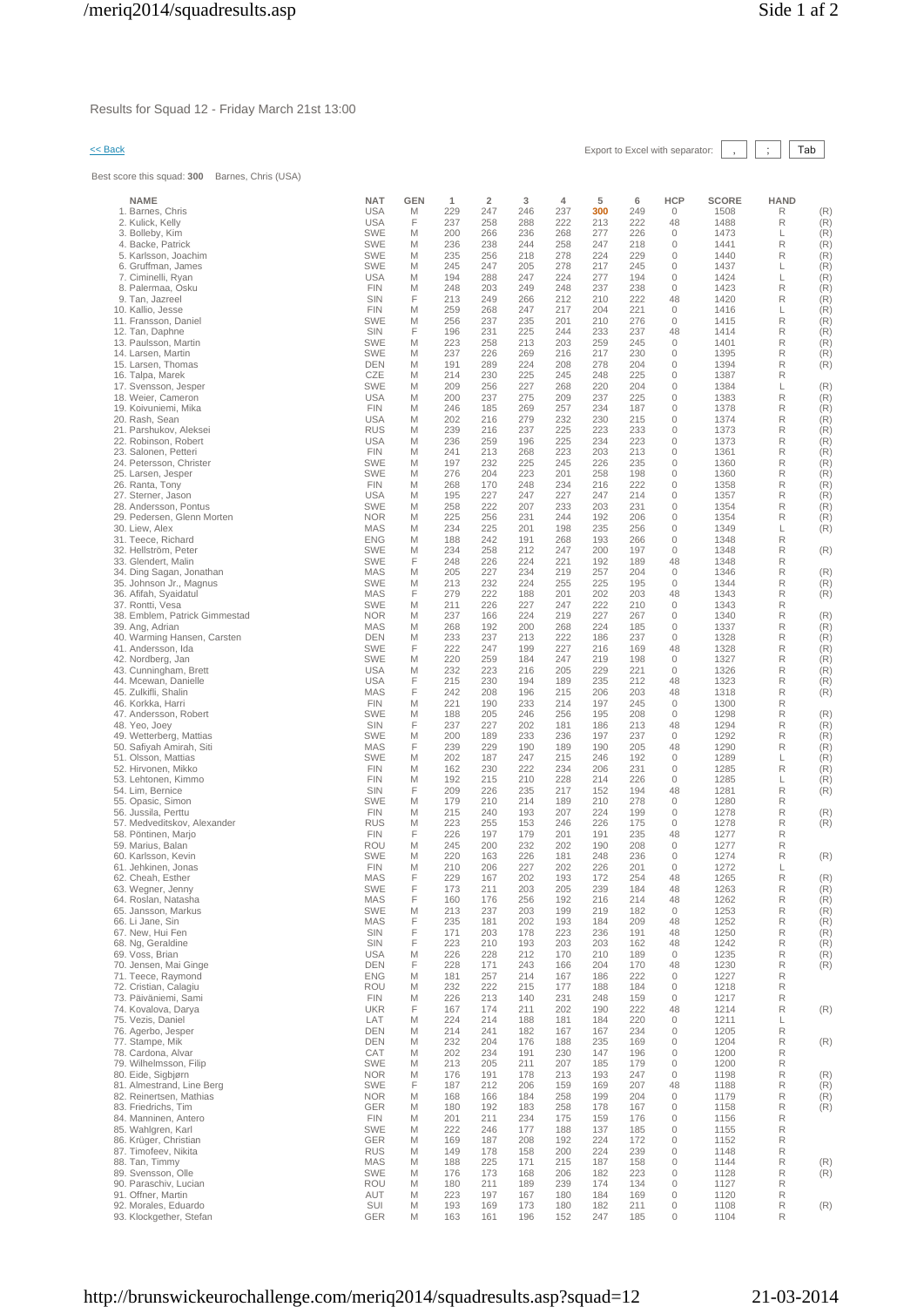# /meriq2014/squadresults.asp Side 2 af 2

| 94. Krüger, Michael     | GER        | M | 176 | 181 | 213 | 179 | 169 | 184 |    | 1102 |   |     |
|-------------------------|------------|---|-----|-----|-----|-----|-----|-----|----|------|---|-----|
| 95. Mishkina, Anastasia | <b>RUS</b> |   | 181 | 184 | 204 | 187 | 147 | 148 | 48 | 1099 |   |     |
| 96. Petersen, Tommy     | GRE        | M | 152 | 182 | 179 | 226 | 179 | 175 |    | 1093 | R | (R) |
| 97. Pietraszek, Janusz  | POL        | M | 173 | 210 | 187 | 187 | 159 | 173 |    | 1089 | R | (R) |
| 98. Kovalov, Sergey     | UKR        | M | 174 | 242 | 166 | 184 | 158 | 164 |    | 1088 |   | (R) |
| 99. Medveditskov, Yuriy | <b>RUS</b> | M | 147 | 172 | 177 | 158 | 190 | 170 |    | 1014 | R | (R) |
| 100. Varava, Elizabete  | AT         |   | 146 | 145 | 191 | 162 | 150 | 171 | 48 | 1013 | R |     |
| 101. Heck-Seipel, Lydia | GER        |   | 142 | 165 | 169 | 168 | 172 | 145 | 48 | 1009 | R |     |
| 102. Gryaznova, Varvara | <b>RUS</b> |   | 178 | 179 | 148 | 150 | 148 | 156 | 48 | 1007 | R | (R) |
| 103. Haring, Klaus      | GER        | M | 170 | 163 | 155 | 203 | 173 | 137 |    | 1001 |   |     |
| 104. Krüger, Carmen     | GER        |   | 124 | 156 | 146 | 142 | 160 | 177 | 48 | 953  | R |     |
|                         |            |   |     |     |     |     |     |     |    |      |   |     |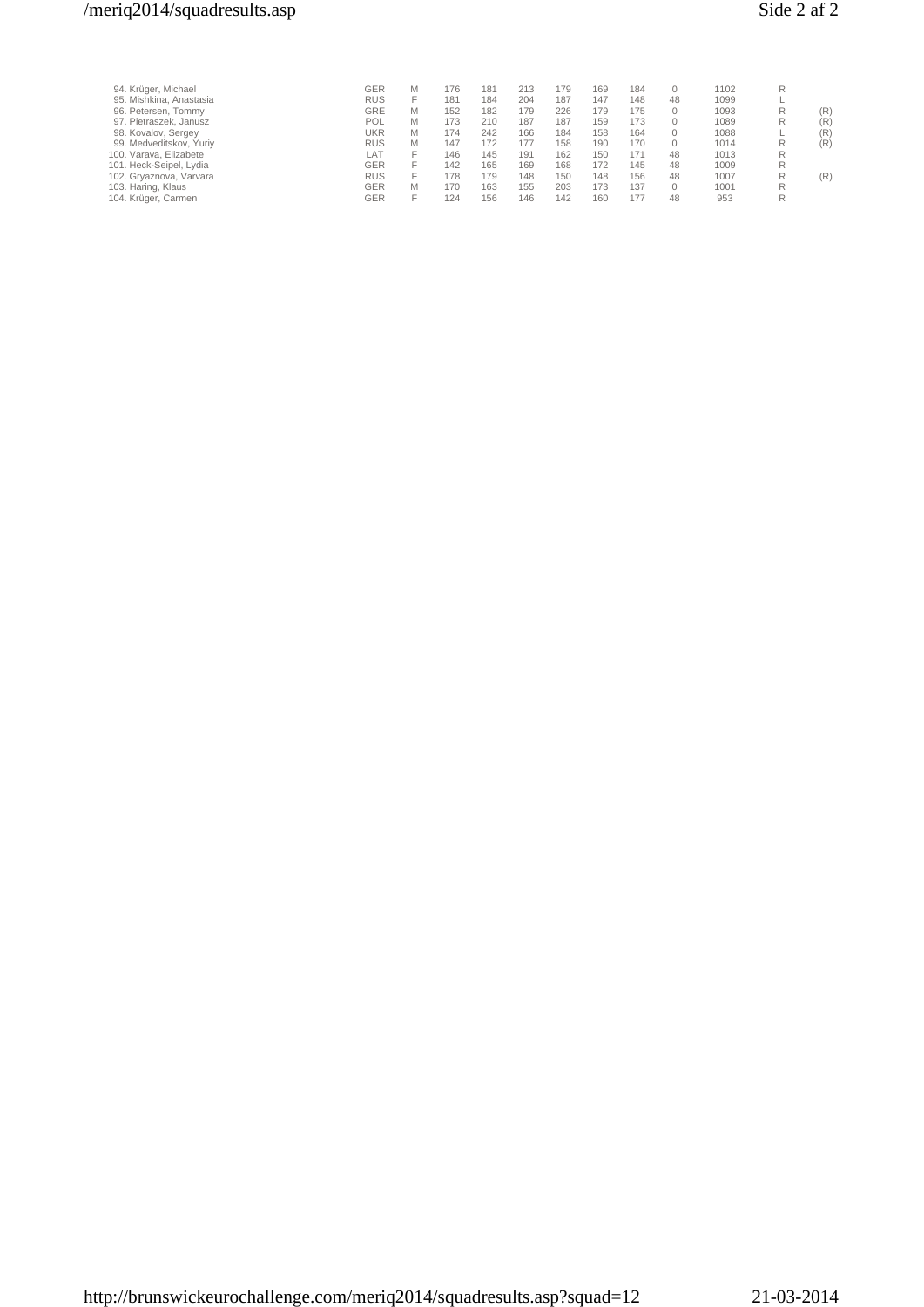Results for Squad 13 - Friday March 21st 17:00

# $\leq$  Back Export to Excel with separator:  $\boxed{\phantom{s}}$ ,  $\boxed{\phantom{s}}$  Tab

Best score this squad: **298** Kjeldsen, Kamilla (DEN)

| <b>NAME</b>                                        | <b>NAT</b>               | <b>GEN</b> | $\mathbf{1}$ | $\overline{2}$ | 3          | 4          | 5          | 6          | <b>HCP</b>                   | <b>SCORE</b> | <b>HAND</b> |            |
|----------------------------------------------------|--------------------------|------------|--------------|----------------|------------|------------|------------|------------|------------------------------|--------------|-------------|------------|
| 1. Loschetter, Chris<br>2. Tonteri, Juhani         | <b>USA</b><br><b>FIN</b> | M<br>M     | 236<br>200   | 205<br>215     | 290<br>279 | 268<br>294 | 246<br>268 | 290<br>247 | 0<br>0                       | 1535<br>1503 | R<br>R      | (R)        |
| 3. Larsen, Thomas                                  | <b>DEN</b>               | M          | 279          | 214            | 256        | 279        | 218        | 237        | 0                            | 1483         | R           | (R)        |
| 4. Persson Planefors, Joline                       | <b>SWE</b>               | F          | 278          | 234            | 224        | 222        | 182        | 268        | 48                           | 1456         | R           |            |
| 5. Pedersen, Glenn Morten                          | <b>NOR</b>               | M          | 238          | 203            | 258        | 237        | 256        | 254        | 0                            | 1446         | R           | (R)        |
| 6. Zulkifli, Shalin<br>7. Larsen, Martin           | <b>MAS</b><br><b>SWE</b> | F<br>M     | 214<br>234   | 238<br>227     | 256<br>201 | 226<br>279 | 215<br>248 | 235<br>236 | 48<br>0                      | 1432<br>1425 | R<br>R      | (R)<br>(R) |
| 8. Kjeldsen, Kamilla                               | <b>DEN</b>               | F          | 212          | 290            | 259        | 214        | 223        | 176        | 48                           | 1422         | R           | (R)        |
| 9. Mortensen, Jimmy                                | <b>DEN</b>               | M          | 254          | 201            | 237        | 242        | 235        | 248        | 0                            | 1417         | R           | (R)        |
| 10. Russell, Ronnie                                | <b>USA</b>               | M          | 222          | 256            | 192        | 264        | 223        | 252        | 0                            | 1409         | R           | (R)        |
| 11. Maggi, Mats<br>12. Broendsted, Britt           | <b>BEL</b><br>DEN        | M<br>F     | 204<br>243   | 278<br>256     | 223<br>235 | 258<br>219 | 224<br>200 | 210<br>196 | 0<br>48                      | 1397<br>1397 | R<br>R      | (R)        |
| 13. Teece, Raymond                                 | <b>ENG</b>               | M          | 243          | 232            | 215        | 234        | 235        | 237        | 0                            | 1396         | R           | (R)        |
| 14. Schroeder, Timo                                | <b>GER</b>               | M          | 237          | 217            | 225        | 242        | 236        | 237        | 0                            | 1394         | R           |            |
| 15. Suslov, Andrey                                 | <b>UKR</b>               | M          | 203          | 229            | 215        | 221        | 241        | 277        | 0                            | 1386         | R           | (R)        |
| 16. Belenkiy, Mikhail<br>17. Luoto, Patricia       | <b>RUS</b><br><b>GER</b> | M<br>F     | 216<br>236   | 213<br>215     | 210<br>247 | 257<br>183 | 243<br>245 | 247<br>210 | 0<br>48                      | 1386<br>1384 | R<br>R      | (R)<br>(R) |
| 18. Ryhãnen, Teppo                                 | <b>FIN</b>               | M          | 219          | 219            | 224        | 258        | 277        | 182        | 0                            | 1379         | R           |            |
| 19. Samain, Jean-Marc                              | <b>BEL</b>               | M          | 226          | 236            | 219        | 203        | 248        | 225        | 0                            | 1357         | R           | (R)        |
| 20. Jehkinen, Jonas                                | <b>FIN</b>               | M          | 225          | 215            | 255        | 223        | 230        | 209        | 0                            | 1357         | L           | (R)        |
| 21. Milet, Xavier<br>22. Michow, Andre             | <b>BEL</b><br><b>GER</b> | M<br>M     | 223<br>258   | 239<br>245     | 242<br>213 | 192<br>217 | 244<br>211 | 216<br>201 | 0<br>0                       | 1356<br>1345 | R<br>R      | (R)<br>(R) |
| 23. Abd Razak, Syimir                              | MAS                      | M          | 200          | 234            | 225        | 216        | 264        | 200        | $\mathbf 0$                  | 1339         | R           | (R)        |
| 24. Geissler, Nadine                               | <b>GER</b>               | F          | 202          | 164            | 191        | 276        | 246        | 207        | 48                           | 1334         | R           |            |
| 25. Ohrgaard, Frederik                             | DEN                      | M          | 162          | 245            | 185        | 214        | 244        | 279        | 0                            | 1329         | R           |            |
| 26. Haukås, Kenneth<br>27. Rasmussen, Pernille     | <b>NOR</b><br>DEN        | M<br>F     | 204<br>238   | 228<br>188     | 222<br>217 | 203<br>203 | 252<br>236 | 220<br>199 | 0<br>48                      | 1329<br>1329 | R<br>R      |            |
| 28. Almestrand, Line Berg                          | <b>SWE</b>               | F          | 258          | 201            | 191        | 236        | 211        | 177        | 48                           | 1322         | R           | (R)        |
| 29. Karlsson, Kevin                                | <b>SWE</b>               | M          | 207          | 238            | 216        | 210        | 237        | 212        | 0                            | 1320         | R           | (R)        |
| 30. Rash, Sean                                     | <b>USA</b>               | Μ          | 227          | 193            | 203        | 269        | 225        | 201        | 0                            | 1318         | R           | (R)        |
| 31. Wegner, Jenny<br>32. Agerbo, Jesper            | <b>SWE</b><br><b>DEN</b> | F<br>M     | 185<br>178   | 207<br>259     | 258<br>203 | 223<br>224 | 165<br>234 | 226<br>214 | 48<br>0                      | 1312<br>1312 | R<br>R      | (R)        |
| 33. Tidbeck, Marcus                                | <b>SWE</b>               | M          | 211          | 214            | 235        | 230        | 177        | 244        | 0                            | 1311         | L           | (R)        |
| 34. Beuthner, Laura                                | <b>GER</b>               | F          | 179          | 191            | 233        | 247        | 218        | 194        | 48                           | 1310         | L           |            |
| 35. Agerbo, Rikke Holm                             | DEN                      | F          | 217          | 216            | 247        | 185        | 234        | 161        | 48                           | 1308         | R           |            |
| 36. Gäbler, Tobias<br>37. Li Jane, Sin             | <b>GER</b><br><b>MAS</b> | M<br>F     | 245<br>225   | 166<br>208     | 199<br>195 | 245<br>212 | 236<br>209 | 215<br>207 | 0<br>48                      | 1306<br>1304 | R<br>R      | (R)        |
| 38. Sterner, Jason                                 | <b>USA</b>               | M          | 226          | 236            | 215        | 222        | 210        | 192        | 0                            | 1301         | R           | (R)        |
| 39. Basner, Peter                                  | <b>GER</b>               | M          | 254          | 205            | 220        | 190        | 227        | 204        | 0                            | 1300         | R           | (R)        |
| 40. Andersson, Sandra                              | <b>SWE</b>               | F          | 198          | 209            | 208        | 206        | 219        | 205        | 48                           | 1293         | R           |            |
| 41. Wahlgren, Karl<br>42. Alho, Timo               | <b>SWE</b><br><b>FIN</b> | M<br>M     | 217<br>200   | 202<br>193     | 214<br>209 | 215<br>224 | 256<br>238 | 184<br>220 | 0<br>0                       | 1288<br>1284 | R<br>R      | (R)<br>(R) |
| 43. Janetzki, Tom                                  | <b>GER</b>               | M          | 234          | 194            | 218        | 259        | 164        | 211        | 0                            | 1280         | R           |            |
| 44. Radi, Tommaso                                  | <b>ITA</b>               | M          | 214          | 181            | 202        | 225        | 269        | 183        | 0                            | 1274         | R           |            |
| 45. Wells, John                                    | <b>ENG</b>               | M          | 192          | 168            | 255        | 202        | 289        | 168        | 0                            | 1274         | R           |            |
| 46. Ranta, Tony<br>47. Sloan, Christopher          | <b>FIN</b><br><b>IRL</b> | M<br>M     | 259<br>206   | 217<br>205     | 194<br>209 | 236<br>188 | 155<br>228 | 212<br>235 | 0<br>0                       | 1273<br>1271 | R<br>R      | (R)<br>(R) |
| 48. Wedel, Sascha                                  | <b>DEN</b>               | F          | 153          | 233            | 174        | 244        | 225        | 194        | 48                           | 1271         | R           | (R)        |
| 49. Tangermann, Lars                               | <b>GER</b>               | M          | 234          | 221            | 203        | 199        | 223        | 191        | 0                            | 1271         | R           |            |
| 50. Pöntinen, Marjo                                | <b>FIN</b>               | F          | 207          | 171            | 181        | 190        | 213        | 254        | 48                           | 1264         | R           | (R)        |
| 51. Gripp, Andreas<br>52. Björklund, Lisa          | <b>GER</b><br><b>SWE</b> | M<br>F     | 225<br>205   | 191<br>217     | 181<br>193 | 244<br>187 | 197<br>209 | 223<br>200 | 0<br>48                      | 1261<br>1259 | R<br>R      |            |
| 53. Maja, Piritta                                  | <b>FIN</b>               | F          | 194          | 226            | 195        | 173        | 216        | 200        | 48                           | 1252         | R           |            |
| 54. Jensen, Mai Ginge                              | <b>DEN</b>               | F          | 193          | 238            | 202        | 188        | 191        | 189        | 48                           | 1249         | R           | (R)        |
| 55. Robinson, Robert                               | <b>USA</b>               | M          | 236          | 193            | 223        | 180        | 225        | 183        | 0                            | 1240         | R           | (R)        |
| 56. Pöppler, Birgit<br>57. Cheah, Esther           | <b>GER</b><br><b>MAS</b> | F<br>F     | 175<br>225   | 220<br>205     | 160<br>269 | 235<br>188 | 205<br>138 | 193<br>160 | 48<br>48                     | 1236<br>1233 | R<br>R      | (R)<br>(R) |
| 58. Päiväniemi, Sami                               | <b>FIN</b>               | M          | 233          | 172            | 187        | 186        | 193        | 258        | 0                            | 1229         | R           | (R)        |
| 59. Borg, Anton                                    | <b>SWE</b>               | M          | 218          | 201            | 154        | 237        | 213        | 206        | 0                            | 1229         | R           |            |
| 60. Celli, Maurizio                                | <b>ITA</b><br><b>ENG</b> | M          | 194          | 188<br>222     | 258<br>222 | 180<br>208 | 223        | 182<br>198 | $\mathbf{0}$<br>0            | 1225         | R<br>L      |            |
| 61. Morgan, Hadley<br>62. De Rooij, Maxime         | <b>GER</b>               | M<br>F     | 191<br>176   | 214            | 166        | 200        | 177<br>224 | 182        | 48                           | 1218<br>1210 | R           |            |
| 63. Silletti, Alessandro                           | POL                      | M          | 150          | 137            | 207        | 265        | 218        | 226        | U                            | 1203         | R           | (R)        |
| 64. Andersson, Ida                                 | <b>SWE</b>               | F          | 203          | 179            | 168        | 202        | 198        | 195        | 48                           | 1193         | $\mathsf R$ | (R)        |
| 65. Canady, David                                  | <b>GER</b>               | Μ          | 198          | 170            | 206        | 191        | 232        | 195        | 0                            | 1192         | R           |            |
| 66. Hardarson, Hafthor<br>67. Semenov, Ivan        | <b>ISL</b><br><b>RUS</b> | Μ<br>Μ     | 159<br>211   | 222<br>210     | 177<br>174 | 237<br>211 | 182<br>213 | 214<br>169 | $\mathbf{0}$<br>$\mathbf{0}$ | 1191<br>1188 | R<br>R      | (R)<br>(R) |
| 68. Lebon, Jean-Marc                               | <b>BEL</b>               | Μ          | 203          | 176            | 179        | 239        | 227        | 162        | 0                            | 1186         | R           | (R)        |
| 69. Jussila, Perttu                                | <b>FIN</b>               | M          | 212          | 173            | 227        | 169        | 212        | 190        | 0                            | 1183         | R           | (R)        |
| 70. Veijanen, Markku<br>71. Manico. Bigi           | <b>FIN</b><br>SUI        | M<br>F     | 191<br>173   | 238<br>195     | 156<br>189 | 154<br>174 | 229<br>202 | 214<br>190 | 0<br>48                      | 1182<br>1171 | R<br>L      | (R)        |
| 72. Duncan, Richard                                | <b>GER</b>               | Μ          | 169          | 191            | 208        | 188        | 192        | 196        | $\mathbf{0}$                 | 1144         | R           |            |
| 73. Linderoth, Josefine                            | <b>SWE</b>               | F          | 210          | 203            | 179        | 179        | 168        | 153        | 48                           | 1140         | R           |            |
| 74. Schuetz, Hans                                  | SUI                      | M          | 242          | 142            | 155        | 212        | 201        | 186        | $\mathbb O$                  | 1138         | R           |            |
| 75. Wigmore, James                                 | <b>GBR</b><br><b>BEL</b> | M          | 243          | 176            | 189        | 196        | 142        | 188        | $\mathbf 0$                  | 1134         | R<br>R      |            |
| 76. Gonze, Pierre-Yves<br>77. Johansson, Alexander | <b>SWE</b>               | Μ<br>Μ     | 202<br>224   | 178<br>147     | 200<br>196 | 181<br>164 | 186<br>180 | 187<br>215 | 0<br>0                       | 1134<br>1126 | R           | (R)        |
| 78. Offner, Martin                                 | AUT                      | Μ          | 162          | 236            | 197        | 170        | 192        | 161        | 0                            | 1118         | R           | (R)        |
| 79. Emblem, Patrick Gimmestad                      | <b>NOR</b>               | Μ          | 132          | 213            | 191        | 202        | 174        | 202        | 0                            | 1114         | R           | (R)        |
| 80. Pedersen, Randi Krvger<br>81. Timofeev, Nikita | <b>DEN</b><br><b>RUS</b> | F          | 183          | 164<br>232     | 215        | 186<br>210 | 170        | 148        | 48                           | 1114         | R<br>R      |            |
| 82. Rasputin, Andrey                               | <b>RUS</b>               | Μ<br>Μ     | 158<br>186   | 169            | 168<br>215 | 167        | 188<br>220 | 151<br>140 | $\circ$<br>0                 | 1107<br>1097 | R           | (R)        |
| 83. Mrosek, Manuel                                 | <b>GER</b>               | M          | 173          | 170            | 210        | 170        | 206        | 167        | $\mathbb O$                  | 1096         | R           | (R)        |
| 84. Korkka, Harri                                  | <b>FIN</b>               | M          | 165          | 181            | 159        | 192        | 214        | 182        | 0                            | 1093         | R           | (R)        |
| 85. Christensen, Randi Brogaard                    | <b>DEN</b>               | F          | 156          | 191            | 167        | 169        | 193        | 166        | 48<br>$\mathbb O$            | 1090         | R           |            |
| 86. Müller, Daniel<br>87. Nickens, Dennis          | AUT<br><b>USA</b>        | Μ<br>M     | 167<br>177   | 177<br>183     | 176<br>173 | 155<br>155 | 179<br>204 | 228<br>171 | $\mathbb O$                  | 1082<br>1063 | L<br>R      |            |
| 88. Seipel, Walter                                 | <b>GER</b>               | Μ          | 162          | 158            | 204        | 176        | 158        | 197        | 0                            | 1055         | R           |            |
| 89. Morgan, Selwyn                                 | <b>ENG</b>               | M          | 156          | 145            | 168        | 186        | 186        | 185        | $\mathbf{0}$                 | 1026         | R           |            |
| 90. Kozak, Michael                                 | <b>USA</b><br><b>ITA</b> | Μ          | 224          | 195            | 144        | 173        | 131        | 154        | 0<br>$\mathbb O$             | 1021         | Г<br>R      |            |
| 91. Marchiori, Gianni<br>92. Schrank, Nicole       | GER                      | Μ<br>F     | 186<br>132   | 165<br>147     | 159<br>159 | 158<br>158 | 139<br>190 | 204<br>166 | 48                           | 1011<br>1000 | R           |            |
| 93. Chopard, Grégory                               | SUI                      | М          | 136          | 170            | 174        | 159        | 165        |            | $\mathbf{0}$                 | 804          | R           |            |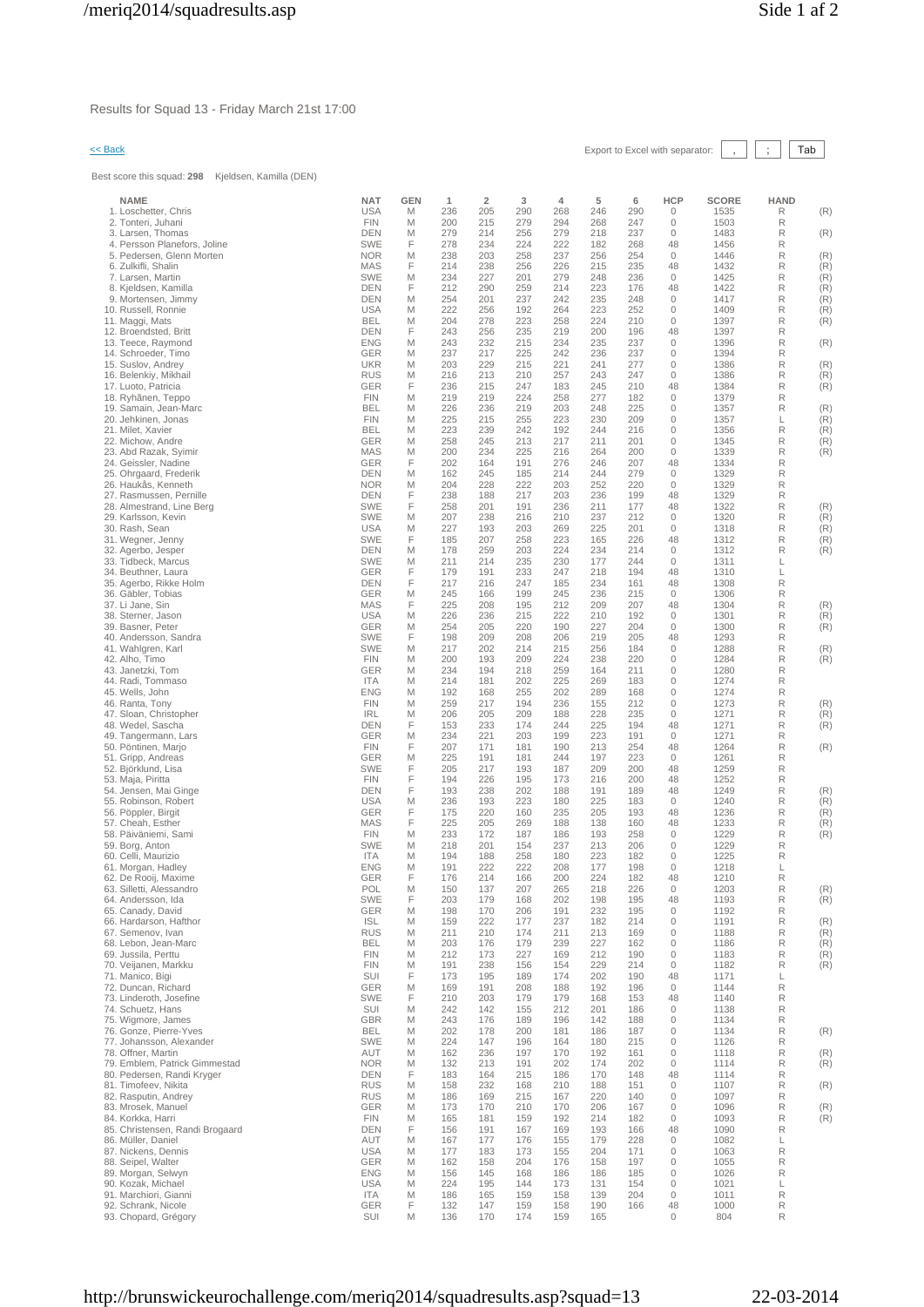Results for Squad 14 - Friday March 21st 21:00

Best score this squad: **289** Grabowski, Achim (GER)

| $<<$ Back |  |  |  |  |
|-----------|--|--|--|--|
|-----------|--|--|--|--|

| <b>USA</b><br>227<br>235<br>279<br>$\mathbb O$<br>1. Pepe, Anthony<br>M<br>203<br>247<br>258<br><b>UKR</b><br>204<br>248<br>247<br>246<br>267<br>216<br>$\mathbf 0$<br>2. Suslov, Andrey<br>M<br><b>GER</b><br>230<br>289<br>204<br>$\mathbf{0}$<br>3. Grabowski, Achim<br>239<br>204<br>245<br>M<br>F<br><b>DEN</b><br>225<br>211<br>48<br>4. Wedel, Sascha<br>206<br>215<br>216<br>279<br><b>FIN</b><br>235<br>239<br>225<br>279<br>203<br>213<br>$\mathbf 0$<br>5. Vaarala, Miikka<br>M<br>LAT<br>175<br>231<br>278<br>219<br>248<br>231<br>$\mathbf{0}$<br>6. Vezis, Daniel<br>M<br><b>IRL</b><br>213<br>255<br>207<br>232<br>280<br>$\mathbf{0}$<br>7. Sloan, Christopher<br>M<br>184<br><b>GER</b><br>F<br>48<br>8. Geissler, Nadine<br>206<br>225<br>255<br>196<br>250<br>188<br><b>FRA</b><br>9. Henry, Sébastien<br>M<br>222<br>267<br>221<br>203<br>$\mathbf{0}$<br>184<br>266<br><b>MAS</b><br>247<br>213<br>206<br>207<br>279<br>202<br>$\mathbf{0}$ | 1449<br>1428<br>1411<br>1400<br>1394<br>1382<br>1371<br>1368<br>1363<br>1354<br>1350<br>1342<br>1339<br>1335 | (R)<br>L<br>R<br>(R)<br>R<br>R<br>(R)<br>R<br>L<br>(R)<br>R<br>(R)<br>R<br>(R)<br>R<br>R<br>(R)<br>R<br>(R)<br>R<br>R<br>(R) |
|------------------------------------------------------------------------------------------------------------------------------------------------------------------------------------------------------------------------------------------------------------------------------------------------------------------------------------------------------------------------------------------------------------------------------------------------------------------------------------------------------------------------------------------------------------------------------------------------------------------------------------------------------------------------------------------------------------------------------------------------------------------------------------------------------------------------------------------------------------------------------------------------------------------------------------------------------------------|--------------------------------------------------------------------------------------------------------------|------------------------------------------------------------------------------------------------------------------------------|
|                                                                                                                                                                                                                                                                                                                                                                                                                                                                                                                                                                                                                                                                                                                                                                                                                                                                                                                                                                  |                                                                                                              |                                                                                                                              |
|                                                                                                                                                                                                                                                                                                                                                                                                                                                                                                                                                                                                                                                                                                                                                                                                                                                                                                                                                                  |                                                                                                              |                                                                                                                              |
|                                                                                                                                                                                                                                                                                                                                                                                                                                                                                                                                                                                                                                                                                                                                                                                                                                                                                                                                                                  |                                                                                                              |                                                                                                                              |
|                                                                                                                                                                                                                                                                                                                                                                                                                                                                                                                                                                                                                                                                                                                                                                                                                                                                                                                                                                  |                                                                                                              |                                                                                                                              |
|                                                                                                                                                                                                                                                                                                                                                                                                                                                                                                                                                                                                                                                                                                                                                                                                                                                                                                                                                                  |                                                                                                              |                                                                                                                              |
|                                                                                                                                                                                                                                                                                                                                                                                                                                                                                                                                                                                                                                                                                                                                                                                                                                                                                                                                                                  |                                                                                                              |                                                                                                                              |
|                                                                                                                                                                                                                                                                                                                                                                                                                                                                                                                                                                                                                                                                                                                                                                                                                                                                                                                                                                  |                                                                                                              |                                                                                                                              |
|                                                                                                                                                                                                                                                                                                                                                                                                                                                                                                                                                                                                                                                                                                                                                                                                                                                                                                                                                                  |                                                                                                              |                                                                                                                              |
|                                                                                                                                                                                                                                                                                                                                                                                                                                                                                                                                                                                                                                                                                                                                                                                                                                                                                                                                                                  |                                                                                                              |                                                                                                                              |
| 10. Ang, Adrian<br>M                                                                                                                                                                                                                                                                                                                                                                                                                                                                                                                                                                                                                                                                                                                                                                                                                                                                                                                                             |                                                                                                              |                                                                                                                              |
| <b>USA</b><br>220<br>237<br>211<br>$\mathbf{0}$<br>11. Cunningham, Brett<br>M<br>244<br>255<br>183                                                                                                                                                                                                                                                                                                                                                                                                                                                                                                                                                                                                                                                                                                                                                                                                                                                               |                                                                                                              |                                                                                                                              |
| 237<br>$\mathbb O$<br>12. Baade, Marco<br><b>GER</b><br>M<br>258<br>194<br>218<br>257<br>178                                                                                                                                                                                                                                                                                                                                                                                                                                                                                                                                                                                                                                                                                                                                                                                                                                                                     |                                                                                                              |                                                                                                                              |
| <b>DEN</b><br>228<br>223<br>230<br>284<br>$\mathbf{0}$<br>13. Warming Hansen, Carsten<br>M<br>191<br>183                                                                                                                                                                                                                                                                                                                                                                                                                                                                                                                                                                                                                                                                                                                                                                                                                                                         |                                                                                                              |                                                                                                                              |
| F<br><b>GER</b><br>239<br>234<br>244<br>199<br>48<br>14. Schuetz, Martina<br>203<br>168                                                                                                                                                                                                                                                                                                                                                                                                                                                                                                                                                                                                                                                                                                                                                                                                                                                                          |                                                                                                              | R                                                                                                                            |
| 223<br>212<br>211<br>$\mathbf{0}$<br>15. Liew. Alex<br><b>MAS</b><br>M<br>234<br>241<br>189                                                                                                                                                                                                                                                                                                                                                                                                                                                                                                                                                                                                                                                                                                                                                                                                                                                                      | 1310                                                                                                         | L<br>(R)                                                                                                                     |
| <b>SWE</b><br>16. Hellström, Peter<br>M<br>234<br>256<br>182<br>180<br>258<br>194<br>$\mathbf{0}$                                                                                                                                                                                                                                                                                                                                                                                                                                                                                                                                                                                                                                                                                                                                                                                                                                                                | 1304                                                                                                         | R<br>(R)                                                                                                                     |
| SCO<br>234<br>230<br>194<br>204<br>233<br>$\mathbf{0}$<br>17. Traynor, Paul<br>M<br>204                                                                                                                                                                                                                                                                                                                                                                                                                                                                                                                                                                                                                                                                                                                                                                                                                                                                          | 1299                                                                                                         | L                                                                                                                            |
| <b>SWE</b><br>226<br>233<br>221<br>249<br>180<br>$\mathbf{0}$<br>18. Jansson, Markus<br>M<br>176                                                                                                                                                                                                                                                                                                                                                                                                                                                                                                                                                                                                                                                                                                                                                                                                                                                                 | 1285                                                                                                         | R<br>(R)                                                                                                                     |
| $\mathbf{0}$<br>19. Winternheimer, Pascal<br><b>GER</b><br>185<br>222<br>178<br>224<br>266<br>200<br>M                                                                                                                                                                                                                                                                                                                                                                                                                                                                                                                                                                                                                                                                                                                                                                                                                                                           | 1275                                                                                                         | R                                                                                                                            |
| <b>FRA</b><br>$\mathbb O$<br>20. Sermand, Julien<br>M<br>247<br>212<br>231<br>224<br>182<br>175                                                                                                                                                                                                                                                                                                                                                                                                                                                                                                                                                                                                                                                                                                                                                                                                                                                                  | 1271                                                                                                         | R                                                                                                                            |
| <b>GER</b><br>183<br>268<br>223<br>172<br>198<br>$\mathbf{0}$<br>21. Unger, Stephan<br>M<br>224                                                                                                                                                                                                                                                                                                                                                                                                                                                                                                                                                                                                                                                                                                                                                                                                                                                                  | 1268                                                                                                         | L                                                                                                                            |
| <b>NOR</b><br>221<br>215<br>232<br>$\mathbf{0}$<br>22. Reinertsen, Mathias<br>M<br>189<br>216<br>190                                                                                                                                                                                                                                                                                                                                                                                                                                                                                                                                                                                                                                                                                                                                                                                                                                                             | 1263                                                                                                         | R<br>(R)                                                                                                                     |
| 188<br>$\mathbf{0}$<br>23. Krämer, Dietmar<br><b>GER</b><br>M<br>225<br>245<br>192<br>205<br>205                                                                                                                                                                                                                                                                                                                                                                                                                                                                                                                                                                                                                                                                                                                                                                                                                                                                 | 1260                                                                                                         | R                                                                                                                            |
| <b>GER</b><br>205<br>264<br>216<br>213<br>152<br>$\mathbf{0}$<br>24. Schröder, Andre<br>M<br>199                                                                                                                                                                                                                                                                                                                                                                                                                                                                                                                                                                                                                                                                                                                                                                                                                                                                 | 1249                                                                                                         | R                                                                                                                            |
| <b>ENG</b><br>195<br>$\mathbb O$<br>25. Teece, Richard<br>M<br>211<br>201<br>254<br>169<br>202                                                                                                                                                                                                                                                                                                                                                                                                                                                                                                                                                                                                                                                                                                                                                                                                                                                                   | 1232                                                                                                         | R<br>(R)                                                                                                                     |
| <b>SWE</b><br>214<br>194<br>228<br>$\mathbb O$<br>M<br>199<br>201<br>178<br>26. Johnson Jr., Magnus                                                                                                                                                                                                                                                                                                                                                                                                                                                                                                                                                                                                                                                                                                                                                                                                                                                              | 1214                                                                                                         | R<br>(R)                                                                                                                     |
| $\mathbf{0}$<br>27. Silletti, Alessandro<br>POL<br>200<br>188<br>188<br>256<br>195<br>M<br>177                                                                                                                                                                                                                                                                                                                                                                                                                                                                                                                                                                                                                                                                                                                                                                                                                                                                   | 1204                                                                                                         | R<br>(R)                                                                                                                     |
| <b>MAS</b><br>M<br>204<br>239<br>220<br>160<br>$\mathbf{0}$<br>28. Tan, Timmy<br>173<br>199                                                                                                                                                                                                                                                                                                                                                                                                                                                                                                                                                                                                                                                                                                                                                                                                                                                                      | 1195                                                                                                         | R<br>(R)                                                                                                                     |
| <b>NOR</b><br>232<br>$\mathbf{0}$<br>29. Eide, Sigbjørn<br>M<br>176<br>215<br>216<br>159<br>192                                                                                                                                                                                                                                                                                                                                                                                                                                                                                                                                                                                                                                                                                                                                                                                                                                                                  | 1190                                                                                                         | R<br>(R)                                                                                                                     |
| <b>GER</b><br>F<br>203<br>154<br>48<br>30. Hulsch, Tina<br>187<br>234<br>205<br>159                                                                                                                                                                                                                                                                                                                                                                                                                                                                                                                                                                                                                                                                                                                                                                                                                                                                              | 1190                                                                                                         | R                                                                                                                            |
| $\mathbb O$<br><b>ENG</b><br>M<br>161<br>178<br>192<br>243<br>216<br>189<br>31. Morgan, Hadley                                                                                                                                                                                                                                                                                                                                                                                                                                                                                                                                                                                                                                                                                                                                                                                                                                                                   | 1179                                                                                                         | L<br>(R)                                                                                                                     |
| <b>FIN</b><br>228<br>187<br>184<br>189<br>$\mathbf{0}$<br>32. Heinila, Sami<br>M<br>189<br>184                                                                                                                                                                                                                                                                                                                                                                                                                                                                                                                                                                                                                                                                                                                                                                                                                                                                   | 1161                                                                                                         | R                                                                                                                            |
| <b>SUI</b><br>236<br>191<br>$\mathbf{0}$<br>M<br>155<br>174<br>162<br>241<br>33. Bösiger, Andreas                                                                                                                                                                                                                                                                                                                                                                                                                                                                                                                                                                                                                                                                                                                                                                                                                                                                | 1159                                                                                                         | R                                                                                                                            |
| <b>GER</b><br>207<br>$\mathbf{0}$<br>34. Klockgether, Stefan<br>M<br>190<br>192<br>245<br>161<br>150                                                                                                                                                                                                                                                                                                                                                                                                                                                                                                                                                                                                                                                                                                                                                                                                                                                             | 1145                                                                                                         | R<br>(R)                                                                                                                     |
| $\mathbb O$<br><b>GER</b><br>207<br>234<br>178<br>158<br>187<br>35. Ehlert, Christopher<br>M<br>174                                                                                                                                                                                                                                                                                                                                                                                                                                                                                                                                                                                                                                                                                                                                                                                                                                                              | 1138                                                                                                         | R                                                                                                                            |
| SCO<br>36. Angus, David<br>208<br>205<br>192<br>183<br>$\mathbf{0}$<br>M<br>176<br>152                                                                                                                                                                                                                                                                                                                                                                                                                                                                                                                                                                                                                                                                                                                                                                                                                                                                           | 1116                                                                                                         | R                                                                                                                            |
| <b>USA</b><br>$\mathbf{0}$<br>37. Fowlkes, Samuel<br>M<br>185<br>140<br>179<br>216<br>173<br>193                                                                                                                                                                                                                                                                                                                                                                                                                                                                                                                                                                                                                                                                                                                                                                                                                                                                 | 1086                                                                                                         | R                                                                                                                            |
| <b>GER</b><br>232<br>173<br>167<br>$\mathbb O$<br>M<br>209<br>148<br>154<br>38. Tran, Ngoc Qui                                                                                                                                                                                                                                                                                                                                                                                                                                                                                                                                                                                                                                                                                                                                                                                                                                                                   | 1083                                                                                                         | R                                                                                                                            |
| $\mathbf{0}$<br><b>UKR</b><br>191<br>212<br>145<br>167<br>169<br>190<br>39. Dementiev, Viktor<br>M                                                                                                                                                                                                                                                                                                                                                                                                                                                                                                                                                                                                                                                                                                                                                                                                                                                               | 1074                                                                                                         | R<br>(R)                                                                                                                     |
| <b>FIN</b><br>235<br>$\mathbf{0}$<br>40. Ketonen, Jani<br>167<br>192<br>171<br>166<br>141<br>M                                                                                                                                                                                                                                                                                                                                                                                                                                                                                                                                                                                                                                                                                                                                                                                                                                                                   | 1072                                                                                                         | R                                                                                                                            |
| <b>FRA</b><br>181<br>41. Gerard, Nicolas<br>M<br>194<br>148<br>160<br>187<br>192<br>$\mathbf 0$                                                                                                                                                                                                                                                                                                                                                                                                                                                                                                                                                                                                                                                                                                                                                                                                                                                                  | 1062                                                                                                         | R                                                                                                                            |
| <b>FIN</b><br>$\mathbb O$<br>180<br>151<br>157<br>168<br>194<br>189<br>42. Hjorth, Timo<br>M                                                                                                                                                                                                                                                                                                                                                                                                                                                                                                                                                                                                                                                                                                                                                                                                                                                                     | 1039                                                                                                         | R                                                                                                                            |
| $\mathbf 0$<br><b>ESP</b><br>179<br>133<br>178<br>189<br>43. Garcia, Iñigo<br>M<br>208<br>111                                                                                                                                                                                                                                                                                                                                                                                                                                                                                                                                                                                                                                                                                                                                                                                                                                                                    | 998                                                                                                          | R<br>(R)                                                                                                                     |
| <b>ITA</b><br>M<br>184<br>180<br>164<br>168<br>141<br>$\Omega$<br>44. Pilotti, Roberto<br>155                                                                                                                                                                                                                                                                                                                                                                                                                                                                                                                                                                                                                                                                                                                                                                                                                                                                    | 992                                                                                                          | R<br>(R)                                                                                                                     |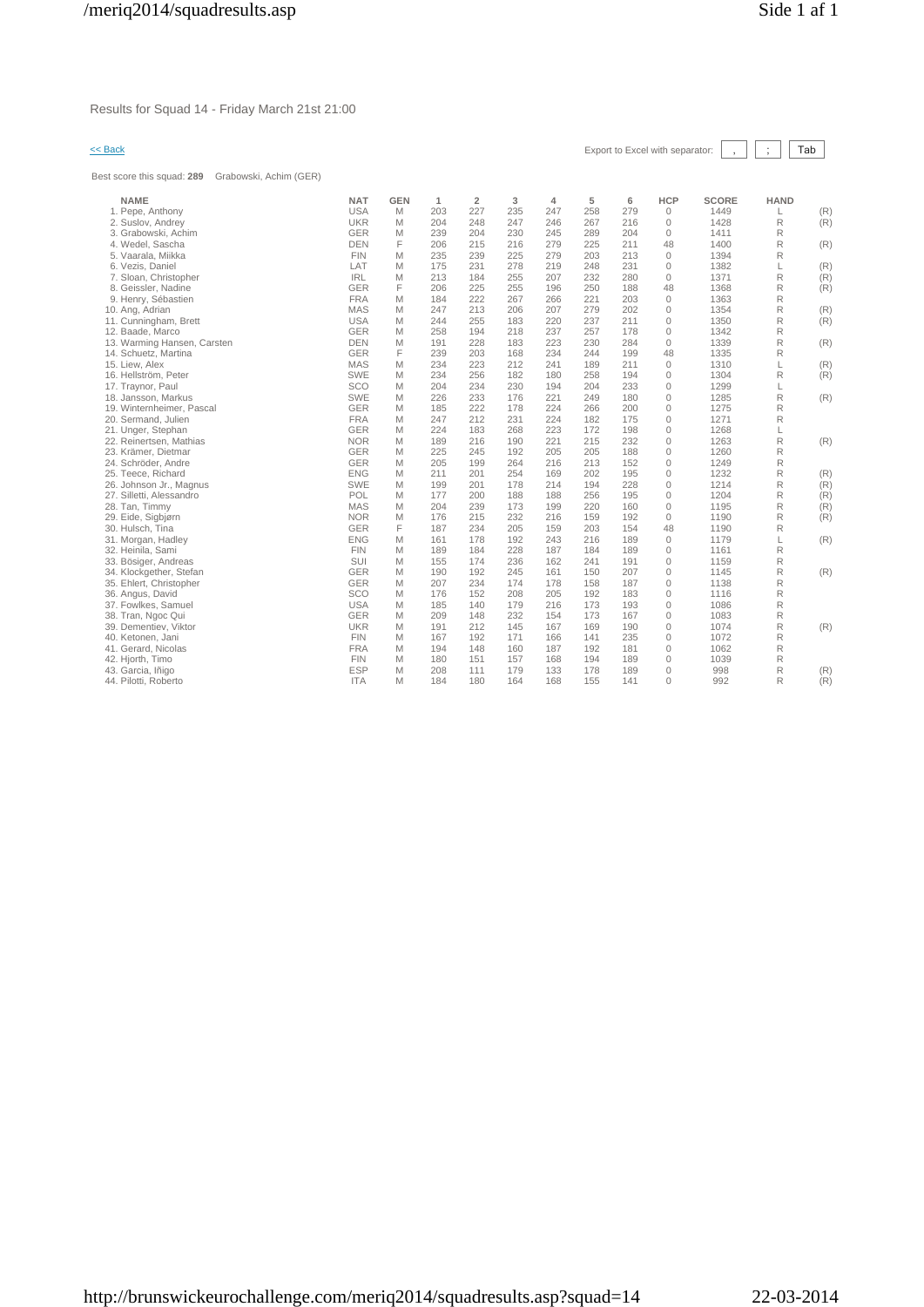Results for Squad 15 - Saturday March 22nd 08:00

Best score this squad: **300** Kent, Marshall (USA)

| << Back | Export to Excel with separator: $\begin{array}{ c c c c c }\n\hline\n\end{array}$ $\begin{array}{ c c c }\n\hline\n\end{array}$ $\begin{array}{ c c c }\n\hline\n\end{array}$ $\begin{array}{ c c }\n\hline\n\end{array}$ $\begin{array}{ c c }\n\hline\n\end{array}$ $\begin{array}{ c c }\n\hline\n\end{array}$ $\begin{array}{ c c }\n\hline\n\end{array}$ $\begin{array}{ c c $ |  |  |  |  |  |
|---------|-------------------------------------------------------------------------------------------------------------------------------------------------------------------------------------------------------------------------------------------------------------------------------------------------------------------------------------------------------------------------------------|--|--|--|--|--|
|---------|-------------------------------------------------------------------------------------------------------------------------------------------------------------------------------------------------------------------------------------------------------------------------------------------------------------------------------------------------------------------------------------|--|--|--|--|--|

٦

| una annin inia adaen. <b>ann</b><br>110111, 10101011011 10071<br>Gripp, Andreas (GER) |            |            |     |                |     |     |     |     |              |              |             |     |
|---------------------------------------------------------------------------------------|------------|------------|-----|----------------|-----|-----|-----|-----|--------------|--------------|-------------|-----|
| <b>NAME</b>                                                                           | <b>NAT</b> | <b>GEN</b> | 1   | $\overline{2}$ | 3   | 4   | 5   | 6   | <b>HCP</b>   | <b>SCORE</b> | <b>HAND</b> |     |
| 1. Kent, Marshall                                                                     | <b>USA</b> | M          | 235 | 261            | 222 | 300 | 256 | 248 | $\mathbf{0}$ | 1522         | R           | (R) |
| 2. Tangermann, Lars                                                                   | <b>GER</b> | M          | 238 | 238            | 228 | 257 | 290 | 229 | $\mathbf{0}$ | 1480         | R           | (R) |
| 3. Gripp, Andreas                                                                     | <b>GER</b> | M          | 224 | 276            | 300 | 206 | 243 | 223 | $\mathbf{0}$ | 1472         | R           | (R) |
| 4. Stampe, Mik                                                                        | <b>DEN</b> | M          | 232 | 279            | 236 | 224 | 226 | 237 | $\mathbf 0$  | 1434         | R           | (R) |
| 5. Koivuniemi, Mika                                                                   | <b>FIN</b> | M          | 226 | 253            | 225 | 241 | 233 | 246 | $\mathbf{0}$ | 1424         | R           | (R) |
| 6. Borg, Anton                                                                        | <b>SWE</b> | M          | 186 | 243            | 268 | 234 | 224 | 256 | $\mathbf{0}$ | 1411         | R           | (R) |
| 7. Gasn, Matt                                                                         | <b>USA</b> | M          | 190 | 254            | 247 | 264 | 239 | 215 | $\mathbf{0}$ | 1409         | R           | (R) |
| 8. Robinson, Robert                                                                   | <b>USA</b> | M          | 207 | 253            | 243 | 241 | 190 | 268 | $\mathbf{0}$ | 1402         | R           | (R) |
| 9. Kabowski, Lisa                                                                     | <b>GER</b> | F          | 181 | 225            | 267 | 213 | 213 | 199 | 48           | 1346         | R           |     |
| 10. Cheah, Esther                                                                     | <b>MAS</b> | F          | 203 | 221            | 200 | 236 | 223 | 213 | 48           | 1344         | R           | (R) |
| 11. Petersen, Tommy                                                                   | GRE        | M          | 226 | 193            | 255 | 247 | 229 | 193 | $\mathbf{0}$ | 1343         | R           | (R) |
| 12. Agerbo, Jesper                                                                    | <b>DEN</b> | M          | 221 | 188            | 245 | 235 | 226 | 227 | $\mathbf{0}$ | 1342         | R           | (R) |
| 13. Haukås, Kenneth                                                                   | <b>NOR</b> | M          | 201 | 202            | 216 | 232 | 222 | 245 | $\mathbf{0}$ | 1318         | R           | (R) |
| 14. Gäbler, Tobias                                                                    | <b>GER</b> | M          | 153 | 227            | 192 | 227 | 265 | 238 | $\mathbf{0}$ | 1302         | R           | (R) |
| 15. Johansson, Alexander                                                              | <b>SWE</b> | M          | 166 | 255            | 244 | 227 | 217 | 191 | $\mathbf{0}$ | 1300         | R           | (R) |
| 16. Weier, Cameron                                                                    | <b>USA</b> | M          | 227 | 269            | 245 | 171 | 224 | 159 | $\mathbf{0}$ | 1295         | R           | (R) |
| 17. Beuthner, Laura                                                                   | <b>GER</b> | F          | 201 | 193            | 222 | 195 | 224 | 211 | 48           | 1294         | L           | (R) |
| 18. Milet, Xavier                                                                     | <b>BEL</b> | M          | 277 | 218            | 268 | 183 | 158 | 188 | $\mathbf{0}$ | 1292         | R           | (R) |
| 19. Ohrgaard, Frederik                                                                | <b>DEN</b> | M          | 254 | 247            | 201 | 191 | 204 | 186 | $\mathbf{0}$ | 1283         | R           | (R) |
| 20. McEwan, Danielle                                                                  | <b>USA</b> | F          | 255 | 226            | 178 | 203 | 150 | 221 | 48           | 1281         | R           | (R) |
| 21. Jensen, Mai Ginge                                                                 | <b>DEN</b> | F          | 216 | 202            | 165 | 155 | 224 | 270 | 48           | 1280         | R           | (R) |
| 22. Basner, Peter                                                                     | <b>GER</b> | M          | 221 | 218            | 226 | 201 | 186 | 205 | $\mathbf{0}$ | 1257         | R           | (R) |
| 23. Celli, Maurizio                                                                   | <b>ITA</b> | M          | 206 | 202            | 215 | 210 | 241 | 182 | $\mathbf{0}$ | 1256         | R           | (R) |
| 24. Andersson, Sandra                                                                 | <b>SWE</b> | F          | 162 | 224            | 182 | 239 | 170 | 228 | 48           | 1253         | R           | (R) |
| 25. Broendsted, Britt                                                                 | <b>DEN</b> | F          | 221 | 204            | 237 | 171 | 211 | 153 | 48           | 1245         | R           | (R) |
| 26. Parshukov, Aleksei                                                                | <b>RUS</b> | M          | 223 | 154            | 215 | 268 | 207 | 177 | $\mathbf{0}$ | 1244         | R           | (R) |
| 27. Tidbeck, Marcus                                                                   | <b>SWE</b> | M          | 177 | 198            | 210 | 247 | 196 | 214 | $\mathbf{0}$ | 1242         |             | (R) |
| 28. Günther, Kai                                                                      | <b>GER</b> | M          | 195 | 217            | 212 | 219 | 217 | 182 | $\mathbf{0}$ | 1242         | L           | (R) |
| 29. Mortensen, Jimmy                                                                  | <b>DEN</b> | M          | 225 | 221            | 190 | 198 | 194 | 210 | 0            | 1238         | R           | (R) |
| 30. Cardona, Alvar                                                                    | CAT        | M          | 193 | 156            | 215 | 180 | 280 | 205 | $\mathbf{0}$ | 1229         | R           | (R) |
| 31. Kabowski, Eike                                                                    | <b>GER</b> | M          | 179 | 236            | 174 | 247 | 180 | 202 | $\mathbf{0}$ | 1218         | R           |     |
| 32. Christensen, Randi Brogaard                                                       | <b>DEN</b> | F          | 172 | 197            | 190 | 232 | 180 | 189 | 48           | 1208         | R           | (R) |
| 33. Unger, Stephan                                                                    | <b>GER</b> | M          | 148 | 199            | 195 | 213 | 222 | 202 | $\mathbf{0}$ | 1179         | L           | (R) |
| 34. Ryhänen, Teppo                                                                    | <b>FIN</b> | M          | 182 | 230            | 159 | 178 | 231 | 190 | $\mathbf{0}$ | 1170         | R           | (R) |
| 35. Böhm, Henning                                                                     | <b>GER</b> | M          | 236 | 196            | 176 | 206 | 167 | 189 | $\mathbf{0}$ | 1170         | R           |     |
| 36. Maja, Piritta                                                                     | <b>FIN</b> | F          | 207 | 145            | 209 | 182 | 185 | 180 | 48           | 1156         | R           | (R) |
| 37. Dementiev, Viktor                                                                 | <b>UKR</b> | M          | 185 | 192            | 162 | 212 | 204 | 197 | $\mathbf{0}$ | 1152         | R           | (R) |
| 38. Pedersen, Randi Kryger                                                            | <b>DEN</b> | F          | 182 | 208            | 165 | 199 | 183 | 136 | 48           | 1121         | R           | (R) |
| 39. Berganza Garcia, Guillermo                                                        | <b>ESP</b> | M          | 153 | 140            | 165 | 192 | 194 | 162 | $\Omega$     | 1006         | R           | (R) |
|                                                                                       |            |            |     |                |     |     |     |     |              |              |             |     |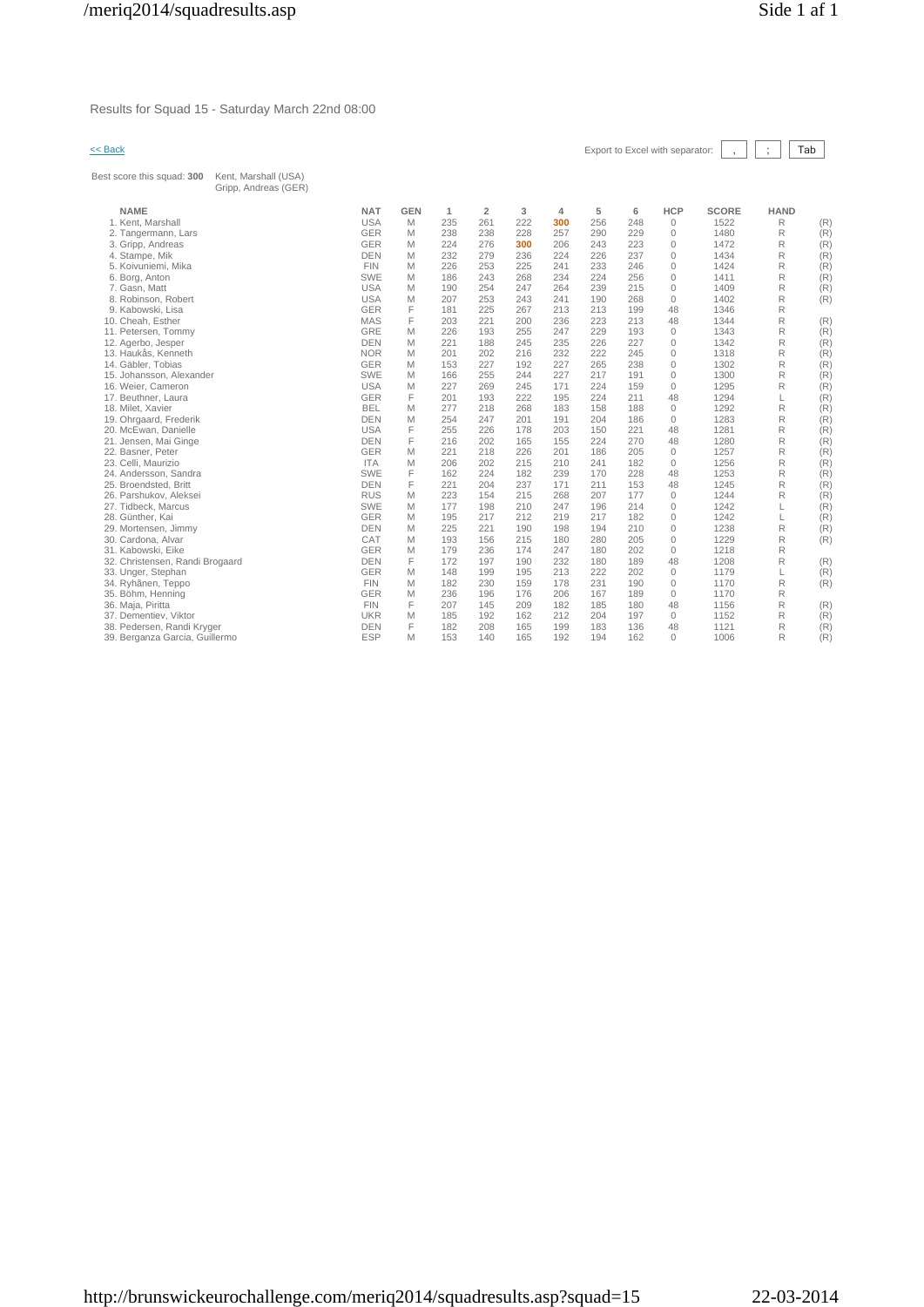Results for Squad 16 - Saturday March 22nd 12:00

# << Back Export to Excel with separator: , ; Tab

Best score this squad: **300** Wells, John (ENG)

| <b>NAME</b>                                            | <b>NAT</b>               | GEN    | 1          | $\overline{\mathbf{2}}$ | 3          | 4          | 5          | 6          | <b>HCP</b>                  | <b>SCORE</b> | <b>HAND</b> |            |
|--------------------------------------------------------|--------------------------|--------|------------|-------------------------|------------|------------|------------|------------|-----------------------------|--------------|-------------|------------|
| 1. Tan, Jazreel                                        | SIN                      | F      | 247        | 221                     | 279        | 203        | 265        | 243        | 48                          | 1506         | R           | (R)        |
| 2. Wells, John                                         | <b>ENG</b>               | M<br>F | 233        | 215                     | 248        | 300        | 259        | 247        | $\circ$                     | 1502         | R<br>R      | (R)        |
| 3. Geissler, Nadine<br>4. Maggi, Mats                  | GER<br><b>BEL</b>        | M      | 257<br>226 | 235<br>242              | 223<br>256 | 236<br>268 | 247<br>207 | 191<br>213 | 48<br>$\circ$               | 1437<br>1412 | R           | (R)<br>(R) |
| 5. Johnson Jr., Magnus                                 | <b>SWE</b>               | M      | 245        | 192                     | 223        | 299        | 191        | 256        | $\circ$                     | 1406         | R           | (R)        |
| 6. Hellström, Peter                                    | <b>SWE</b>               | M      | 247        | 258                     | 212        | 202        | 223        | 257        | $\circ$                     | 1399         | R           | (R)        |
| 7. Robinson, Robert                                    | <b>USA</b>               | M      | 227        | 211                     | 233        | 255        | 245        | 225        | 0                           | 1396         | R           | (R)        |
| 8. Wetterberg, Mattias                                 | <b>SWE</b><br><b>USA</b> | M      | 202<br>205 | 238                     | 251        | 225        | 215        | 256        | $\circ$<br>$\mathbf 0$      | 1387         | R<br>R      | (R)        |
| 9. Mack, Tim<br>10. Luoto, Patricia                    | GER                      | M<br>F | 192        | 218<br>172              | 279<br>222 | 178<br>257 | 235<br>243 | 267<br>247 | 48                          | 1382<br>1381 | R           | (R)<br>(R) |
| 11. Karlsson, Kevin                                    | <b>SWE</b>               | Μ      | 203        | 204                     | 231        | 247        | 257        | 234        | 0                           | 1376         | R           | (R)        |
| 12. Glendert, Malin                                    | <b>SWE</b>               | F      | 190        | 248                     | 239        | 247        | 207        | 196        | 48                          | 1375         | R           | (R)        |
| 13. Hardarson, Hafthor                                 | <b>ISL</b>               | M      | 219        | 242                     | 200        | 221        | 257        | 235        | $\circ$                     | 1374         | R           | (R)        |
| 14. Warming Hansen, Carsten<br>15. Wilhelmsson, Filip  | <b>DEN</b><br><b>SWE</b> | M<br>M | 256<br>204 | 258<br>202              | 237<br>248 | 202<br>248 | 247<br>221 | 169<br>239 | $\circ$<br>0                | 1369<br>1362 | R<br>R      | (R)<br>(R) |
| 16. Jansson, Markus                                    | <b>SWE</b>               | M      | 201        | 204                     | 213        | 269        | 246        | 224        | $\circ$                     | 1357         | R           | (R)        |
| 17. New, Hui Fen                                       | SIN                      | F      | 234        | 238                     | 226        | 214        | 216        | 178        | 48                          | 1354         | R           | (R)        |
| 18. Tan, Daphne                                        | SIN                      | F      | 247        | 214                     | 228        | 199        | 171        | 246        | 48                          | 1353         | R           | (R)        |
| 19. Hulsch, Tina                                       | <b>GER</b>               | F      | 268        | 236                     | 229        | 176        | 193        | 202        | 48                          | 1352         | R           | (R)        |
| 20. Ng, Geraldine<br>21. Semenov, Ivan                 | SIN<br><b>RUS</b>        | F<br>Μ | 214<br>224 | 257<br>218              | 224<br>205 | 198<br>196 | 216<br>297 | 191<br>197 | 48<br>$\circ$               | 1348<br>1337 | R<br>R      | (R)<br>(R) |
| 22. Agerbo, Jesper                                     | <b>DEN</b>               | M      | 219        | 203                     | 204        | 247        | 221        | 242        | $\circ$                     | 1336         | R           | (R)        |
| 23. Lim, Bernice                                       | SIN                      | F      | 247        | 246                     | 191        | 203        | 188        | 213        | 48                          | 1336         | R           | (R)        |
| 24. Morgan, Hadley                                     | <b>ENG</b>               | M      | 187        | 205                     | 247        | 244        | 204        | 247        | $\mathbf{0}$                | 1334         | L           | (R)        |
| 25. Ng, Shayna                                         | SIN<br><b>UKR</b>        | F<br>F | 234<br>225 | 215<br>235              | 233<br>236 | 181<br>181 | 197<br>199 | 220<br>203 | 48<br>48                    | 1328<br>1327 | R<br>R      | (R)<br>(R) |
| 26. Kovalova, Darya<br>27. Yeo, Joey                   | SIN                      | F      | 247        | 178                     | 216        | 224        | 205        | 207        | 48                          | 1325         | R           | (R)        |
| 28. Kabowski, Lisa                                     | <b>GER</b>               | F      | 221        | 215                     | 205        | 222        | 216        | 198        | 48                          | 1325         | R           | (R)        |
| 29. Milet, Xavier                                      | <b>BEL</b>               | M      | 213        | 233                     | 225        | 236        | 200        | 217        | $\mathbf{0}$                | 1324         | R           | (R)        |
| 30. McEwan, Danielle                                   | <b>USA</b>               | F      | 227        | 206                     | 234        | 225        | 207        | 173        | 48                          | 1320         | R           | (R)        |
| 31. Schröder, Andre                                    | <b>GER</b>               | Μ<br>F | 210        | 207                     | 217        | 224        | 246        | 215        | $\circ$                     | 1319         | R           | (R)        |
| 32. Almestrand, Line Berg<br>33. Winternheimer, Pascal | <b>SWE</b><br>GER        | M      | 196<br>196 | 226<br>191              | 172<br>220 | 268<br>241 | 185<br>224 | 215<br>236 | 48<br>0                     | 1310<br>1308 | R<br>R      | (R)<br>(R) |
| 34. Tan, Cherie                                        | <b>SIN</b>               | F      | 201        | 244                     | 206        | 214        | 194        | 198        | 48                          | 1305         | L           | (R)        |
| 35. Fransson, Daniel                                   | <b>SWE</b>               | M      | 224        | 189                     | 279        | 244        | 187        | 182        | $\circ$                     | 1305         | R           | (R)        |
| 36. Ang, Adrian                                        | <b>MAS</b>               | M      | 239        | 227                     | 213        | 225        | 210        | 180        | $\circ$                     | 1294         | R           | (R)        |
| 37. Andersson, Ida<br>38. Roslan, Natasha              | <b>SWE</b><br><b>MAS</b> | F<br>F | 233<br>235 | 206<br>204              | 175<br>222 | 185<br>208 | 208<br>188 | 236<br>182 | 48<br>48                    | 1291<br>1287 | R<br>R      | (R)<br>(R) |
| 39. Samain, Jean-Marc                                  | <b>BEL</b>               | M      | 268        | 206                     | 204        | 178        | 198        | 227        | $\circ$                     | 1281         | R           | (R)        |
| 40. Sermand, Julien                                    | <b>FRA</b>               | M      | 214        | 197                     | 227        | 262        | 184        | 197        | $\mathbf{0}$                | 1281         | R           | (R)        |
| 41. Fagan, Mike                                        | <b>USA</b>               | M      | 280        | 201                     | 216        | 221        | 190        | 169        | $\mathbf{0}$                | 1277         | R           | (R)        |
| 42. Wegner, Jenny                                      | <b>SWE</b>               | F      | 211        | 202                     | 201        | 210        | 203        | 201        | 48                          | 1276         | R           | (R)        |
| 43. Jussila, Perttu<br>44. Laudy, Rémy                 | <b>FIN</b><br><b>FRA</b> | M<br>M | 213<br>218 | 193<br>243              | 193<br>237 | 257<br>192 | 211<br>168 | 206<br>206 | $\circ$<br>$\mathbf 0$      | 1273<br>1264 | R<br>R      | (R)        |
| 45. Linderoth, Josefine                                | <b>SWE</b>               | F      | 157        | 231                     | 203        | 203        | 213        | 207        | 48                          | 1262         | R           | (R)        |
| 46. Alho, Timo                                         | <b>FIN</b>               | M      | 218        | 213                     | 255        | 197        | 215        | 164        | $\mathbf{0}$                | 1262         | R           | (R)        |
| 47. Schroeder, Timo                                    | <b>GER</b>               | M      | 249        | 204                     | 189        | 181        | 222        | 216        | $\circ$                     | 1261         | R           | (R)        |
| 48. Ryhãnen, Teppo                                     | <b>FIN</b>               | M      | 226        | 185                     | 187        | 215        | 237        | 203        | $\circ$                     | 1253         | R           | (R)        |
| 49. Talpa, Marek<br>50. Weier, Cameron                 | CZE<br><b>USA</b>        | M<br>M | 216<br>199 | 169<br>196              | 231<br>203 | 254<br>202 | 167<br>258 | 215<br>191 | $\circ$<br>$\mathbf{0}$     | 1252<br>1249 | R<br>R      | (R)<br>(R) |
| 51. Balan, Marius                                      | <b>ROU</b>               | M      | 207        | 189                     | 183        | 245        | 192        | 232        | $\circ$                     | 1248         | R           | (R)        |
| 52. Sloan, Christopher                                 | <b>IRL</b>               | M      | 159        | 232                     | 225        | 216        | 230        | 179        | $\mathbf{0}$                | 1241         | R           | (R)        |
| 53. Afifah, Syaidatul                                  | MAS                      | F      | 224        | 181                     | 181        | 172        | 216        | 212        | 48                          | 1234         | R           | (R)        |
| 54. Schuetz, Martina<br>55. Timter, Vanessa            | <b>GER</b><br>GER        | F<br>F | 204<br>181 | 201<br>180              | 224<br>176 | 179<br>187 | 159<br>249 | 218<br>212 | 48<br>48                    | 1233<br>1233 | R<br>R      | (R)        |
| 56. Pöppler, Bianca                                    | <b>GER</b>               | F      | 212        | 185                     | 201        | 198        | 213        | 176        | 48                          | 1233         | L           |            |
| 57. Morgan, Selwyn                                     | <b>ENG</b>               | Μ      | 160        | 190                     | 223        | 256        | 202        | 201        | $\circ$                     | 1232         | R           | (R)        |
| 58. Haukås, Kenneth                                    | <b>NOR</b>               | M      | 185        | 203                     | 267        | 215        | 180        | 179        | $\circ$                     | 1229         | R           | (R)        |
| 59. Medveditskov, Alexander                            | <b>RUS</b>               | M      | 203        | 191                     | 195        | 231        | 228        | 177        | $\circ$                     | 1225         | R           | (R)        |
| 60. Jacques, Amandine<br>61. Roca, Héctor              | <b>FRA</b><br>CAT        | F<br>M | 182<br>184 | 204<br>228              | 152<br>198 | 169<br>210 | 244<br>202 | 225<br>202 | 48<br>$\mathbf 0$           | 1224<br>1224 | R<br>R      |            |
| 62. Paraschiv, Lucian                                  | <b>ROU</b>               | M      | 171        | 232                     | 179        | 207        | 202        | 226        | $\mathbf{0}$                | 1217         | R           | (R)        |
| 63. Silletti, Alessandro                               | POL                      | M      | 225        | 198                     | 227        | 232        | 158        | 176        | $\circ$                     | 1216         | R           | (R)        |
| 64. Grünheid, Dennis                                   | <b>GER</b>               | M      | 178        | 221                     | 174        | 173        | 248        | 213        | $\mathbb O$                 | 1207         | L           |            |
| 65. Manico, Bigi                                       | SUI                      | F      | 191<br>187 | 146                     | 192        | 267        | 171        | 188        | 48                          | 1203         | L           | (R)        |
| 66. Oberweis, Romain<br>67. Rontti, Vesa               | <b>LUX</b><br><b>SWE</b> | M<br>M | 225        | 147<br>198              | 186<br>228 | 217<br>181 | 209<br>180 | 256<br>190 | $\mathbf{0}$<br>$\mathbf 0$ | 1202<br>1202 | R<br>R      | (R)        |
| 68. Safiyah Amirah, Siti                               | MAS                      | F      | 224        | 147                     | 174        | 210        | 225        | 174        | 48                          | 1202         | R           | (R)        |
| 69. Lebon. Jean-Marc                                   | <b>BEL</b>               | M      | 195        | 200                     | 174        | 170        | 195        | 256        | $\mathbf{0}$                | 1190         | R           | (R)        |
| 70. Moor. Paul                                         | <b>ENG</b>               | M      | 183        | 178                     | 219        | 222        | 221        | 164        | $\circ$                     | 1187         | L           | (R)        |
| 71. Bohnenberger, Timo                                 | <b>GER</b>               | M<br>M | 146        | 194                     | 236        | 170        | 224        | 216        | $\mathbf 0$                 | 1186         | R<br>R      | (R)        |
| 72. Seipel, Walter<br>73. Trouniac, Elise              | GER<br><b>FRA</b>        | F      | 181<br>194 | 165<br>203              | 211<br>197 | 223<br>198 | 212<br>187 | 191<br>151 | $\circ$<br>48               | 1183<br>1178 | R           | (R)        |
| 74. Andersson, Robert                                  | <b>SWE</b>               | M      | 200        | 247                     | 189        | 160        | 204        | 175        | $\mathbf 0$                 | 1175         | R           | (R)        |
| 75. Lust, Roland                                       | GER                      | M      | 189        | 235                     | 191        | 177        | 192        | 181        | $\mathbf{0}$                | 1165         | R           | (R)        |
| 76. Schuetz, Hans                                      | SUI                      | M      | 145        | 208                     | 190        | 208        | 202        | 209        | $\mathbf{0}$                | 1162         | R           | (R)        |
| 77. Petersen, Tommy                                    | GRE                      | M<br>F | 146        | 266                     | 176        | 198        | 207        | 160        | $\mathbf 0$                 | 1153         | R           | (R)        |
| 78. Ribguth, Janin<br>79. Kabowski, Eike               | <b>GER</b><br>GER        | M      | 194<br>215 | 204<br>190              | 149<br>217 | 165<br>155 | 175<br>163 | 214<br>206 | 48<br>$\mathbf{0}$          | 1149<br>1146 | R<br>R      | (R)        |
| 80. Pöntinen. Mario                                    | <b>FIN</b>               | F      | 214        | 193                     | 148        | 189        | 145        | 208        | 48                          | 1145         | R           | (R)        |
| 81. Björklund, Lisa                                    | SWE                      | F      | 212        | 171                     | 227        | 178        | 142        | 163        | 48                          | 1141         | R           | (R)        |
| 82. Holzapfel, Michael                                 | GER                      | M      | 189        | 182                     | 180        | 186        | 209        | 194        | $\mathbf{0}$                | 1140         | R           |            |
| 83. Opasic, Simon                                      | SWE                      | M      | 213        | 207                     | 210        | 185        | 167        | 157        | $\mathbf 0$                 | 1139         | R           | (R)        |
| 84. Jean, Anna-Belle                                   | <b>FRA</b>               | F<br>F | 201        | 202                     | 156        | 206        | 154        | 171<br>204 | 48                          | 1138         | R           |            |
| 85. Saint Marc, Aude<br>86. Borsch, Marcel             | <b>FRA</b><br><b>GER</b> | M      | 142<br>183 | 215<br>184              | 181<br>182 | 161<br>221 | 184<br>207 | 153        | 48<br>$\circ$               | 1135<br>1130 | R<br>R      |            |
| 87. Bartaire Jimenez, Wendy                            | <b>FRA</b>               | F      | 266        | 152                     | 184        | 157        | 148        | 160        | 48                          | 1115         | R           |            |
| 88. Pietraszek, Janusz                                 | POL                      | M      | 173        | 168                     | 156        | 192        | 197        | 225        | $\circ$                     | 1111         | R           | (R)        |
| 89. Hammer, Simon                                      | <b>GER</b>               | M      | 202        | 150                     | 154        | 161        | 239        | 198        | $\mathbf 0$                 | 1104         | R           |            |
| 90. Gryaznova, Varvara<br>91. Krüger, Michael          | <b>RUS</b><br>GER        | F<br>M | 204<br>198 | 191<br>177              | 181<br>169 | 175<br>210 | 124<br>150 | 180<br>190 | 48<br>$\circ$               | 1103<br>1094 | R<br>R      | (R)<br>(R) |
| 92. Haring, Klaus                                      | GER                      | M      | 152        | 184                     | 151        | 182        | 222        | 193        | $\circ$                     | 1084         | R           | (R)        |
| 93. Varava, Elizabete                                  | LAT                      | F      | 147        | 166                     | 171        | 192        | 197        | 162        | 48                          | 1083         | R           | (R)        |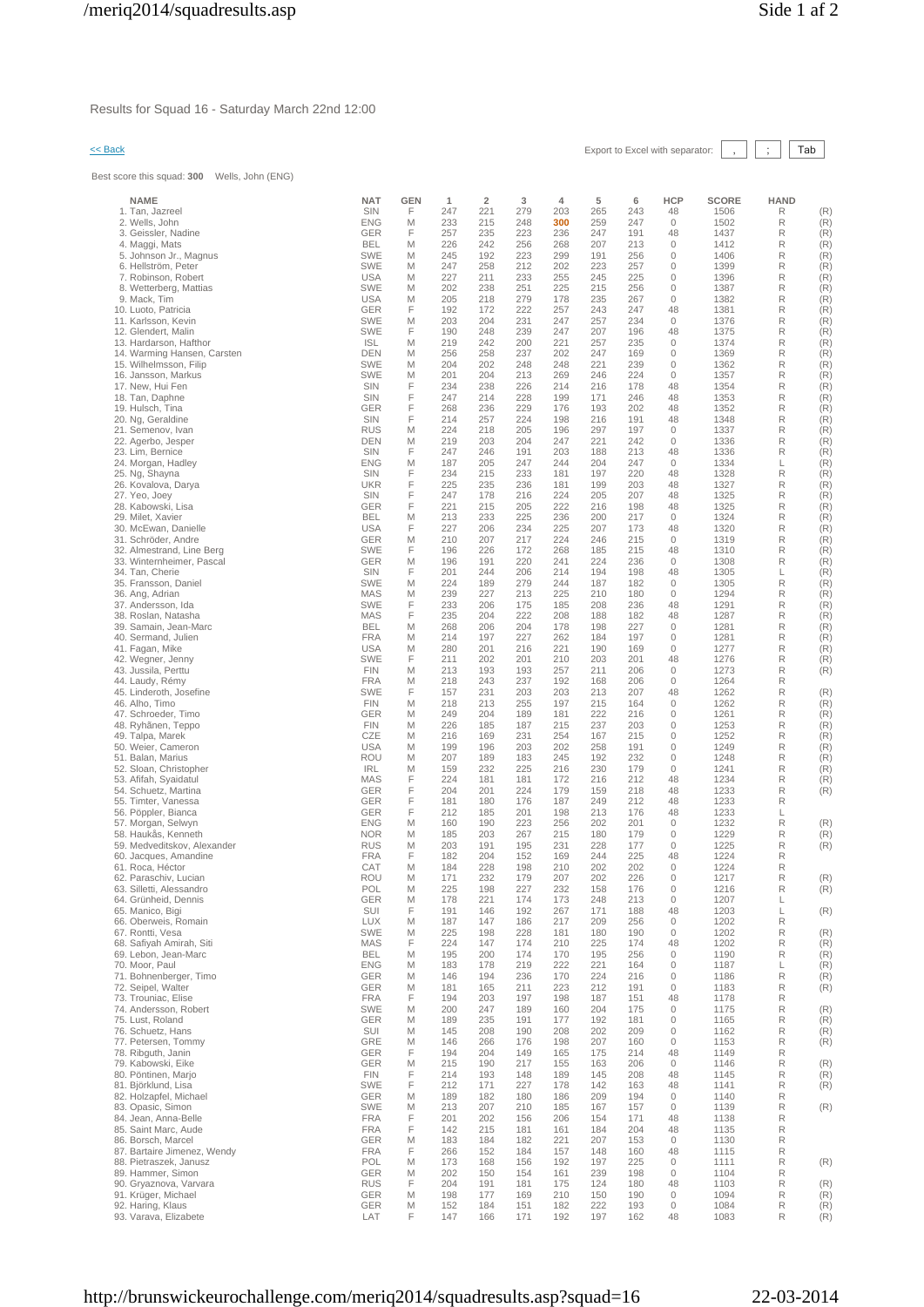# /meriq2014/squadresults.asp Side 2 af 2

| 94. Berganza Garcia, Guillermo | <b>ESP</b> | M | 161 | 209 | 182 | 175             | 173 | 171 |    | 1071 |   | (R) |
|--------------------------------|------------|---|-----|-----|-----|-----------------|-----|-----|----|------|---|-----|
| 95. Escabias, Antonio Jose     | <b>ESP</b> | М | 166 | 168 | 180 | 184             | 201 | 169 |    | 1068 | R | (R) |
| 96. Kemnitz, Andreas           | GER        | M | 184 | 169 | 174 | 190             | 172 | 178 |    | 1067 | R | (R) |
| 97. Calagiu, Cristian          | <b>ROU</b> | M | 169 | 144 | 164 | 190             | 191 | 181 |    | 1039 | R | (R) |
| 98. Tran, Ngoc Qui             | GER        | M | 154 |     | 131 | 156             | 229 | 166 |    | 1009 | R | (R) |
| 99. Schrank, Nicole            | GER        |   | 128 | 165 | 175 | 159             | 149 | 172 | 48 | 996  | R | (R) |
| 100. Turci, Nora               | LUX        |   | 122 | 130 | 161 | 188             | 167 | 176 | 48 | 992  | R |     |
| 101. Krüger, Carmen            | GER        |   | 132 | 167 | 184 | 151             | 144 | 164 | 48 | 990  | R | (R) |
| 102. Heck-Seipel, Lydia        | GER        |   | 129 | 153 | 155 | 18 <sup>1</sup> | 126 | 183 | 48 | 975  |   | (R) |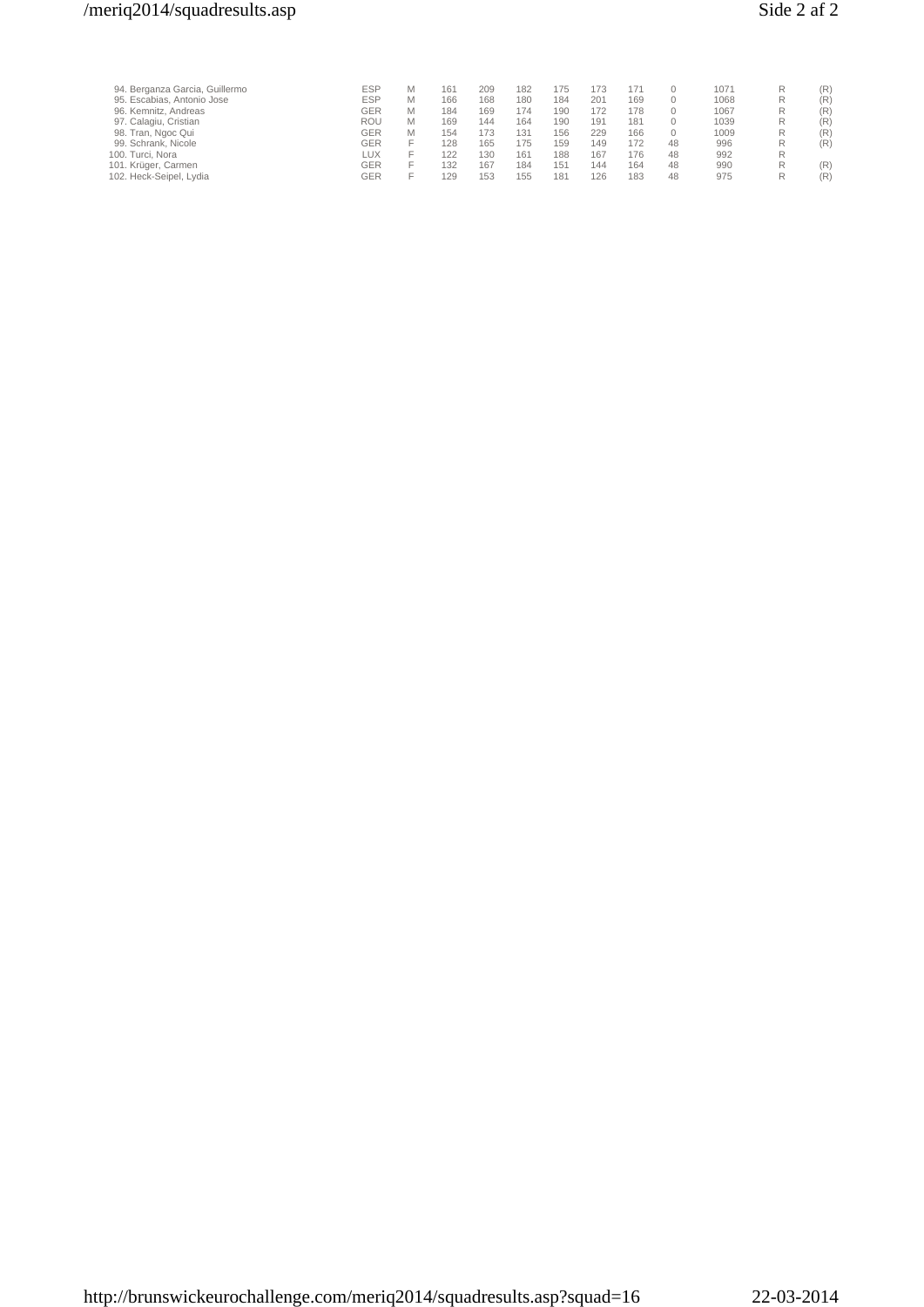Results for Squad 17 - Saturday March 22nd 16:00

# << Back Export to Excel with separator: , ; Tab

Best score this squad: **308** New, Hui Fen (SIN)

| <b>NAME</b>                                       | <b>NAT</b>               | GEN    | 1          | $\overline{2}$ | 3          | 4          | 5          | 6          | <b>HCP</b>                  | SCORE        | <b>HAND</b> |            |
|---------------------------------------------------|--------------------------|--------|------------|----------------|------------|------------|------------|------------|-----------------------------|--------------|-------------|------------|
| 1. Jehkinen, Joonas                               | <b>FIN</b>               | M      | 259        | 267            | 221        | 224        | 231        | 267        | 0                           | 1469         | L           | (R)        |
| 2. Tan, Daphne                                    | SIN                      | F      | 236        | 220            | 279        | 195        | 217        | 267        | 48                          | 1462         | R           | (R)        |
| 3. Fransson, Daniel<br>4. Liew, Alex              | <b>SWE</b><br>MAS        | M<br>M | 195<br>258 | 237<br>280     | 224<br>209 | 300<br>238 | 233<br>226 | 269<br>194 | $\mathbf 0$<br>0            | 1458<br>1405 | R<br>L      | (R)<br>(R) |
| 5. Börding, Tobias                                | <b>GER</b>               | M      | 206        | 235            | 179        | 217        | 244        | 289        | 0                           | 1370         | R           | (R)        |
| 6. Palermaa, Osku                                 | <b>FIN</b>               | M      | 191        | 236            | 238        | 235        | 234        | 234        | $\mathbf{0}$                | 1368         | R           | (R)        |
| 7. Talpa, Marek                                   | CZE                      | M      | 212        | 269            | 226        | 219        | 226        | 215        | $\mathbf 0$                 | 1367         | R           | (R)        |
| 8. Russell, Ronnie<br>9. Teece, Raymond           | <b>USA</b><br><b>ENG</b> | M<br>M | 204<br>199 | 267<br>212     | 248<br>176 | 222<br>286 | 226<br>224 | 200<br>269 | $\mathbf 0$<br>$\mathbf{0}$ | 1367<br>1366 | R<br>R      | (R)<br>(R) |
| 10. Zulkifli, Zulmazran                           | MAS                      | M      | 263        | 279            | 244        | 168        | 238        | 173        | $\mathbf 0$                 | 1365         | R           | (R)        |
| 11. Rasmussen, Pernille                           | DEN                      | F      | 247        | 236            | 209        | 179        | 213        | 232        | 48                          | 1364         | R           | (R)        |
| 12. Janetzki, Tom                                 | <b>GER</b>               | M      | 244        | 202            | 213        | 207        | 229        | 267        | $\mathbf{0}$                | 1362         | R           | (R)        |
| 13. Cheah. Esther<br>14. Tidbeck, Marcus          | <b>MAS</b><br><b>SWE</b> | F<br>M | 266<br>211 | 174<br>184     | 215<br>247 | 245<br>257 | 220<br>216 | 188<br>232 | 48<br>$\mathbf 0$           | 1356<br>1347 | R<br>L      | (R)<br>(R) |
| 15. Emblem, Patrick Gimmestad                     | <b>NOR</b>               | M      | 240        | 204            | 235        | 254        | 190        | 224        | 0                           | 1347         | R           | (R)        |
| 16. Sermand, Julien                               | <b>FRA</b>               | M      | 204        | 220            | 226        | 187        | 264        | 234        | 0                           | 1335         | R           | (R)        |
| 17. Warming Hansen, Carsten                       | <b>DEN</b>               | M      | 188        | 227            | 198        | 206        | 258        | 257        | 0                           | 1334         | R           | (R)        |
| 18. Robinson, Robert<br>19. Cardona, Alvar        | <b>USA</b><br>CAT        | M<br>M | 214<br>159 | 178<br>278     | 233<br>200 | 210<br>277 | 258<br>234 | 238<br>182 | $\mathbf 0$<br>$\mathbf{0}$ | 1331<br>1330 | R<br>R      | (R)<br>(R) |
| 20. Wahlgren, Karl                                | <b>SWE</b>               | M      | 217        | 246            | 214        | 201        | 224        | 224        | $\mathbf 0$                 | 1326         | R           | (R)        |
| 21. Williams, Stuart                              | <b>ENG</b>               | M      | 257        | 168            | 268        | 181        | 243        | 205        | 0                           | 1322         | R           | (R)        |
| 22. Pöppler, Bianca                               | <b>GER</b>               | F      | 215        | 255            | 177        | 191        | 219        | 214        | 48                          | 1319         | L           | (R)        |
| 23. Ng, Geraldine<br>24. Wedel, Sascha            | SIN<br><b>DEN</b>        | F<br>F | 224<br>235 | 159<br>217     | 245<br>224 | 223<br>203 | 201<br>183 | 217<br>202 | 48<br>48                    | 1317<br>1312 | R<br>R      | (R)<br>(R) |
| 25. Johansson, Alexander                          | <b>SWE</b>               | M      | 227        | 140            | 239        | 236        | 247        | 220        | $\mathbf{0}$                | 1309         | R           | (R)        |
| 26. New, Hui Fen                                  | SIN                      | F      | 194        | 169            | 187        | 190        | 220        | 300        | 48                          | 1308         | R           | (R)        |
| 27. Barrett, Dominic                              | <b>ENG</b>               | M<br>F | 269        | 202            | 237        | 190        | 177        | 233        | $\mathbf 0$                 | 1308         | R           | (R)        |
| 28. Lim, Bernice<br>29. Sterner, Jason            | SIN<br><b>USA</b>        | M      | 207<br>202 | 207<br>229     | 186<br>226 | 234<br>213 | 235<br>236 | 191<br>201 | 48<br>$\mathbf 0$           | 1308<br>1307 | R<br>R      | (R)<br>(R) |
| 30. Suslov, Andrey                                | <b>UKR</b>               | M      | 194        | 227            | 257        | 227        | 197        | 202        | 0                           | 1304         | R           | (R)        |
| 31. Beuthner, Laura                               | <b>GER</b>               | F      | 183        | 181            | 218        | 245        | 237        | 191        | 48                          | 1303         | L           | (R)        |
| 32. Maja, Piritta<br>33. Reinertsen, Mathias      | <b>FIN</b><br><b>NOR</b> | F<br>M | 194<br>238 | 210<br>242     | 247<br>234 | 196<br>216 | 220<br>182 | 183<br>185 | 48<br>$\mathbf 0$           | 1298<br>1297 | R<br>R      | (R)<br>(R) |
| 34. Borg, Anton                                   | <b>SWE</b>               | M      | 231        | 266            | 202        | 230        | 167        | 200        | 0                           | 1296         | R           | (R)        |
| 35. Rash, Sean                                    | <b>USA</b>               | M      | 238        | 270            | 183        | 257        | 170        | 177        | $\mathbf{0}$                | 1295         | R           | (R)        |
| 36. Luoto, Patricia                               | <b>GER</b>               | F      | 204        | 186            | 215        | 235        | 234        | 171        | 48                          | 1293         | R           | (R)        |
| 37. Rodriguez, Paco<br>38. Semenov, Ivan          | <b>ESP</b><br><b>RUS</b> | M<br>M | 226<br>214 | 213<br>172     | 212<br>227 | 216<br>237 | 176<br>195 | 247<br>245 | $\mathbf 0$<br>$\mathbf{0}$ | 1290<br>1290 | R<br>R      | (R)        |
| 39. Ohrgaard, Frederik                            | <b>DEN</b>               | M      | 215        | 204            | 177        | 213        | 245        | 234        | 0                           | 1288         | R           | (R)        |
| 40. Yeo, Joey                                     | SIN                      | F      | 221        | 194            | 234        | 234        | 202        | 154        | 48                          | 1287         | R           | (R)        |
| 41. Henry, Sébastien                              | <b>FRA</b>               | M      | 191        | 235            | 178        | 190        | 226        | 266        | $\mathbf{0}$                | 1286         | R           | (R)        |
| 42. Baade, Marco<br>43. Ridhwan, Syafiq           | <b>GER</b><br>MAS        | M<br>M | 219<br>196 | 171<br>216     | 180<br>194 | 230<br>227 | 269<br>223 | 214<br>219 | 0<br>0                      | 1283<br>1275 | R<br>R      | (R)<br>(R) |
| 44. Bösiger, Andreas                              | SUI                      | M      | 277        | 216            | 207        | 192        | 193        | 188        | 0                           | 1273         | R           | (R)        |
| 45. Wegner, Jenny                                 | <b>SWE</b>               | F      | 202        | 227            | 245        | 179        | 173        | 198        | 48                          | 1272         | R           | (R)        |
| 46. Petersson, Christer                           | <b>SWE</b>               | M<br>F | 208        | 243            | 169        | 217        | 203        | 227        | $\mathbf 0$                 | 1267         | R<br>R      | (R)        |
| 47. Li Jane, Sin<br>48. Broendsted, Britt         | <b>MAS</b><br>DEN        | F      | 180<br>215 | 237<br>226     | 203<br>212 | 234<br>199 | 171<br>167 | 193<br>198 | 48<br>48                    | 1266<br>1265 | R           | (R)<br>(R) |
| 49. Canady, David                                 | <b>GER</b>               | M      | 206        | 189            | 194        | 199        | 221        | 244        | $\mathbf 0$                 | 1253         | R           | (R)        |
| 50. Christensen, Randi Brogaard                   | <b>DEN</b>               | F      | 265        | 211            | 202        | 188        | 177        | 162        | 48                          | 1253         | R           | (R)        |
| 51. De Rooij, Maxime<br>52. Belenkiy, Mikhail     | <b>GER</b><br><b>RUS</b> | F<br>M | 214<br>165 | 160<br>215     | 213<br>225 | 239<br>245 | 178<br>204 | 200<br>194 | 48<br>0                     | 1252<br>1248 | R<br>R      | (R)<br>(R) |
| 53. Gerard, Nicolas                               | <b>FRA</b>               | M      | 174        | 180            | 223        | 223        | 219        | 225        | 0                           | 1244         | R           | (R)        |
| 54. Almestrand, Line Berg                         | <b>SWE</b>               | F      | 234        | 214            | 174        | 194        | 209        | 171        | 48                          | 1244         | R           | (R)        |
| 55. Roca, Héctor                                  | CAT                      | M      | 167        | 223            | 288        | 198        | 188        | 178        | $\mathbf 0$                 | 1242         | R           | (R)        |
| 56. Grabowski, Achim<br>57. Eide, Sigbjørn        | <b>GER</b><br><b>NOR</b> | M<br>M | 241<br>213 | 175<br>234     | 223<br>142 | 173<br>230 | 198<br>205 | 231<br>216 | $\mathbf 0$<br>0            | 1241<br>1240 | R<br>R      | (R)<br>(R) |
| 58. Radi, Tommaso                                 | <b>ITA</b>               | M      | 247        | 244            | 216        | 189        | 152        | 188        | $\mathbf{0}$                | 1236         | R           | (R)        |
| 59. Mortensen, Jimmy                              | <b>DEN</b>               | M      | 207        | 223            | 161        | 232        | 203        | 208        | 0                           | 1234         | R           | (R)        |
| 60. Franchi, Romain<br>61. Garcia, Iñigo          | <b>FRA</b><br><b>ESP</b> | M<br>M | 222<br>183 | 207<br>219     | 209<br>202 | 203<br>165 | 167<br>235 | 224<br>218 | 0<br>0                      | 1232<br>1222 | R<br>R      | (R)        |
| 62. Tomas, Cheska                                 | <b>NED</b>               | F      | 225        | 228            | 186        | 172        | 193        | 164        | 48                          | 1216         | R           | (R)        |
| 63. Björklund, Lisa                               | SWE                      | F      | 199        | 214            | 186        | 198        | 185        | 185        | 48                          | 1215         | R           | (R)        |
| 64. Celli, Maurizio                               | <b>ITA</b>               | M<br>F | 208        | 180            | 183        | 226        | 190        | 221        | $\mathbf{0}$                | 1208         | R           | (R)        |
| 65. Kjeldsen, Kamilla<br>66. Silletti, Alessandro | <b>DEN</b><br>POL        | Μ      | 203<br>162 | 180<br>193     | 179<br>263 | 224<br>234 | 184<br>172 | 183<br>175 | 48<br>$\mathbf 0$           | 1201<br>1199 | R<br>R      | (R)<br>(R) |
| 67. Linderoth, Josefine                           | <b>SWE</b>               | F      | 199        | 217            | 143        | 215        | 184        | 192        | 48                          | 1198         | R           | (R)        |
| 68. Traynor, Paul                                 | <b>SCO</b>               | M      | 157        | 222            | 228        | 164        | 246        | 181        | $\circ$                     | 1198         | L           | (R)        |
| 69. Agerbo, Rikke Holm<br>70. Acín, Ion           | <b>DEN</b><br><b>ESP</b> | F<br>M | 195<br>191 | 180<br>166     | 241<br>235 | 185<br>233 | 188<br>207 | 148<br>152 | 48<br>$\circ$               | 1185<br>1184 | R<br>R      | (R)<br>(R) |
| 71. Schlinegensief, Ralf                          | GER                      | M      | 238        | 158            | 205        | 193        | 158        | 231        | $\mathbf{0}$                | 1183         | R           | (R)        |
| 72. Mrosek, Manuel                                | GER                      | M      | 179        | 225            | 206        | 197        | 206        | 167        | $\circ$                     | 1180         | R           | (R)        |
| 73. Pedersen, Randi Kryger                        | <b>DEN</b>               | F      | 217        | 186            | 169        | 168        | 200        | 189        | 48                          | 1177         | R           | (R)        |
| 74. Medveditskov, Alexander<br>75. Slama, Uwe     | <b>RUS</b><br>GER        | M<br>M | 178<br>179 | 189<br>194     | 235<br>236 | 194<br>169 | 203<br>161 | 176<br>233 | $\mathbf 0$<br>$\mathbb O$  | 1175<br>1172 | R<br>R      | (R)<br>(R) |
| 76. Hardarson, Hafthor                            | <b>ISL</b>               | M      | 164        | 169            | 192        | 208        | 231        | 206        | $\mathbb O$                 | 1170         | R           | (R)        |
| 77. Jensen, Mai Ginge                             | DEN                      | F      | 167        | 205            | 189        | 214        | 161        | 182        | 48                          | 1166         | R           | (R)        |
| 78. Ding Sagan, Jonathan                          | <b>MAS</b>               | M      | 204        | 145            | 213        | 212        | 206        | 185        | $\mathbf 0$                 | 1165         | R           | (R)        |
| 79. Völkel, Dirk<br>80. Ribguth, Janin            | GER<br>GER               | M<br>F | 201<br>179 | 176<br>209     | 176<br>156 | 203<br>188 | 209<br>182 | 199<br>179 | $\mathbb O$<br>48           | 1164<br>1141 | R<br>R      | (R)<br>(R) |
| 81. Kozak, Michael                                | <b>USA</b>               | Μ      | 209        | 166            | 236        | 187        | 181        | 162        | $\mathbf 0$                 | 1141         | L           | (R)        |
| 82. Calagiu, Cristian                             | <b>ROU</b>               | M      | 171        | 188            | 200        | 202        | 179        | 197        | $\mathbf 0$                 | 1137         | R           | (R)        |
| 83. Duncan, Richard<br>84. Andersson, Sandra      | <b>GER</b><br><b>SWE</b> | M<br>F | 171<br>174 | 195<br>181     | 183<br>188 | 183<br>161 | 187<br>161 | 201<br>197 | $\mathbf 0$<br>48           | 1120<br>1110 | R<br>R      | (R)<br>(R) |
| 85. Fowlkes, Samuel                               | <b>USA</b>               | M      | 191        | 182            | 171        | 192        | 169        | 199        | $\mathbf 0$                 | 1104         | R           | (R)        |
| 86. Balan, Marius                                 | <b>ROU</b>               | M      | 173        | 212            | 171        | 202        | 169        | 176        | 0                           | 1103         | R           | (R)        |
| 87. Ehlert, Christopher                           | <b>GER</b>               | M      | 202        | 172            | 188        | 149        | 198        | 182        | $\mathbf{0}$                | 1091         | R           | (R)        |
| 88. Ortega, Xavier<br>89. Blondeau, Dominique     | <b>FRA</b><br><b>FRA</b> | M<br>M | 164<br>149 | 170<br>201     | 203<br>165 | 180<br>202 | 177<br>165 | 185<br>193 | $\mathbb O$<br>$\mathbf 0$  | 1079<br>1075 | R<br>R      |            |
| 90. Marchiori, Gianni                             | <b>ITA</b>               | M      | 154        | 186            | 169        | 179        | 190        | 155        | $\mathbf 0$                 | 1033         | R           | (R)        |
| 91. Paraschiv, Lucian                             | <b>ROU</b>               | M      | 141        | 169            | 198        | 174        | 161        | 180        | $\mathbf 0$                 | 1023         | R           | (R)        |
| 92. Chopard, Grégory                              | SUI                      | M      | 157        | 176            | 216        | 131        | 155        | 186        | $\mathbb O$                 | 1021         | R           | (R)        |
| 93. Brandt, Rainer                                | <b>GER</b>               | Μ      | 141        | 167            | 187        | 161        | 163        | 191        | 0                           | 1010         | L           |            |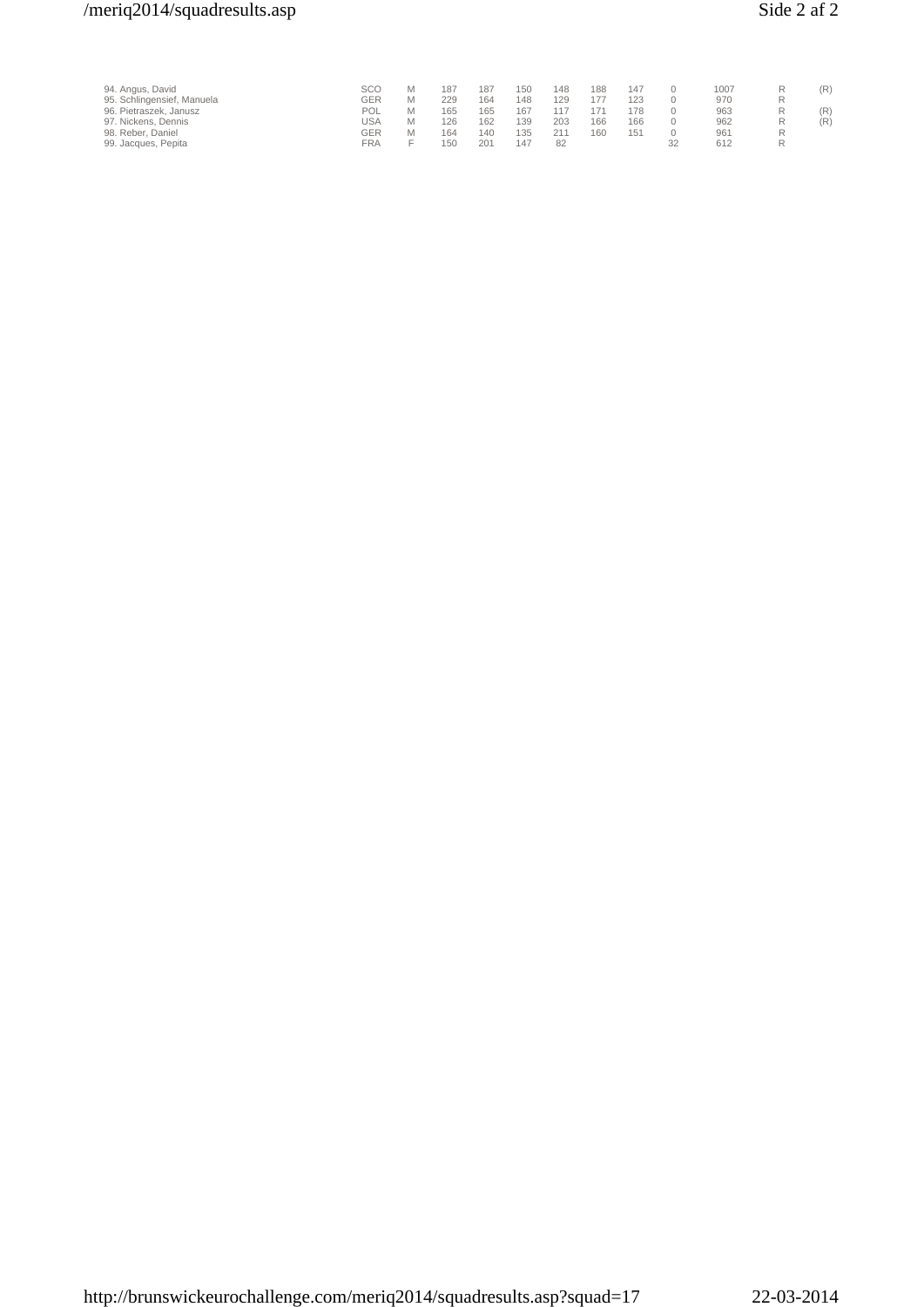Results for Squad 18 - Saturday March 22nd 20:00

# << Back Export to Excel with separator: , ; Tab

Best score this squad: **300** Gäbler, Tobias (GER)

| <b>NAME</b>                                           | <b>NAT</b>               | GEN    | 1          | $\overline{\mathbf{2}}$ | 3          | 4          | 5          | 6          | HCP                    | <b>SCORE</b> | <b>HAND</b> |            |
|-------------------------------------------------------|--------------------------|--------|------------|-------------------------|------------|------------|------------|------------|------------------------|--------------|-------------|------------|
| 1. Warming Hansen, Carsten                            | <b>DEN</b>               | M      | 218        | 246                     | 230        | 238        | 266        | 253        | 0                      | 1451         | R           | (R)        |
| 2. Hellström, Peter<br>3. Peters, Jake                | SWE<br><b>USA</b>        | M<br>M | 248<br>223 | 247<br>264              | 227<br>225 | 269<br>269 | 212<br>223 | 208<br>206 | 0<br>$\mathbf{0}$      | 1411<br>1410 | R<br>R      | (R)<br>(R) |
| 4. McEwan, Danielle                                   | <b>USA</b>               | F      | 201        | 259                     | 176        | 234        | 220        | 257        | 48                     | 1395         | R           | (R)        |
| 5. Voss, Brian                                        | <b>USA</b>               | M      | 253        | 256                     | 204        | 248        | 211        | 214        | 0                      | 1386         | R           | (R)        |
| 6. Safiyah Amirah, Siti                               | <b>MAS</b>               | F      | 190        | 234                     | 242        | 261        | 222        | 189        | 48                     | 1386         | R           | (R)        |
| 7. Karlsson, Kevin<br>8. Williams, Stuart             | <b>SWE</b><br><b>ENG</b> | M<br>M | 198<br>220 | 254<br>225              | 215<br>241 | 235<br>234 | 213<br>247 | 266<br>213 | 0<br>0                 | 1381<br>1380 | R<br>R      | (R)<br>(R) |
| 9. Rash, Sean                                         | <b>USA</b>               | M      | 199        | 239                     | 210        | 266        | 266        | 200        | 0                      | 1380         | R           | (R)        |
| 10. Jansson, Markus                                   | <b>SWE</b>               | M      | 218        | 212                     | 237        | 224        | 256        | 223        | $\mathbf{0}$           | 1370         | R           | (R)        |
| 11. Li Jane, Sin                                      | <b>MAS</b>               | F      | 213        | 225                     | 220        | 224        | 192        | 244        | 48<br>$\mathbf{0}$     | 1366         | R<br>R      | (R)        |
| 12. Teece, Raymond<br>13. Gäbler, Tobias              | <b>ENG</b><br><b>GER</b> | M<br>M | 203<br>252 | 222<br>245              | 223<br>164 | 216<br>176 | 268<br>223 | 234<br>300 | $\mathbf{0}$           | 1366<br>1360 | R           | (R)<br>(R) |
| 14. Reinertsen, Mathias                               | <b>NOR</b>               | M      | 181        | 236                     | 268        | 245        | 222        | 200        | 0                      | 1352         | R           | (R)        |
| 15. Johansson, Alexander                              | <b>SWE</b>               | M      | 189        | 248                     | 205        | 259        | 267        | 184        | $\mathbf 0$            | 1352         | R           | (R)        |
| 16. Ulsamer, Clemens<br>17. Abd Razak, Syimir         | <b>GER</b><br><b>MAS</b> | M<br>M | 214<br>214 | 221<br>235              | 247<br>214 | 246<br>194 | 215<br>239 | 201<br>237 | $\mathbf{0}$<br>0      | 1344<br>1333 | R<br>R      | (R)<br>(R) |
| 18. Afifah, Syaidatul                                 | <b>MAS</b>               | F      | 211        | 180                     | 238        | 245        | 213        | 198        | 48                     | 1333         | R           | (R)        |
| 19. Wetterberg, Mattias                               | <b>SWE</b>               | M      | 188        | 247                     | 223        | 214        | 241        | 215        | $\mathbf 0$            | 1328         | R           | (R)        |
| 20. Wilhelmsson, Filip                                | <b>SWE</b>               | M      | 204        | 249                     | 269        | 234        | 182        | 181        | 0                      | 1319         | R           | (R)        |
| 21. Cardona, Alvar<br>22. Ricca, Maurizio             | CAT<br><b>ITA</b>        | M<br>M | 257<br>178 | 168<br>213              | 222<br>248 | 247<br>220 | 191<br>211 | 225<br>237 | 0<br>0                 | 1310<br>1307 | R<br>L      | (R)        |
| 23. Franchi, Romain                                   | <b>FRA</b>               | M      | 209        | 232                     | 209        | 194        | 216        | 245        | $\mathbf{0}$           | 1305         | R           | (R)        |
| 24. Andersson, Robert                                 | <b>SWE</b>               | M      | 226        | 299                     | 184        | 175        | 221        | 199        | 0                      | 1304         | R           | (R)        |
| 25. Vezis, Daniel                                     | LAT                      | M      | 220        | 259                     | 188        | 236        | 210        | 189        | 0                      | 1302         | L           | (R)        |
| 26. Friedrichs, Tim<br>27. Klockgether, Stefan        | <b>GER</b><br><b>GER</b> | M<br>M | 239<br>235 | 258<br>234              | 180<br>226 | 214<br>206 | 237<br>188 | 174<br>198 | 0<br>$\mathbf 0$       | 1302<br>1287 | R<br>R      | (R)<br>(R) |
| 28. Grünheid, Dennis                                  | GER                      | M      | 249        | 217                     | 225        | 205        | 194        | 193        | $\mathbf 0$            | 1283         | L           | (R)        |
| 29. Völkel, Sebastian                                 | <b>GER</b>               | M      | 214        | 246                     | 247        | 180        | 182        | 204        | $\mathbf{0}$           | 1273         | R           | (R)        |
| 30. Tsorbatzoudis, Evangelos                          | <b>GER</b>               | M      | 223        | 266                     | 214        | 240        | 168        | 155        | $\mathbf 0$            | 1266         | R           | (R)        |
| 31. Bartaire Jimenez, Wendy<br>32. Glasl, Hans-Jürgen | <b>FRA</b><br>GER        | F<br>M | 183<br>261 | 237<br>234              | 192<br>198 | 190<br>225 | 229<br>185 | 184<br>159 | 48<br>0                | 1263<br>1262 | R<br>R      | (R)<br>(R) |
| 33. Johnson Jr., Magnus                               | <b>SWE</b>               | M      | 199        | 235                     | 234        | 225        | 191        | 177        | 0                      | 1261         | R           | (R)        |
| 34. Parshukov, Aleksei                                | <b>RUS</b>               | M      | 236        | 201                     | 201        | 206        | 166        | 243        | 0                      | 1253         | R           | (R)        |
| 35. Andersson, Ida<br>36. Morgan, Hadley              | <b>SWE</b><br><b>ENG</b> | F<br>M | 198<br>156 | 197<br>227              | 179<br>189 | 211<br>237 | 236<br>209 | 184<br>224 | 48<br>$\mathbf{0}$     | 1253<br>1242 | R<br>L      | (R)<br>(R) |
| 37. Andersson, Sandra                                 | <b>SWE</b>               | F      | 223        | 213                     | 197        | 205        | 173        | 182        | 48                     | 1241         | R           | (R)        |
| 38. Filippov, Alexey Filippov                         | <b>RUS</b>               | M      | 200        | 184                     | 225        | 188        | 173        | 269        | 0                      | 1239         | R           |            |
| 39. Jacques, Amandine                                 | <b>FRA</b>               | F      | 225        | 146                     | 203        | 238        | 201        | 175        | 48                     | 1236         | R           | (R)        |
| 40. Radi, Tommaso<br>41. Rasmussen, Pernille          | <b>ITA</b><br><b>DEN</b> | M<br>F | 191<br>215 | 207<br>169              | 165<br>179 | 182<br>191 | 245<br>207 | 234<br>209 | $\mathbf 0$<br>48      | 1224<br>1218 | R<br>R      | (R)<br>(R) |
| 42. Belenkiy, Mikhail                                 | <b>RUS</b>               | M      | 199        | 195                     | 212        | 220        | 190        | 194        | $\mathbf 0$            | 1210         | R           | (R)        |
| 43. Cunningham, Brett                                 | <b>USA</b>               | M      | 224        | 206                     | 204        | 145        | 203        | 227        | 0                      | 1209         | R           | (R)        |
| 44. Bösiger, Andreas<br>45. Wahlgren, Karl            | SUI<br><b>SWE</b>        | M<br>M | 227<br>166 | 170<br>174              | 148<br>168 | 204<br>215 | 220<br>224 | 236<br>254 | 0<br>0                 | 1205<br>1201 | R<br>R      | (R)<br>(R) |
| 46. Böhm, Henning                                     | <b>GER</b>               | M      | 199        | 248                     | 187        | 170        | 176        | 212        | 0                      | 1192         | R           | (R)        |
| 47. Borg, Anton                                       | SWE                      | M      | 162        | 204                     | 213        | 257        | 181        | 165        | $\mathbf 0$            | 1182         | R           | (R)        |
| 48. Ott, Sebastian                                    | GER                      | M      | 215        | 200                     | 214        | 185        | 223        | 144        | 0                      | 1181         | L           |            |
| 49. Krämer, Dietmar<br>50. Soltész, István            | <b>GER</b><br><b>HUN</b> | M<br>M | 179<br>232 | 194<br>171              | 207<br>140 | 174<br>191 | 190<br>247 | 235<br>192 | 0<br>$\mathbf 0$       | 1179<br>1173 | R<br>R      | (R)<br>(R) |
| 51. Traynor, Paul                                     | <b>SCO</b>               | M      | 198        | 188                     | 203        | 248        | 178        | 154        | 0                      | 1169         | L           | (R)        |
| 52. Emblem, Patrick Gimmestad                         | <b>NOR</b>               | M      | 176        | 171                     | 202        | 225        | 188        | 196        | $\mathbf{0}$           | 1158         | R           | (R)        |
| 53. Mishkina, Anastasia<br>54. Dementiev, Viktor      | <b>RUS</b><br><b>UKR</b> | F      | 220<br>203 | 168<br>169              | 190<br>189 | 191<br>210 | 165<br>192 | 176<br>192 | 48<br>$\mathbf 0$      | 1158<br>1155 | L<br>R      | (R)<br>(R) |
| 55. Unger, Stephan                                    | <b>GER</b>               | M<br>M | 195        | 214                     | 200        | 152        | 190        | 199        | $\mathbf 0$            | 1150         | L           | (R)        |
| 56. De Rooij, Maxime                                  | <b>GER</b>               | F      | 179        | 213                     | 166        | 171        | 165        | 207        | 48                     | 1149         | R           | (R)        |
| 57. Jean, Anna-Belle                                  | <b>FRA</b>               | F      | 176        | 213                     | 178        | 181        | 207        | 145        | 48                     | 1148         | R           | (R)        |
| 58. Trouniac, Elise<br>59. Canady, David              | <b>FRA</b><br><b>GER</b> | F<br>M | 159<br>172 | 200<br>167              | 125<br>222 | 184<br>234 | 204<br>195 | 227<br>155 | 48<br>$\mathbf{0}$     | 1147<br>1145 | R<br>R      | (R)<br>(R) |
| 60. Haukås, Kenneth                                   | <b>NOR</b>               | M      | 189        | 226                     | 190        | 180        | 183        | 145        | 0                      | 1113         | R           | (R)        |
| 61. Hellmich, Daniel                                  | <b>GER</b>               | M      | 185        | 196                     | 166        | 214        | 175        | 173        | 0                      | 1109         | R           | (R)        |
| 62. Borsch, Marcel                                    | <b>GER</b><br><b>HUN</b> | M      | 245<br>170 | 192<br>170              | 168        | 135        | 194<br>220 | 170        | 0<br>$\mathbf 0$       | 1104         | R<br>R      | (R)        |
| 63. Tarsoly, Alexander<br>64. Laudy, Rémy             | <b>FRA</b>               | M<br>М | 170        | 151                     | 202<br>200 | 139<br>189 | 168        | 181<br>187 | $\circ$                | 1082<br>1065 | R           | (R)<br>(R) |
| 65. Dortmund, Dennis                                  | <b>GER</b>               | M      | 162        | 126                     | 198        | 183        | 181        | 209        | $\circ$                | 1059         | R           |            |
| 66. Sloan, Christopher                                | <b>IRL</b>               | Μ      | 158        | 209                     | 180        | 140        | 188        | 177        | $\mathbb O$            | 1052         | R           | (R)        |
| 67. Oberweis, Romain<br>68. Rasputin, Andrey          | <b>LUX</b><br><b>RUS</b> | M<br>M | 199<br>160 | 149<br>200              | 188<br>176 | 151<br>179 | 225<br>163 | 136<br>165 | $\mathbb O$<br>$\circ$ | 1048<br>1043 | R<br>R      | (R)<br>(R) |
| 69. Saint Marc, Aude                                  | <b>FRA</b>               | F      | 141        | 158                     | 151        | 147        | 191        | 193        | 48                     | 1029         | R           | (R)        |
| 70. Hammer, Simon                                     | <b>GER</b>               | M      | 167        | 192                     | 155        | 151        | 191        | 165        | $\mathbf 0$            | 1021         | R           | (R)        |
| 71. Mohr, Andre                                       | GER                      | M      | 164        | 172                     | 153        | 208        | 156        | 159        | $\circ$                | 1012         | R<br>R      |            |
| 72. Pilotti, Roberto<br>73. Turci, Nora               | <b>ITA</b><br><b>LUX</b> | Μ<br>F | 148<br>125 | 187<br>180              | 167<br>160 | 138<br>172 | 194<br>191 | 174<br>111 | $\mathbf 0$<br>48      | 1008<br>987  | R           | (R)<br>(R) |
| 74. Ruffershöfer, Stephan                             | GER                      | M      | 169        | 159                     | 147        | 155        | 165        | 177        | $\circ$                | 972          | R           |            |
| 75. Rodriguez, Paco                                   | <b>ESP</b>               | M      | 179        | 201                     | 166        | 226        | 169        |            | $\mathbf{0}$           | 941          | R           | (R)        |
| 76. Di Maria, Salvatore<br>77. Latino, Fabrizio       | <b>ITA</b><br><b>ITA</b> | M<br>M | 125<br>137 | 174<br>184              | 184<br>147 | 141<br>156 | 145<br>130 | 122<br>108 | $\mathbf 0$<br>0       | 891<br>862   | R<br>R      |            |
|                                                       |                          |        |            |                         |            |            |            |            |                        |              |             |            |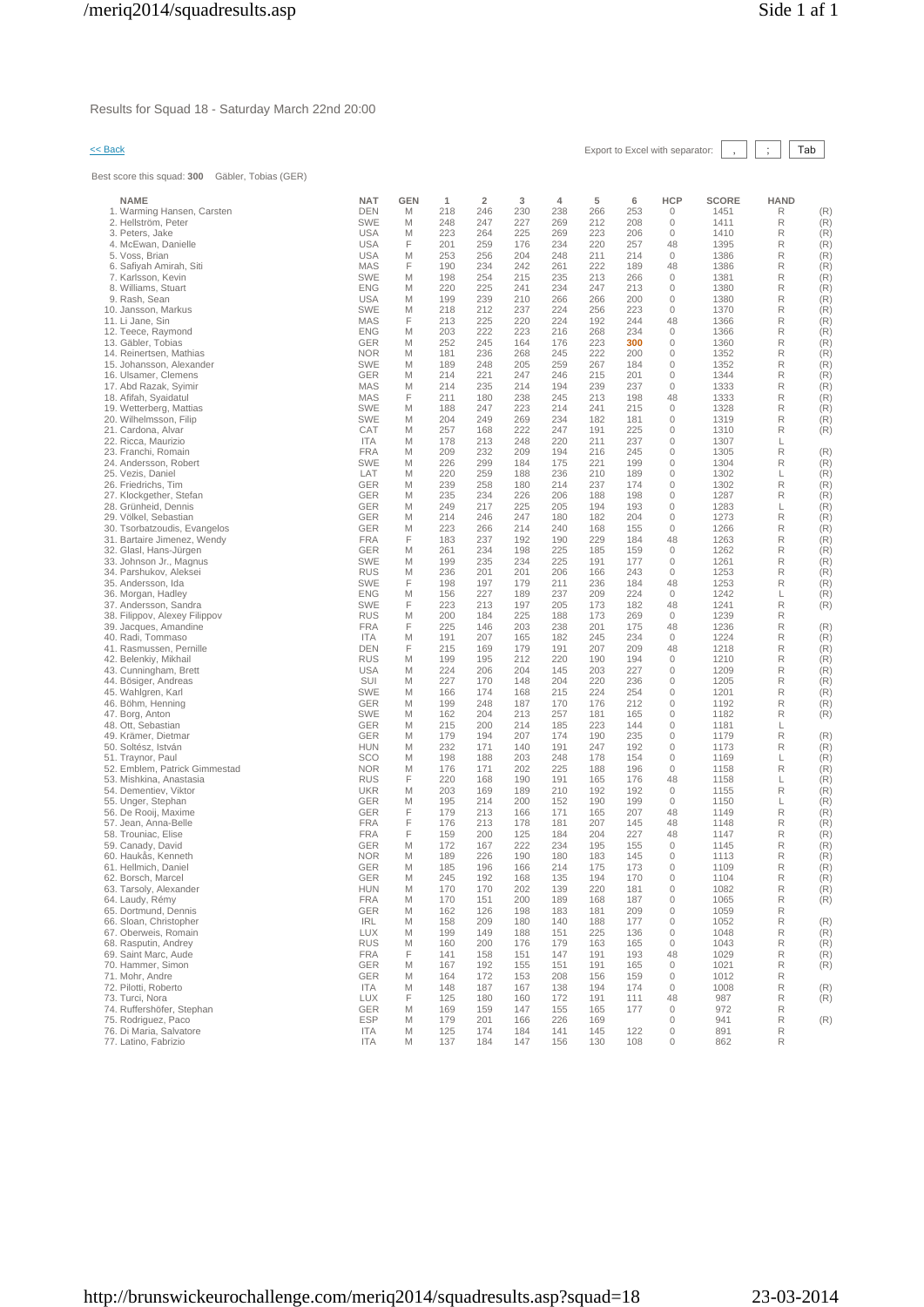## Results for Desperado

Best score this squad: **278** Hellström, Peter (SWE)

 $\leq$  Back Export to Excel with separator:  $\boxed{\phantom{s}}$ ,  $\boxed{\phantom{s}}$  Tab

| <b>NAME</b>                     | <b>NAT</b> | <b>GEN</b> | 1   | <b>HCP</b>     | <b>SCORE</b> | <b>HAND</b> |     |
|---------------------------------|------------|------------|-----|----------------|--------------|-------------|-----|
| 1. Hellström, Peter             | <b>SWE</b> | M          | 278 | 0              | 278          | R           | (R) |
| 2. Andersson, Ida               | <b>SWE</b> | F          | 267 | 8              | 275          | R           | (R) |
| 3. Celli, Maurizio              | <b>ITA</b> | M          | 258 | 0              | 258          | R           | (R) |
| 4. Rash, Sean                   | <b>USA</b> | M          | 256 | $\overline{0}$ | 256          | R           | (R) |
| 5. Wahlgren, Karl               | <b>SWE</b> | M          | 256 | $\overline{0}$ | 256          | R           | (R) |
| 6. Borg, Anton                  | <b>SWE</b> | M          | 255 | $\overline{0}$ | 255          | R           | (R) |
| 7. Yeo, Joey                    | SIN        | F          | 244 | 8              | 252          | R           | (R) |
| 8. Ng, Geraldine                | SIN        | F          | 243 | 8              | 251          | R           | (R) |
| 9. Li Jane, Sin                 | <b>MAS</b> | F          | 239 | 8              | 247          | R           | (R) |
| 10. Agerbo, Jesper              | <b>DEN</b> | Μ          | 246 | 0              | 246          | R           | (R) |
| 11. Talpa, Marek                | CZE        | M          | 244 | 0              | 244          | R           | (R) |
|                                 | <b>SWE</b> | M          | 243 | $\overline{0}$ | 243          | R           | (R) |
| 12. Wilhelmsson, Filip          |            | F          |     | 8              | 241          | R           |     |
| 13. Safiyah Amirah, Siti        | MAS        |            | 233 | $\Omega$       |              |             | (R) |
| 14. Hellmich, Daniel            | GER        | M          | 236 |                | 236          | R           | (R) |
| 15. Wetterberg, Mattias         | SWE        | M          | 233 | $\Omega$       | 233          | R           | (R) |
| 16. Johnson Jr., Magnus         | <b>SWE</b> | M          | 225 | $\Omega$       | 225          | R           | (R) |
| 17. Völkel, Sebastian           | <b>GER</b> | M          | 225 | $\mathbf 0$    | 225          | R           | (R) |
| 18. Abd Razak, Syimir           | <b>MAS</b> | M          | 225 | $\overline{0}$ | 225          | R           | (R) |
| 19. Teece, Raymond              | <b>ENG</b> | M          | 224 | $\mathbf{0}$   | 224          | R           | (R) |
| 20. Liew, Alex                  | <b>MAS</b> | M          | 224 | 0              | 224          | L           | (R) |
| 21. Wegner, Jenny               | <b>SWE</b> | F          | 215 | 8              | 223          | R           | (R) |
| 22. Milet, Xavier               | <b>BEL</b> | M          | 223 | $\mathbf 0$    | 223          | R           | (R) |
| 23. Johansson, Alexander        | SWE        | M          | 222 | 0              | 222          | R           | (R) |
| 24. Björklund, Lisa             | SWE        | F          | 214 | 8              | 222          | R           | (R) |
| 25. Maja, Piritta               | <b>FIN</b> | F          | 211 | 8              | 219          | R           | (R) |
| 26. Friedrichs, Tim             | GER        | M          | 216 | $\mathbf 0$    | 216          | R           | (R) |
| 27. Gäbler, Tobias              | <b>GER</b> | M          | 215 | $\overline{0}$ | 215          | R           | (R) |
| 28. D'Silva, Johnny             | GER        | M          | 214 | $\Omega$       | 214          | R           | (R) |
| 29. Lim, Bernice                | <b>SIN</b> | F          | 205 | 8              | 213          | R           | (R) |
| 30. Reinertsen, Mathias         | <b>NOR</b> | M          | 211 | $\overline{0}$ | 211          | R           | (R) |
|                                 | POL        |            |     | $\overline{0}$ | 210          | R           | (R) |
| 31. Silletti, Alessandro        |            | M          | 210 |                |              |             |     |
| 32. Ulsamer, Clemens            | <b>GER</b> | M          | 210 | 0              | 210          | R           | (R) |
| 33. Maggi, Mats                 | <b>BEL</b> | M          | 206 | 0              | 206          | R           | (R) |
| 34. Cunningham, Brett           | <b>USA</b> | M          | 205 | $\mathbf 0$    | 205          | R           | (R) |
| 35. Christensen, Randi Brogaard | <b>DEN</b> | F          | 196 | 8              | 204          | R           | (R) |
| 36. Jansson, Markus             | <b>SWE</b> | M          | 204 | $\overline{0}$ | 204          | R           | (R) |
| 37. Tan, Timmy                  | <b>MAS</b> | M          | 204 | $\overline{0}$ | 204          | R           | (R) |
| 38. Karlsson, Kevin             | SWE        | M          | 202 | $\mathbf 0$    | 202          | R           | (R) |
| 39. New, Hui Fen                | SIN        | F          | 193 | 8              | 201          | R           | (R) |
| 40. Russell, Ronnie             | <b>USA</b> | M          | 199 | $\overline{0}$ | 199          | R           | (R) |
| 41. McEwan, Danielle            | <b>USA</b> | F          | 190 | 8              | 198          | R           | (R) |
| 42. Ryhänen, Teppo              | <b>FIN</b> | M          | 197 | $\overline{0}$ | 197          | R           | (R) |
| 43. Vezis, Daniel               | LAT        | M          | 193 | $\overline{0}$ | 193          | L           | (R) |
| 44. Tsorbatzoudis, Evangelos    | GER        | M          | 191 | $\Omega$       | 191          | R           | (R) |
| 45. Ricca, Maurizio             | <b>ITA</b> | M          | 190 | $\Omega$       | 190          | L           | (R) |
| 46. Korkka, Harri               | <b>FIN</b> | M          | 189 | $\Omega$       | 189          | R           | (R) |
| 47. De Rooij, Maxime            | GER        | F          | 180 | 8              | 188          | R           | (R) |
| 48. Afifah, Syaidatul           | <b>MAS</b> | F          | 180 | 8              | 188          | R           | (R) |
| 49. Ott, Sebastian              | GER        | M          | 187 | 0              | 187          | L           | (R) |
|                                 | <b>RUS</b> | M          | 185 | $\Omega$       | 185          | R           | (R) |
| 50. Filippov, Alexey Filippov   | SUI        | M          | 185 | $\Omega$       | 185          | R           | (R) |
| 51. Bösiger, Andreas            | <b>HUN</b> |            | 184 | $\mathbf 0$    |              | R           |     |
| 52. Soltész, István             |            | M          |     |                | 184          |             | (R) |
| 53. Glasl, Hans-Jürgen          | GER        | M          | 183 | 0              | 183          | R           | (R) |
| 54. Mrosek, Manuel              | GER        | M          | 180 | 0              | 180          | R           | (R) |
| 55. Emblem, Patrick Gimmestad   | <b>NOR</b> | M          | 180 | 0              | 180          | R           | (R) |
| 56. Fowlkes, Samuel             | <b>USA</b> | M          | 178 | $\mathbf 0$    | 178          | R           | (R) |
| 57. Tarsoly, Alexander          | <b>HUN</b> | M          | 178 | $\overline{0}$ | 178          | R           | (R) |
| 58. Ohrgaard, Frederik          | <b>DEN</b> | M          | 176 | $\overline{0}$ | 176          | R           | (R) |
| 59. Andersson, Robert           | <b>SWE</b> | M          | 175 | $\Omega$       | 175          | R           | (R) |
| 60. Grabichler, Erich           | <b>GER</b> | M          | 171 | $\mathbf{0}$   | 171          | R           | (R) |
| 61. Voss, Brian                 | <b>USA</b> | M          | 170 | $\circ$        | 170          | R           | (R) |
| 62. Bohnenberger, Timo          | <b>GER</b> | M          | 165 | 0              | 165          | R           | (R) |
| 63. Wedel, Sascha               | <b>DEN</b> | F          | 155 | 8              | 163          | R           | (R) |
| 64. Traynor, Paul               | SCO        | M          | 157 | $\mathbf 0$    | 157          | L           | (R) |
| 65. Kühn, Christiane            | <b>GER</b> | F          | 149 | 8              | 157          | R           | (R) |
| 66. Hardarson, Hafthor          | <b>ISL</b> | M          | 155 | $\overline{0}$ | 155          | R           | (R) |
| 67. Krüger, Christian           | GER        | M          | 149 | $\mathbf{0}$   | 149          | R           | (R) |
| 68. Pilotti, Roberto            | <b>ITA</b> | М          | 145 | $\mathbf{0}$   | 145          | R           | (R) |
| 69. Haukås, Kenneth             | <b>NOR</b> | M          | 141 | $\mathbf 0$    | 141          | R           | (R) |
| 70. Ranta, Tony                 | <b>FIN</b> | M          | 97  | $\mathbf{0}$   | 97           | R           | (R) |
| 71. Heinila, Sami               | <b>FIN</b> | M          | 84  | $\Omega$       | 84           | R           | (R) |
|                                 |            |            |     |                |              |             |     |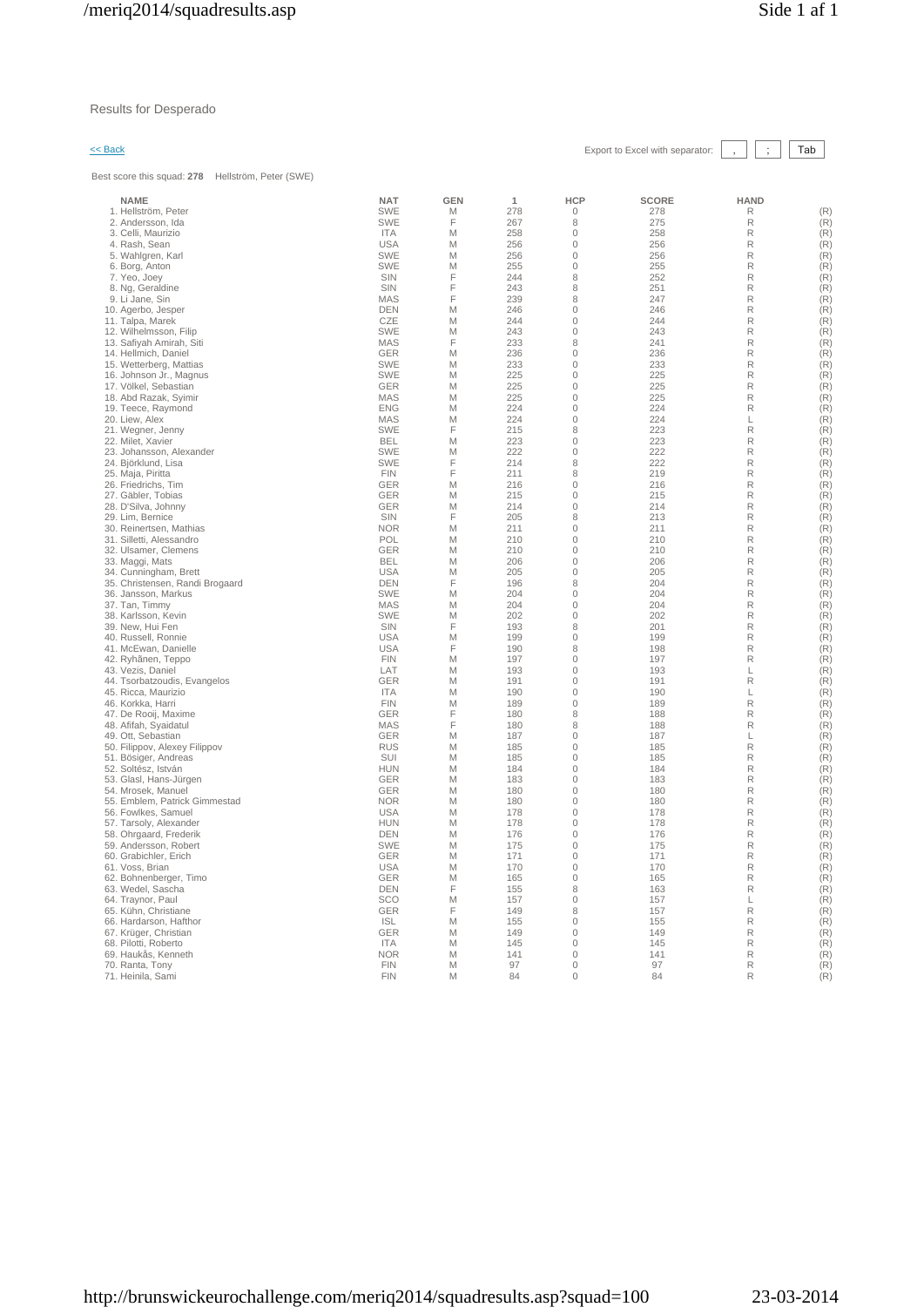### $\leq$  Back Export to Excel with separator:  $\begin{array}{|c|c|c|c|c|c|c|c|c|}\n\hline\n\end{array}$  Tab

### How many players qualify for the finals?

Qualified directly to final step 2 (Position 1 - 12)

|                |                                              |            |            | <b>BEST</b>                | LAST                |        | <b>SQUAD</b>          |             |
|----------------|----------------------------------------------|------------|------------|----------------------------|---------------------|--------|-----------------------|-------------|
| <b>RANK</b>    | <b>NAME</b>                                  | <b>NAT</b> | <b>GEN</b> | <b>PINS</b>                | <b>GAME</b>         | SQUAD# | <b>COUNT</b>          | <b>HAND</b> |
| $\mathbf{1}$   | Jähi, Joonas                                 | <b>FIN</b> | M          | 1545                       | 289                 | 10     | $\overline{2}$        | R           |
| $\overline{2}$ | Loschetter, Chris                            | <b>USA</b> | M          | 1535                       | 290                 | 13     | 3                     | R           |
| 3              | Kent, Marshall                               | <b>USA</b> | M          | 1522                       | 248                 | 15     | $\overline{2}$        | R           |
| $\overline{4}$ | Barnes, Chris                                | <b>USA</b> | M          | 1508                       | 249                 | 12     | $\overline{c}$        | $\mathsf R$ |
| 5              | Tan, Jazreel                                 | SIN        | F          | 1506                       | 251                 | 16     | 3                     | R           |
| 6              | Karlsson, Joachim                            | <b>SWE</b> | M          | 1505                       | 279                 | 08     | $\overline{2}$        | $\mathsf R$ |
| $\overline{7}$ | Tonteri, Juhani                              | <b>FIN</b> | M          | 1503                       | 247                 | 13     | $\mathbf{1}$          | R           |
| 8              | Wells, John                                  | <b>ENG</b> | M          | 1502                       | 247                 | 16     | $\overline{c}$        | R           |
| $\overline{9}$ | Mack, Tim                                    | <b>USA</b> | M          | 1488                       | 268                 | 04     | $\overline{c}$        | R           |
| 10             | Kulick, Kelly                                | <b>USA</b> | F          | 1488                       | 230                 | 12     | $\overline{2}$        | R           |
| 11             | Larsen, Thomas                               | <b>DEN</b> | M          | 1483                       | 237                 | 13     | 3                     | R           |
| 12             | Tangermann, Lars                             | GER        | M          | 1480                       | 229                 | 15     | $\overline{2}$        | R           |
|                | Qualified to final step 1 (Position 13 - 52) |            |            |                            |                     |        |                       |             |
| <b>RANK</b>    | <b>NAME</b>                                  | <b>NAT</b> | <b>GEN</b> | <b>BEST</b><br><b>PINS</b> | LAST<br><b>GAME</b> | SQUAD# | SQUAD<br><b>COUNT</b> | <b>HAND</b> |
| 13             | Bolleby, Kim                                 | <b>SWE</b> | M          | 1473                       | 226                 | 12     | 3                     | L           |
| 14             | Gripp, Andreas                               | GER        | М          | 1472                       | 223                 | 15     | $\overline{c}$        | $\mathsf R$ |
| 15             | Jehkinen, Joonas                             | <b>FIN</b> | M          | 1469                       | 267                 | 17     | 3                     | L           |
| 16             | Tan, Daphne                                  | SIN        | F          | 1462                       | 275                 | 17     | 4                     | R           |
| 17             | Fransson, Daniel                             | <b>SWE</b> | M          | 1458                       | 269                 | 17     | $\overline{4}$        | R           |
| 18             | Persson Planefors, Joline                    | SWE        | F          | 1456                       | 276                 | 13     | 1                     | R           |
| 19             | Svensson, Jesper                             | <b>SWE</b> | M          | 1454                       | 268                 | 08     | $\overline{2}$        | L           |
| 20             | Warming Hansen, Carsten                      | DEN        | M          | 1451                       | 253                 | 18     | 6                     | R           |
| 21             |                                              | SIN        | F          | 1451                       |                     | 09     | $\overline{2}$        | R           |
|                | Ng, Shayna                                   | <b>USA</b> | M          | 1449                       | 232                 | 14     | 3                     | L           |
| 22             | Pepe, Anthony                                |            |            |                            | 279                 |        |                       |             |
| 23             | Pedersen, Glenn Morten                       | <b>NOR</b> | M          | 1446                       | 254                 | 13     | 3                     | R           |
| 24             | Moor, Paul                                   | <b>ENG</b> | M          | 1443                       | 279                 | 11     | $\overline{c}$        | L           |
| 25             | Paulsson, Martin                             | <b>SWE</b> | M          | 1442                       | 213                 | 08     | $\overline{c}$        | R           |
| 26             | Fagan, Mike                                  | <b>USA</b> | M          | 1441                       | 236                 | 09     | $\overline{c}$        | R           |
| 27             | Backe, Patrick                               | <b>SWE</b> | M          | 1441                       | 218                 | 12     | $\overline{c}$        | R           |
| 28             | Lehtonen, Kimmo                              | <b>FIN</b> | M          | 1439                       | 259                 | 10     | 3                     | L           |
| 29             | Johnson, Liz                                 | <b>USA</b> | F          | 1437                       | 250                 | 10     | $\overline{c}$        | $\mathsf R$ |
| 30             | Gruffman, James                              | <b>SWE</b> | M          | 1437                       | 245                 | 12     | $\overline{c}$        | L           |
| 31             | Geissler, Nadine                             | GER        | F          | 1437                       | 199                 | 16     | 3                     | $\mathsf R$ |
| 32             | Salonen, Petteri                             | <b>FIN</b> | M          | 1436                       | 257                 | 09     | $\overline{2}$        | R           |
| 33             | Olsson, Mattias                              | <b>SWE</b> | M          | 1436                       | 203                 | 10     | $\overline{2}$        | L           |
| 34             | Stampe, Mik                                  | <b>DEN</b> | M          | 1434                       | 237                 | 15     | 3                     | R           |
| 35             | Novak, Steve                                 | <b>USA</b> | M          | 1433                       | 211                 | 10     | $\overline{c}$        | R           |
| 36             | Zulkifli, Shalin                             | MAS        | F          | 1432                       | 243                 | 13     | 5                     | R           |
| 37             | Kovalova, Darya                              | <b>UKR</b> | F          | 1429                       | 221                 | 09     | 3                     | R           |
| 38             | Tan, Cherie                                  | SIN        | F          | 1429                       | 211                 | 09     | $\overline{2}$        | L           |
| 39             | Zulkifli, Zulmazran                          | MAS        | M          | 1429                       | 208                 | 07     | 3                     | R           |
| 40             | Suslov, Andrey                               | <b>UKR</b> | M          | 1428                       | 216                 | 14     | 6                     | $\mathsf R$ |
| 41             | Grabrijan, Anže                              | <b>SLO</b> | M          | 1428                       | 205                 | 07     | $\overline{c}$        | L           |
| 42             | Gasn, Matt                                   | <b>USA</b> | М          | 1427                       | <u>180</u>          | 08     | $\overline{c}$        | R           |
| 43             | Larsen, Martin                               | <b>SWE</b> | M          | 1425                       | 236                 | 13     | 3                     | R           |
| 44             | Koivuniemi, Mika                             | <b>FIN</b> | M          | 1424                       | 246                 | 15     | 3                     | R           |
|                |                                              |            |            |                            |                     |        |                       |             |
| 45             | Ciminelli, Ryan                              | <b>USA</b> | M          | 1424                       | <u>194</u>          | 12     | $\overline{c}$        | L           |
| 46             | Palermaa, Osku                               | <b>FIN</b> | M          | 1423                       | 238                 | 12     | $\overline{4}$        | R           |
| 47             | Kjeldsen, Kamilla                            | <b>DEN</b> | F          | 1422                       | 184                 | 13     | 3                     | $\mathsf R$ |
| 48             | Barrett, Dominic                             | <b>ENG</b> | M          | 1420                       | <u>194</u>          | 08     | 3                     | R           |
| 49             | Mortensen, Jimmy                             | <b>DEN</b> | M          | 1417                       | 248                 | 13     | $\overline{4}$        | R           |
| 50             | Kallio, Jesse                                | <b>FIN</b> | M          | 1416                       | 221                 | 12     | $\overline{c}$        | L           |
| 51             | Larsen, Jesper                               | SWE        | M          | 1413                       | 266                 | 08     | $\mathbf{2}$          | R           |
| 52             | Hess, Tom                                    | <b>USA</b> | M          | 1413                       | 225                 | 04     | $\overline{2}$        | R           |

Players from squads conducted on 15-19 March (Position 53 - 60)

The best 8 players from the squads conducted on 15-19 March not already qualified for the finals are shown here. These names can change until the last qualifying squad has been played.

COMPLETE RESULTS FOR POSITION 53 - 60 >>

|             |                   |            |            | <b>BEST</b> | LAST        |        |             |
|-------------|-------------------|------------|------------|-------------|-------------|--------|-------------|
| <b>RANK</b> | <b>NAME</b>       | <b>NAT</b> | <b>GEN</b> | <b>PINS</b> | <b>GAME</b> | SQUAD# | <b>HAND</b> |
| 53          | Ridhwan, Syafiq   | <b>MAS</b> | M          | 1406        | 245         | 07     | R           |
| 54          | Andersson, Pontus | <b>SWE</b> | M          | <u>1399</u> | 253         | 08     | R           |
| 55          | Gross, Thomas     | AUT        | M          | 1391        | 246         | 03     | R           |
| 56          | Williams, Stuart  | <b>ENG</b> | M          | 1382        | <b>195</b>  | 03     | R           |
| 57          | Peters, Jake      | USA        | Μ          | 1364        | 236         | 08     |             |

**SQUAD**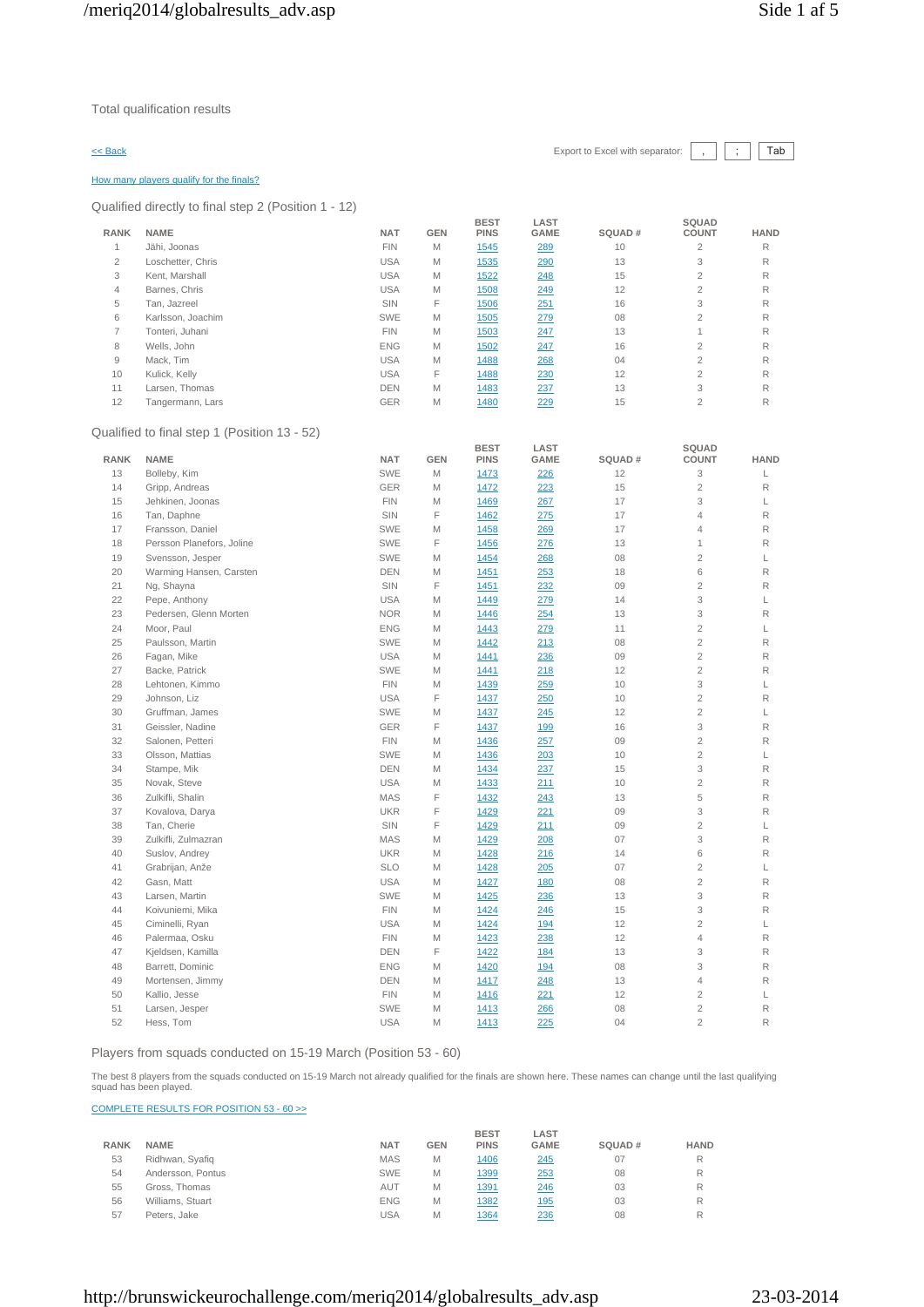# /meriq2014/globalresults\_adv.asp Side 2 af 5

| 58 | Sterner, Jason   | JSA | 1361 | 287 | 03 | R |
|----|------------------|-----|------|-----|----|---|
| 59 | Börding, Tobias  | GER | 1358 | 265 | 08 | R |
| 60 | Lorenc, Jaroslav | CZE | 1357 | 245 | 08 |   |

## Players from the Desperado (Position 61 - 64)

The best 4 players from the Desperado on Saturday night will qualify for the final step 1.

| <b>NAME</b>      | <b>NAT</b> | <b>GEN</b> | <b>PINS</b> | <b>HAND</b> |
|------------------|------------|------------|-------------|-------------|
| Hellström, Peter | <b>SWE</b> | M          | 278         | R           |
| Andersson, Ida   | <b>SWE</b> | F          | 275         | R           |
| Celli, Maurizio  | <b>ITA</b> | M          | 258         | R           |
| Rash, Sean       | <b>USA</b> | M          | 256         | R           |
|                  |            |            |             | <b>BEST</b> |

## Position 65 -

| <b>RANK</b> | <b>NAME</b>               | <b>NAT</b> | <b>GEN</b> | <b>BEST</b><br><b>PINS</b> | LAST<br>GAME | SQUAD# | SQUAD<br><b>COUNT</b>    | <b>HAND</b> |
|-------------|---------------------------|------------|------------|----------------------------|--------------|--------|--------------------------|-------------|
| 65          | Maggi, Mats               | <b>BEL</b> | M          | 1412                       | 213          | 16     | 3                        | R           |
| 66          | Borg, Anton               | <b>SWE</b> | M          | 1411                       | 256          | 15     | 4                        | R           |
| 67          | Grabowski, Achim          | GER        | M          | <u>1411</u>                | 204          | 14     | $\overline{2}$           | R           |
| 68          | Russell, Ronnie           | <b>USA</b> | M          | 1409                       | 252          | 13     | 4                        | R           |
| 69          | Johnson Jr., Magnus       | <b>SWE</b> | М          | 1406                       | 256          | 16     | 6                        | R           |
| 70          | Liew, Alex                | MAS        | M          | 1405                       | <u>194</u>   | 17     | 5                        | L           |
| 71          | Robinson, Robert          | <b>USA</b> | M          | 1402                       | 268          | 15     | 7                        | R           |
| 72          | Wedel, Sascha             | DEN        | F          |                            |              | 14     | 4                        | R           |
| 73          |                           |            | F          | 1400                       | 219          |        | 3                        | R           |
| 74          | Broendsted, Britt         | DEN        |            | 1397                       | 204          | 13     | 4                        | R           |
|             | Teece, Raymond            | <b>ENG</b> | М          | <u>1396</u>                | 237          | 13     |                          |             |
| 75          | McEwan, Danielle          | <b>USA</b> | F          | 1395                       | 265          | 18     | 6                        | R           |
| 76          | Schroeder, Timo           | GER        | М          | 1394                       | 237          | 13     | $\overline{\mathbf{c}}$  | R           |
| 77          | Vaarala, Miikka           | <b>FIN</b> | М          | 1394                       | 213          | 14     | 1                        | R           |
| 78          | Voss, Brian               | <b>USA</b> | М          | 1390                       | 247          | 10     | 4                        | R           |
| 79          | Wetterberg, Mattias       | SWE        | М          | 1387                       | 256          | 16     | 4                        | R           |
| 80          | Talpa, Marek              | CZE        | M          | 1387                       | 225          | 12     | 3                        | R           |
| 81          | Belenkiy, Mikhail         | <b>RUS</b> | М          | 1386                       | 247          | 13     | 4                        | R           |
| 82          | Safiyah Amirah, Siti      | MAS        | F          | 1386                       | 197          | 18     | 6                        | R           |
| 83          | Luoto, Patricia           | <b>GER</b> | F          | 1384                       | 218          | 13     | 5                        | R           |
| 84          | Weier, Cameron            | <b>USA</b> | M          | 1383                       | 225          | 12     | $\overline{4}$           | R           |
| 85          | Vezis, Daniel             | LAT        | M          | 1382                       | 231          | 14     | 3                        | L           |
| 86          | Karlsson, Kevin           | <b>SWE</b> | M          | 1381                       | 266          | 18     | 5                        | R           |
| 87          | Alho, Timo                | <b>FIN</b> | M          | 1379                       | 220          | 10     | 5                        | R           |
| 88          | Ryhänen, Teppo            | <b>FIN</b> | M          | 1379                       | <u>182</u>   | 13     | 3                        | R           |
| 89          | Mrosek, Manuel            | <b>GER</b> | M          | 1377                       | 244          | 10     | 7                        | R           |
| 90          | Glendert, Malin           | SWE        | F          | 1375                       | 204          | 16     | $\overline{2}$           | R           |
| 91          | Hardarson, Hafthor        | <b>ISL</b> | M          | 1374                       | 235          | 16     | 4                        | R           |
| 92          | Parshukov, Aleksei        | <b>RUS</b> | M          | 1373                       | 233          | 12     | 4                        | R           |
| 93          | Sloan, Christopher        | <b>IRL</b> | M          | 1371                       | 280          | 14     | 5                        | R           |
| 94          | Jansson, Markus           | SWE        | М          | 1370                       | 223          | 18     | $\overline{\mathcal{I}}$ | R           |
| 95          | Li Jane, Sin              | MAS        | F          | 1366                       | 252          | 18     | 6                        | R           |
| 96          | Rasmussen, Pernille       | <b>DEN</b> | F          | 1364                       | 240          | 17     | 3                        | R           |
| 97          | Henry, Sébastien          | <b>FRA</b> | М          | 1363                       | 203          | 14     | $\mathbf{2}$             | R           |
| 98          | Janetzki, Tom             | <b>GER</b> | М          | 1362                       | 267          | 17     | $\mathbf{2}$             | R           |
| 99          | Wilhelmsson, Filip        | SWE        | M          | 1362                       | 239          | 16     | 3                        | R           |
| 100         | Gäbler, Tobias            | GER        | M          | 1360                       | 300          | 18     | 3                        | R           |
| 101         | Petersson, Christer       | <b>SWE</b> | M          | 1360                       | 235          | 12     | 3                        | R           |
| 102         | Cheah, Esther             | MAS        | F          | 1358                       | 235          | 09     | 6                        | R           |
| 103         | Ranta, Tony               | <b>FIN</b> | М          | 1358                       | 222          | 12     | 3                        | R           |
| 104         | Samain, Jean-Marc         | <b>BEL</b> | M          | 1357                       | 225          | 13     | 3                        | R           |
| 105         | Milet, Xavier             | <b>BEL</b> | M          | 1356                       | <u> 216</u>  | 13     | 5                        | R           |
| 106         | Petersen, Tommy           | GRE        | M          | 1354                       |              | 09     | 5                        | R           |
| 107         | Ang, Adrian               | <b>MAS</b> | M          |                            | <u> 213</u>  | 14     | 5                        | R           |
|             |                           |            |            | 1354                       | 202          |        |                          |             |
| 108         | New, Hui Fen              | SIN        | F          | 1354                       | <u>186</u>   | 16     | 4                        | R           |
| 109         | Hulsch, Tina              | GER        | F          | 1352                       | 210          | 16     | $\overline{c}$           | R           |
| 110         | Reinertsen, Mathias       | <b>NOR</b> | М          | 1352                       | 200          | 18     | 5                        | R           |
| 111         | Johansson, Alexander      | <b>SWE</b> | M          | 1352                       | <u>184</u>   | 18     | 4                        | R           |
| 112         | Cunningham, Brett         | <b>USA</b> | M          | 1350                       | 211          | 14     | 6                        | R           |
| 113         | Muzik, Michal             | CZE        | M          | 1350                       | <u>196</u>   | 08     | $\overline{2}$           | R           |
| 114         | Teece, Richard            | ENG        | M          | 1348                       | 266          | 12     | $\overline{2}$           | R           |
| 115         | Lim, Bernice              | SIN        | F          | 1348                       | 208          | 09     | 4                        | R           |
| 116         | Ng, Geraldine             | SIN        | F          | 1348                       | <u>199</u>   | 16     | $\overline{4}$           | R           |
| 117         | Tidbeck, Marcus           | SWE        | M          | 1347                       | 232          | 17     | 3                        | L           |
| 118         | Emblem, Patrick Gimmestad | <b>NOR</b> | M          | 1347                       | 224          | 17     | 5                        | R           |
| 119         | Afifah, Syaidatul         | MAS        | F          | 1346                       | 215          | 09     | 5                        | R           |
| 120         | Kabowski, Lisa            | GER        | F          | 1346                       | 207          | 15     | $\overline{2}$           | R           |
| 121         | Ding Sagan, Jonathan      | MAS        | Μ          | 1346                       | 204          | 12     | $\overline{4}$           | R           |
| 122         | Michow, Andre             | GER        | М          | <u>1345</u>                | 201          | 13     | 3                        | R           |
| 123         | Ulsamer, Clemens          | GER        | М          | 1344                       | 201          | 18     | 3                        | R           |
| 124         | Rontti, Vesa              | SWE        | М          | 1343                       | 210          | 12     | $\overline{2}$           | R           |
| 125         | Medveditskov, Alexander   | <b>RUS</b> | М          | 1342                       | <u>235</u>   | 10     | 5                        | R           |
| 126         | Agerbo, Jesper            | DEN        | M          | 1342                       | <u> 227</u>  | 15     | 4                        | R           |
| 127         | Baade, Marco              | GER        | Μ          | 1342                       | <u>178</u>   | 14     | $\overline{2}$           | R           |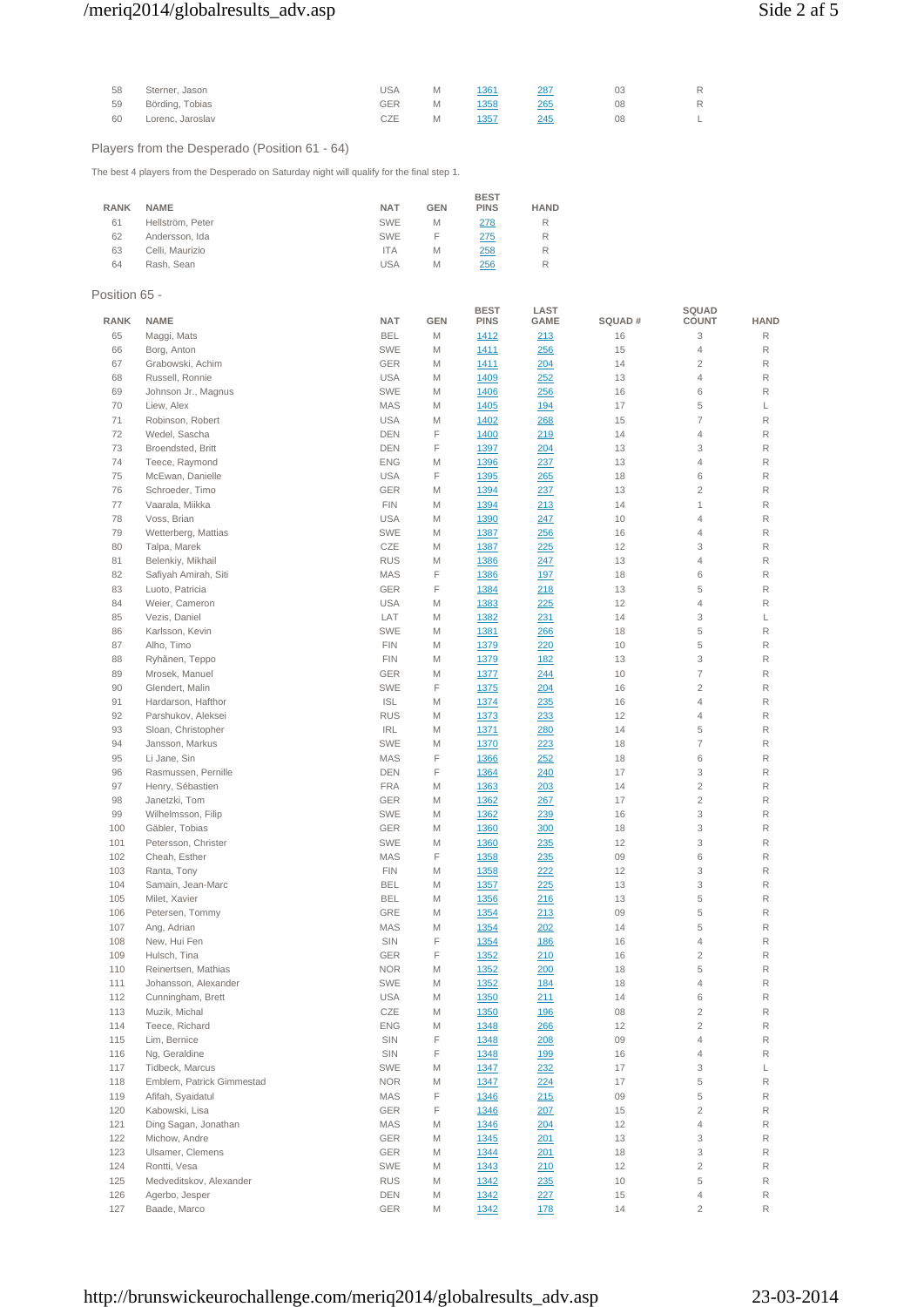| 128 | Jussila, Perttu             | <b>FIN</b> | M | 1340 | 217        | 08 | 6                         | R |
|-----|-----------------------------|------------|---|------|------------|----|---------------------------|---|
| 129 | Abd Razak, Syimir           | <b>MAS</b> | M | 1339 | 200        | 13 | $\overline{4}$            | R |
| 130 | Hofbauer, Karlheinz         | GER        | M | 1339 | 199        | 08 | $\mathbf{1}$              | L |
| 131 | Semenov, Ivan               | <b>RUS</b> | M | 1337 | 197        | 16 | 5                         | R |
| 132 | Sermand, Julien             | <b>FRA</b> | M | 1335 | 234        | 17 | 3                         | R |
| 133 | Schuetz, Martina            | GER        | F | 1335 | 207        | 14 | $\overline{2}$            | R |
| 134 | Morgan, Hadley              | <b>ENG</b> | M | 1334 | 247        | 16 | $\overline{4}$            | L |
| 135 | Tarsoly, Alexander          | <b>HUN</b> | M | 1331 | 238        | 08 | 3                         | R |
|     | Cardona, Alvar              | CAT        | M |      |            | 17 | $\overline{4}$            | R |
| 136 |                             |            |   | 1330 | <u>182</u> |    |                           |   |
| 137 | Ohrgaard, Frederik          | <b>DEN</b> | M | 1329 | 279        | 13 | 3                         | R |
| 138 | Haukås, Kenneth             | <b>NOR</b> | M | 1329 | 220        | 13 | $\overline{4}$            | R |
| 139 | Nordberg, Jan               | SWE        | M | 1327 | <u>198</u> | 12 | $\overline{2}$            | R |
| 140 | Wahlgren, Karl              | SWE        | M | 1326 | 224        | 17 | $\overline{4}$            | R |
| 141 | Günther, Kai                | GER        | M | 1325 | 215        | 08 | 3                         | L |
| 142 | Yeo, Joey                   | SIN        | F | 1325 | 215        | 16 | $\overline{4}$            | R |
| 143 | Pöppler, Birgit             | GER        | F | 1324 | 218        | 07 | 3                         | R |
| 144 | Friedrichs, Tim             | GER        | M | 1322 | 236        | 11 | $\overline{4}$            | R |
| 145 | Almestrand, Line Berg       | SWE        | F | 1322 | <u>185</u> | 13 | 5                         | R |
| 146 | Pöppler, Bianca             | GER        | F | 1319 | 222        | 17 | $\overline{2}$            | L |
| 147 | Schröder, Andre             | <b>GER</b> | M | 1319 | 215        | 16 | $\overline{2}$            | R |
| 148 | Ragusa, Giancarlo           | <b>BEL</b> | M | 1315 | 200        | 03 | $\overline{2}$            | R |
| 149 | Wegner, Jenny               | <b>SWE</b> | F | 1312 | 234        | 13 | 5                         | R |
|     |                             | GER        | F |      |            |    | 3                         | L |
| 150 | Beuthner, Laura             |            |   | 1310 | 202        | 13 |                           |   |
| 151 | Winternheimer, Pascal       | GER        | M | 1308 | 236        | 16 | $\overline{2}$            | R |
| 152 | Agerbo, Rikke Holm          | <b>DEN</b> | F | 1308 | <u>169</u> | 13 | $\overline{2}$            | R |
| 153 | Ricca, Maurizio             | <b>ITA</b> | M | 1307 | 237        | 18 | $\mathbf{1}$              | L |
| 154 | Franchi, Romain             | <b>FRA</b> | M | 1305 | 245        | 18 | $\overline{2}$            | R |
| 155 | Andersson, Robert           | <b>SWE</b> | M | 1304 | <u>199</u> | 18 | $\overline{4}$            | R |
| 156 | Korkka, Harri               | <b>FIN</b> | M | 1300 | 245        | 12 | $\overline{2}$            | R |
| 157 | Silletti, Alessandro        | POL        | M | 1300 | 238        | 10 | $\overline{7}$            | R |
| 158 | Basner, Peter               | GER        | M | 1300 | 204        | 13 | 6                         | R |
| 159 | Traynor, Paul               | SCO        | M | 1299 | 233        | 14 | 3                         | L |
| 160 | Maja, Piritta               | <b>FIN</b> | F | 1298 | <u>191</u> | 17 | 3                         | R |
| 161 | Andersson, Sandra           | SWE        | F | 1293 | 213        | 13 | $\overline{4}$            | R |
| 162 | Tan, Timmy                  | MAS        | M | 1293 | 204        | 09 | $\overline{4}$            | R |
| 163 | Rodriguez, Paco             | <b>ESP</b> | M | 1290 | 247        | 17 | $\overline{2}$            | R |
|     |                             |            |   |      |            |    |                           |   |
| 164 | Glasl, Hans-Jürgen          | GER        | M | 1287 | 245        | 08 | 3                         | R |
| 165 | Klockgether, Stefan         | GER        | M | 1287 | <u>198</u> | 18 | 3                         | R |
| 166 | Roslan, Natasha             | <b>MAS</b> | F | 1287 | <u>190</u> | 16 | $\overline{4}$            | R |
| 167 | Hirvonen, Mikko             | <b>FIN</b> | M | 1285 | 231        | 12 | $\overline{2}$            | R |
| 168 | Stöckl, Berny               | GER        | M | 1285 | 215        | 06 | $\overline{4}$            | L |
| 169 | Grünheid, Dennis            | GER        | M | 1283 | <u>193</u> | 18 | $\overline{2}$            | L |
| 170 | Jensen, Mai Ginge           | <b>DEN</b> | F | 1280 | 278        | 15 | 5                         | R |
| 171 | Opasic, Simon               | <b>SWE</b> | M | 1280 | 278        | 12 | $\overline{2}$            | R |
| 172 | Pöntinen, Marjo             | <b>FIN</b> | F | 1277 | 243        | 12 | 3                         | R |
| 173 | Balan, Marius               | <b>ROU</b> | M | 1277 | 208        | 12 | 3                         | R |
| 174 | Glasl, Cornelia             | GER        | F | 1275 | 240        | 08 | 1                         | R |
| 175 | Radi, Tommaso               | <b>ITA</b> | M | 1274 | <u>183</u> | 13 | 3                         | R |
| 176 | Völkel, Sebastian           | GER        | M | 1273 | 204        | 18 | $\overline{2}$            | R |
| 177 | Bösiger, Andreas            | SUI        | M | 1273 | <u>188</u> | 17 | 3                         | R |
| 178 | Eide, Sigbjørn              | <b>NOR</b> | M | 1272 | 206        | 11 | $\sqrt{4}$                | R |
| 179 | Unger, Stephan              | GER        | M | 1268 | <u>198</u> | 14 | 3                         | L |
| 180 | Tsorbatzoudis, Evangelos    | GER        | M | 1266 | 155        | 18 | $\sqrt{2}$                | R |
| 181 | Laudy, Rémy                 | <b>FRA</b> | M | 1264 | 206        | 16 | $\sqrt{2}$                | R |
| 182 | Schlinegensief, Ralf        | GER        | M | 1264 | 201        | 10 | $\sqrt{2}$                | R |
|     | Bartaire Jimenez, Wendy     |            |   |      |            |    |                           |   |
| 183 |                             | <b>FRA</b> | F | 1263 | <u>192</u> | 18 | $\sqrt{2}$                | R |
| 184 | Linderoth, Josefine         | SWE        | F | 1262 | 215        | 16 | $\ensuremath{\mathsf{3}}$ | R |
| 185 | Coussens, Michael           | <b>BEL</b> | M | 1260 | 202        | 02 | $\sqrt{2}$                | R |
| 186 | Krämer, Dietmar             | GER        | M | 1260 | <u>188</u> | 14 | $\sqrt{2}$                | R |
| 187 | Björklund, Lisa             | SWE        | F | 1259 | 208        | 13 | $\ensuremath{\mathsf{3}}$ | R |
| 188 | Mcclellan, Francis          | USA        | M | 1257 | 255        | 05 | $\sqrt{2}$                | R |
| 189 | Canady, David               | GER        | M | 1253 | 244        | 17 | $\ensuremath{\mathsf{3}}$ | R |
| 190 | Christensen, Randi Brogaard | DEN        | F | 1253 | 170        | 17 | $\ensuremath{\mathsf{3}}$ | R |
| 191 | De Rooij, Maxime            | GER        | F | 1252 | 208        | 17 | $\ensuremath{\mathsf{3}}$ | R |
| 192 | Polanisz, Emil              | POL        | M | 1252 | <u>199</u> | 07 | $\sqrt{2}$                | L |
| 193 | Svensson, Olle              | SWE        | M | 1252 | <u>188</u> | 11 | $\sqrt{2}$                | R |
| 194 | Gerard, Nicolas             | <b>FRA</b> | M | 1244 | <u>225</u> | 17 | $\sqrt{2}$                | R |
| 195 | Roca, Héctor                | CAT        | M | 1242 | <u>178</u> | 17 | $\sqrt{2}$                | R |
| 196 | Wölki, Robert               | GER        | M | 1242 | <u>164</u> | 04 | $\sqrt{2}$                | L |
| 197 | Filippov, Alexey Filippov   | <b>RUS</b> | M | 1239 | 269        | 18 | $\mathbf{1}$              | R |
| 198 | Jacques, Amandine           | <b>FRA</b> | F | 1236 | <u>183</u> | 18 | $\overline{2}$            | R |
| 199 | Seidl, Christian            | GER        |   | 1233 |            | 06 | $\overline{4}$            | R |
|     |                             |            | М |      | 229        |    |                           |   |
| 200 | Timter, Vanessa             | GER        | F | 1233 | 220        | 16 | $\mathbf{1}$              | R |
| 201 | Morgan, Selwyn              | <b>ENG</b> | M | 1232 | 201        | 16 | $\sqrt{2}$                | R |
| 202 | Päiväniemi, Sami            | <b>FIN</b> | M | 1229 | 258        | 13 | $\sqrt{2}$                | R |
| 203 | Hellmich, Daniel            | GER        | M | 1228 | 258        | 03 | 3                         | R |
| 204 | Vítek, David                | CZE        | M | 1227 | 233        | 09 | 3                         | R |
| 205 | Slama, Uwe                  | GER        | M | 1224 | 256        | 10 | $\overline{2}$            | R |
| 206 | Garcia, Iñigo               | <b>ESP</b> | M | 1222 | 218        | 17 | 3                         | R |
| 207 | Gonze, Pierre-Yves          | <b>BEL</b> | M | 1220 | <u>193</u> | 08 | 3                         | R |
| 208 | Kabowski, Eike              | GER        | М | 1218 | 202        | 15 | $\overline{c}$            | R |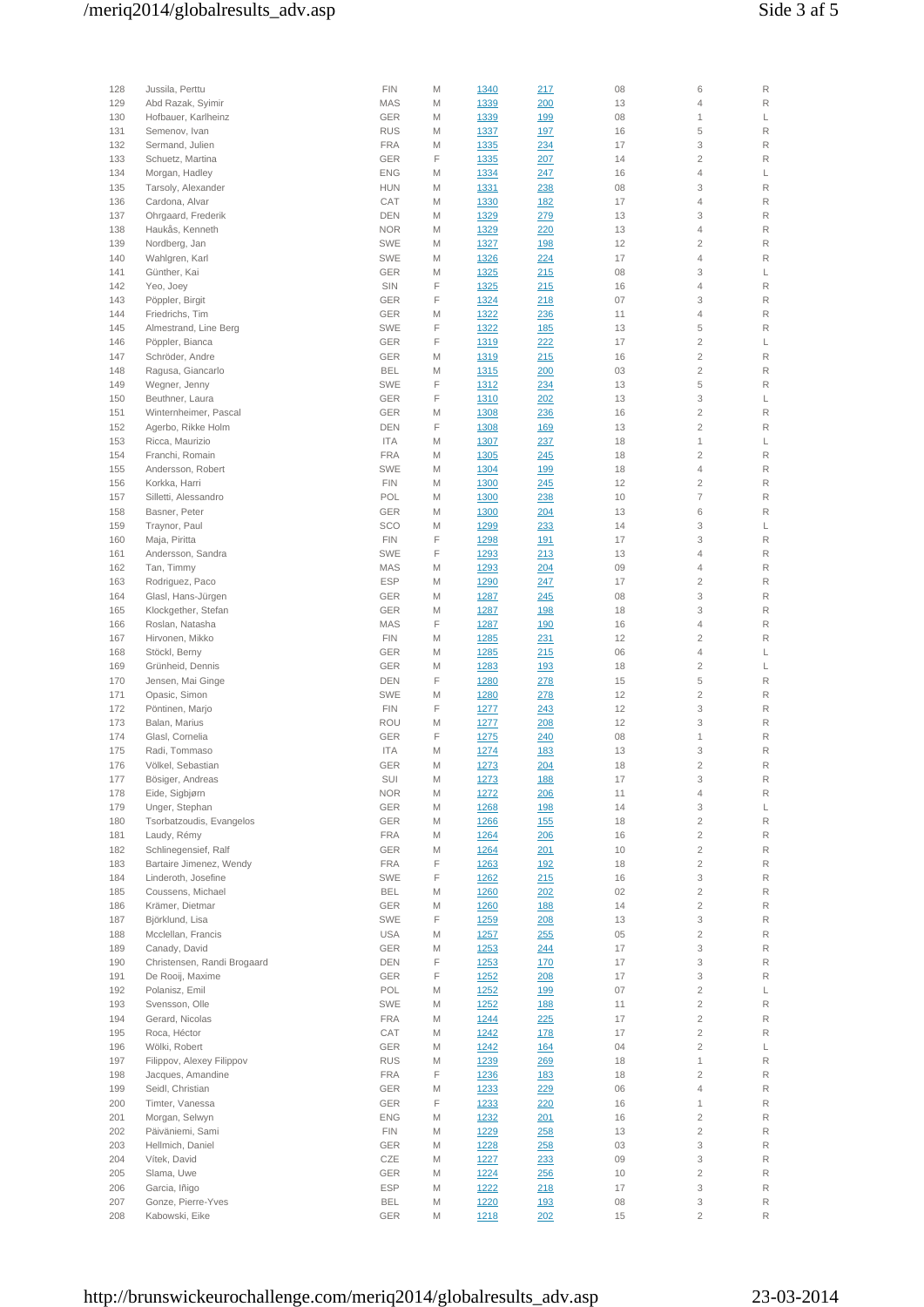| 209 | Calagiu, Cristian          | <b>ROU</b> | M | 1218         | <u>184</u>  | 12 | 3              | R           |
|-----|----------------------------|------------|---|--------------|-------------|----|----------------|-------------|
| 210 | Paraschiv, Lucian          | <b>ROU</b> | M | 1217         | 226         | 16 | 3              | R           |
| 211 | Tomas, Cheska              | <b>NED</b> | F | 1216         | <u>172</u>  | 17 | 3              | R           |
| 212 | Bódis, György              | <b>HUN</b> | M | 1215         | 183         | 05 | 3              | R           |
| 213 | Lust, Roland               | GER        | M | 1213         |             | 04 | $\overline{2}$ | R           |
| 214 |                            | GER        | M |              | <u>221</u>  | 10 | $\mathbf{1}$   | R           |
|     | Mirau, Denis               |            |   | 1213         | 208         |    |                |             |
| 215 | Völkel, Dirk               | GER        | M | <u>1210</u>  | <u>189</u>  | 04 | $\overline{2}$ | R           |
| 216 | Moritz, Marcel             | GER        | M | 1208         | <u>199</u>  | 04 | $\overline{2}$ | $\mathsf R$ |
| 217 | Kühn, Christiane           | GER        | F | 1207         | <u>178</u>  | 06 | $\overline{2}$ | R           |
| 218 | Gryaznova, Varvara         | <b>RUS</b> | F | 1205         | <u> 197</u> | 09 | 3              | R           |
| 219 | Manico, Bigi               | SUI        | F | 1203         | <u>196</u>  | 16 | $\overline{2}$ | L           |
| 220 | Oberweis, Romain           | <b>LUX</b> | M | 1202         | 256         | 16 | $\overline{2}$ | $\mathsf R$ |
| 221 | Knöbl, Werner              | GER        | M | 1201         | 192         | 07 | $\overline{2}$ | R           |
| 222 | Lebon, Jean-Marc           | <b>BEL</b> | M | 1199         | 212         | 10 | 3              | $\mathsf R$ |
| 223 | Köberl, Martin             | GER        | M | <u>1196</u>  | 219         | 06 | 1              | R           |
| 224 | Schlappa, Wolfgang         | GER        | M | 1194         | 214         | 10 | $\overline{2}$ | R           |
| 225 | Soltész, István            | <b>HUN</b> | M |              |             | 08 | 3              | R           |
|     |                            |            |   | 1194         | <u>165</u>  |    |                |             |
| 226 | Böhm, Henning              | GER        | M | 1192         | 212         | 18 | $\overline{2}$ | R           |
| 227 | Escabias, Antonio Jose     | <b>ESP</b> | M | 1190         | 201         | 10 | $\overline{c}$ | R           |
| 228 | Veijanen, Markku           | <b>FIN</b> | M | 1189         | 203         | 07 | $\overline{c}$ | R           |
| 229 | Aernoudt, Marawan          | <b>BEL</b> | M | 1187         | <u>166</u>  | 04 | $\overline{2}$ | R           |
| 230 | Bohnenberger, Timo         | <b>GER</b> | M | 1186         | 216         | 16 | $\overline{2}$ | R           |
| 231 | Edvard, Progar             | <b>SLO</b> | M | 1184         | 154         | 05 | 1              | L           |
| 232 | Acín, Ion                  | <b>ESP</b> | M | 1184         | <u>152</u>  | 17 | $\overline{2}$ | R           |
| 233 | Seipel, Walter             | GER        | M | 1183         | <u>191</u>  | 16 | $\overline{2}$ | R           |
| 234 | Hernitschek, Andreas       | GER        | M | 1181         | 215         | 03 | $\overline{2}$ | R           |
| 235 | Ott, Sebastian             | GER        | M | 1181         | 144         | 18 | 1              | L           |
| 236 | Sauer, Tobias              | GER        | M | 1179         | <u>192</u>  | 07 | 3              | R           |
| 237 | Trouniac, Elise            | <b>FRA</b> | F | <u>1178</u>  | <u>159</u>  | 16 | $\overline{2}$ | R           |
| 238 | Pedersen, Randi Kryger     | <b>DEN</b> | F | 1177         | <u>197</u>  | 17 | 3              | R           |
|     |                            |            |   |              |             |    |                |             |
| 239 | Wilfinger, Martin          | AUT        | M | 1170         | <u>186</u>  | 05 | 3              | R           |
| 240 | Fischer, Harald            | <b>GER</b> | M | 1168         | 255         | 05 | 3              | R           |
| 241 | Schuetz, Hans              | SUI        | M | 1162         | 209         | 16 | $\overline{c}$ | R           |
| 242 | Heinila, Sami              | <b>FIN</b> | M | 1161         | <u>189</u>  | 14 | 1              | R           |
| 243 | Mishkina, Anastasia        | <b>RUS</b> | F | 1158         | <u>184</u>  | 18 | $\overline{c}$ | L           |
| 244 | Strbac, Vladimir           | <b>SRB</b> | M | 1157         | <u>194</u>  | 06 | 5              | L           |
| 245 | Manninen, Antero           | <b>FIN</b> | M | 1156         | <u>176</u>  | 12 | 1              | R           |
| 246 | Dementiev, Viktor          | <b>UKR</b> | M | 1155         | <u>192</u>  | 18 | 4              | R           |
| 247 | Krüger, Christian          | GER        | M | 1152         | <u>172</u>  | 12 | 1              | R           |
| 248 | Ribguth, Janin             | GER        | F | 1149         | 222         | 16 | $\overline{2}$ | R           |
| 249 | Timofeev, Nikita           | <b>RUS</b> | M | 1148         | 239         | 12 | $\overline{2}$ | R           |
| 250 | Jean, Anna-Belle           | <b>FRA</b> | F | 1148         | <u>153</u>  | 18 | $\overline{2}$ | R           |
| 251 | Schiemenz, Torsten         | GER        | M |              |             | 09 | 1              | R           |
|     |                            |            |   | 1147         | <u>183</u>  |    | $\overline{2}$ |             |
| 252 | Duncan, Richard            | GER        | M | 1144         | <u>196</u>  | 13 |                | R           |
| 253 | Kiedrowska, Malgorzata     | POL        | F | 1142         | <u> 211</u> | 09 | 1              | R           |
| 254 | Brams, Mitch               | <b>BEL</b> | M | <u>1141</u>  | <u>177</u>  | 02 | $\overline{2}$ | R           |
| 255 | Kozak, Michael             | <b>USA</b> | M | <u>1141</u>  | <u>162</u>  | 17 | $\overline{2}$ | L           |
| 256 | Holzapfel, Michael         | GER        | M | <u>1140</u>  | <u>194</u>  | 16 | 1              | R           |
| 257 | Ehlert, Christopher        | GER        | M | <u>1138</u>  | 187         | 14 | $\overline{2}$ | $\mathsf R$ |
| 258 | Chambers, Robert           | USA        | M | <u> 1136</u> | <u> 242</u> | 04 | 2              | R           |
| 259 | Saint Marc, Aude           | <b>FRA</b> | F | 1135         | 212         | 16 | $\mathbf{2}$   | R           |
| 260 | Wigmore, James             | GBR        | M | 1134         | 188         | 13 | $\mathbf{1}$   | R           |
| 261 | Rec, Richard               | USA        | M | 1134         | <u>170</u>  | 06 | $\mathbf{2}$   | $\mathsf R$ |
| 262 | Borsch, Marcel             | GER        | M | <u>1130</u>  | <u>153</u>  | 16 | $\mathbf{2}$   | R           |
| 263 | Graf, Sascha               | SUI        | M | <u>1126</u>  | <u>177</u>  | 03 | $\overline{c}$ | R           |
| 264 | Ulber, Helmut              | GER        | M | <u>1125</u>  | 202         | 09 | $\mathbf{1}$   | R           |
| 265 | Hoste, Kevin               | <b>BEL</b> | M | 1125         | <u>176</u>  | 04 | $\overline{c}$ | R           |
| 266 | Reichling, Patrik          | GER        | M | 1121         | <u>170</u>  | 06 | $\overline{c}$ | R           |
| 267 | D'Silva, Johnny            | GER        |   |              |             | 05 | $\mathbf{1}$   | R           |
|     |                            |            | M | 1120         | 238         |    |                |             |
| 268 | Offner, Martin             | AUT        | M | 1120         | <u>169</u>  | 12 | $\mathbf{2}$   | R           |
| 269 | Vollstuber, Tobias         | GER        | M | 1119         | 152         | 07 | $\mathbf{2}$   | R           |
| 270 | Kocher, Andreas            | AUT        | M | <u>1118</u>  | 210         | 06 | $\mathbf 1$    | R           |
| 271 | Angus, David               | SCO        | M | <u>1116</u>  | <u>183</u>  | 14 | $\overline{c}$ | R           |
| 272 | Zils, Klaus                | GER        | M | <u>1116</u>  | 170         | 03 | $\mathbf{2}$   | L           |
| 273 | Kovalov, Sergey            | UKR        | M | <u>1115</u>  | <u>155</u>  | 09 | $\overline{2}$ | L           |
| 274 | Grabichler, Erich          | GER        | M | 1112         | <u>192</u>  | 05 | $\mathbf{1}$   | R           |
| 275 | Pietraszek, Janusz         | POL        | M | <u>1111</u>  | 225         | 16 | 4              | R           |
| 276 | Morales, Eduardo           | SUI        | M | <u>1108</u>  | 211         | 12 | $\overline{c}$ | R           |
| 277 | Fowlkes, Samuel            | USA        | M | 1104         | <u>199</u>  | 17 | $\overline{c}$ | R           |
| 278 | Hammer, Simon              | GER        | M | 1104         | <u>198</u>  | 16 | $\mathbf{2}$   | R           |
| 279 | Krüger, Michael            | GER        | M | 1102         | 184         | 12 | $\mathbf{2}$   | R           |
|     | Kemnitz, Andreas           | GER        |   |              |             | 04 | $\mathbf{2}$   | R           |
| 280 |                            |            | M | 1099         | 207         |    |                |             |
| 281 | Mondorf, Alex              | GER        | M | 1098         | 210         | 10 | $\overline{c}$ | R           |
| 282 | Creach, Leon               | <b>USA</b> | M | 1097         | <u>187</u>  | 05 | $\mathbf{2}$   | R           |
| 283 | Rasputin, Andrey           | <b>RUS</b> | M | 1097         | <u>140</u>  | 13 | $\mathbf{2}$   | R           |
| 284 | Blaszczak, Adam            | POL        | M | 1090         | <u>178</u>  | 07 | $\mathbf{1}$   | L           |
| 285 | Haring, Klaus              | GER        | M | 1084         | <u>193</u>  | 16 | $\mathbf{2}$   | R           |
| 286 | Berganza Garcia, Guillermo | <b>ESP</b> | M | 1084         | <u>181</u>  | 10 | 3              | R           |
| 287 | Varava, Elizabete          | LAT        | F | 1083         | 170         | 16 | $\overline{c}$ | R           |
| 288 | Tran, Ngoc Qui             | GER        | M | 1083         | 167         | 14 | $\overline{2}$ | R           |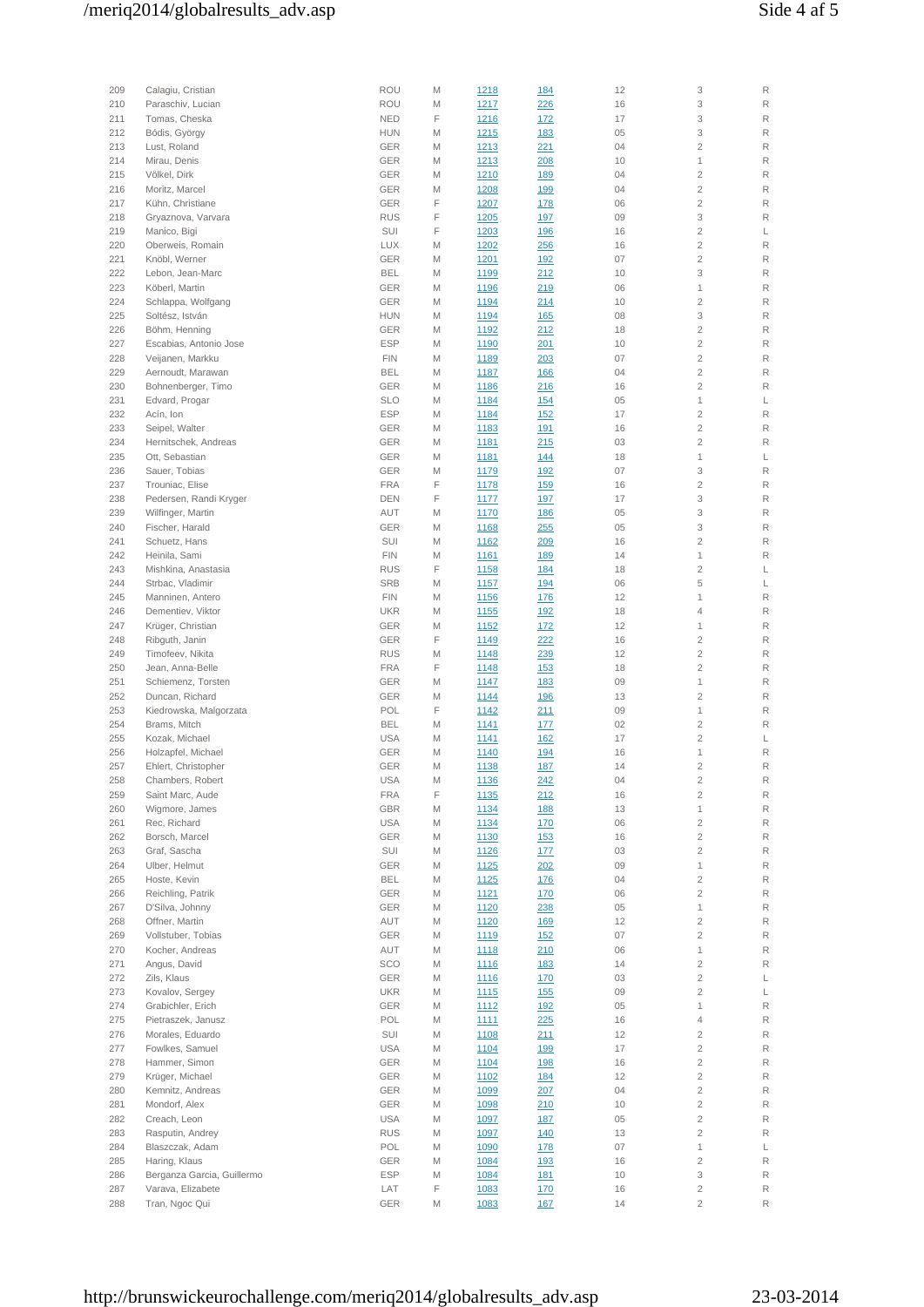# /meriq2014/globalresults\_adv.asp Side 5 af 5

| 289 | Müller, Daniel           | AUT        | M | 1082 | 228        | 13 | 1              | L |
|-----|--------------------------|------------|---|------|------------|----|----------------|---|
| 290 | Kucinski, Jacek          | POL        | M | 1082 | 170        | 08 | $\overline{c}$ | R |
| 291 | Gruschke, Kai Lucien     | AUT        | M | 1080 | 143        | 06 | 1              | L |
| 292 | Ortega, Xavier           | <b>FRA</b> | M | 1079 | <u>185</u> | 17 | 1              | R |
| 293 | Blondeau, Dominique      | <b>FRA</b> | M | 1075 | 193        | 17 | 1              | R |
| 294 | Ketonen, Jani            | <b>FIN</b> | M | 1072 | 235        | 14 | $\mathbf{1}$   | R |
| 295 | Steiger, Daniel          | SUI        | M | 1065 | 180        | 02 | $\overline{c}$ | R |
| 296 | Nickens, Dennis          | <b>USA</b> | M | 1063 | 171        | 13 | $\overline{c}$ | R |
| 297 | Kaiser, Rene             | <b>GER</b> | M | 1062 | 151        | 02 | $\overline{c}$ | R |
| 298 | Huth, Rafe               | <b>USA</b> | M | 1060 | 171        | 06 | $\overline{c}$ | R |
| 299 | Dortmund, Dennis         | <b>GER</b> | M | 1059 | 209        | 18 | $\mathbf{1}$   | R |
| 300 | Kollas, Jens             | <b>GER</b> | M | 1052 | <u>182</u> | 08 | 1              | R |
| 301 | Cremer, Christian        | <b>GER</b> | M | 1045 | 137        | 05 | 1              | R |
| 302 | Fell, Marcus             | GER        | M | 1044 | 147        | 03 | $\overline{c}$ | R |
| 303 | Hansmann, Tobias         | <b>GER</b> | M | 1040 | 177        | 05 | 1              | R |
| 304 | Hjorth, Timo             | <b>FIN</b> | M | 1039 | 189        | 14 | 1              | R |
| 305 | Medveditskov, Yuriy      | <b>RUS</b> | M | 1036 | <u>189</u> | 09 | $\overline{c}$ | R |
| 306 | Derijck, Robby           | <b>BEL</b> | M | 1035 | <u>158</u> | 04 | $\overline{c}$ | R |
| 307 | Marchiori, Gianni        | <b>ITA</b> | M | 1033 | 155        | 17 | $\overline{c}$ | R |
| 308 | Reynolds, William        | <b>GER</b> | M | 1028 | 157        | 04 | $\overline{2}$ | R |
| 309 | Huth, Kara               | <b>USA</b> | F | 1025 | 185        | 06 | $\overline{c}$ | R |
| 310 | Chopard, Grégory         | SUI        | M | 1021 | 186        | 17 | $\overline{c}$ | R |
| 311 | Mohr, Andre              | <b>GER</b> | M | 1012 | 159        | 18 | 1              | R |
| 312 | Reichert, Christian      | <b>GER</b> | M | 1011 | 174        | 02 | $\overline{c}$ | R |
| 313 | Brandt, Rainer           | <b>GER</b> | M | 1010 | 191        | 17 | 1              | L |
| 314 | Heck-Seipel, Lydia       | <b>GER</b> | F | 1009 | 153        | 12 | $\overline{c}$ | R |
| 315 | Pilotti, Roberto         | <b>ITA</b> | M | 1008 | 174        | 18 | 3              | R |
| 316 | Schrank, Nicole          | <b>GER</b> | F | 1000 | 174        | 13 | $\overline{2}$ | R |
| 317 | Lebeau, Philippe         | <b>GER</b> | M | 993  | 156        | 09 | 1              | R |
| 318 | Turci, Nora              | <b>LUX</b> | F | 992  | 184        | 16 | $\overline{c}$ | R |
| 319 | Krüger, Carmen           | <b>GER</b> | F | 990  | <u>172</u> | 16 | $\overline{2}$ | R |
| 320 | Poetzschke, Frank        | <b>GER</b> | M | 986  | 180        | 07 | 1              | R |
| 321 | Hödl, Edwin              | AUT        | M | 978  | 129        | 06 | 1              | R |
| 322 | Küppers, Heiko           | GER        | M | 975  | 137        | 10 | 1              | R |
| 323 | Ruffershöfer, Stephan    | <b>GER</b> | M | 972  | 177        | 18 | $\mathbf{1}$   | R |
| 324 | Schlingensief, Manuela   | <b>GER</b> | M | 970  | 123        | 17 | 1              | R |
| 325 | Brunke, Thorsten         | <b>GER</b> | M | 962  | 125        | 07 | $\overline{2}$ | R |
| 326 | Reber, Daniel            | <b>GER</b> | M | 961  | 151        | 17 | 1              | R |
| 327 | Müller, Maik             | <b>GER</b> | M | 950  | 160        | 03 | $\overline{2}$ | R |
| 328 | Weiss, Daniel            | <b>GER</b> | M | 940  | 153        | 07 | $\overline{2}$ | R |
| 329 | Vallons, Melissa         | <b>BEL</b> | F | 925  | 154        | 02 | $\mathbf 1$    | R |
| 330 | Huber, Wolfgang          | <b>GER</b> | M | 922  | 142        | 02 | $\overline{2}$ | R |
| 331 | Latorre, Angel Alexander | <b>GER</b> | M | 906  | 132        | 04 | 1              | R |
| 332 | Grüter, Sandra           | AUT        | F | 905  | 176        | 06 | 1              | R |
| 333 | Di Maria, Salvatore      | <b>ITA</b> | M | 891  | 122        | 18 | 1              | R |
| 334 | Williams, Jacob          | <b>USA</b> | M | 888  | 171        | 05 | $\overline{2}$ | R |
| 335 | Latino, Fabrizio         | <b>ITA</b> | M | 862  | 108        | 18 | 1              | R |
| 336 | Erber, Phips             | <b>GER</b> | M | 857  | 155        | 05 | $\mathbf{1}$   | R |
| 337 | Olubunmi, Olayemi        | <b>NGR</b> | M | 678  | 104        | 09 | $\mathbf{1}$   | R |
| 338 | Jacques, Pepita          | <b>FRA</b> | F | 612  | 90         | 17 | 1              | R |
|     |                          |            |   |      |            |    |                |   |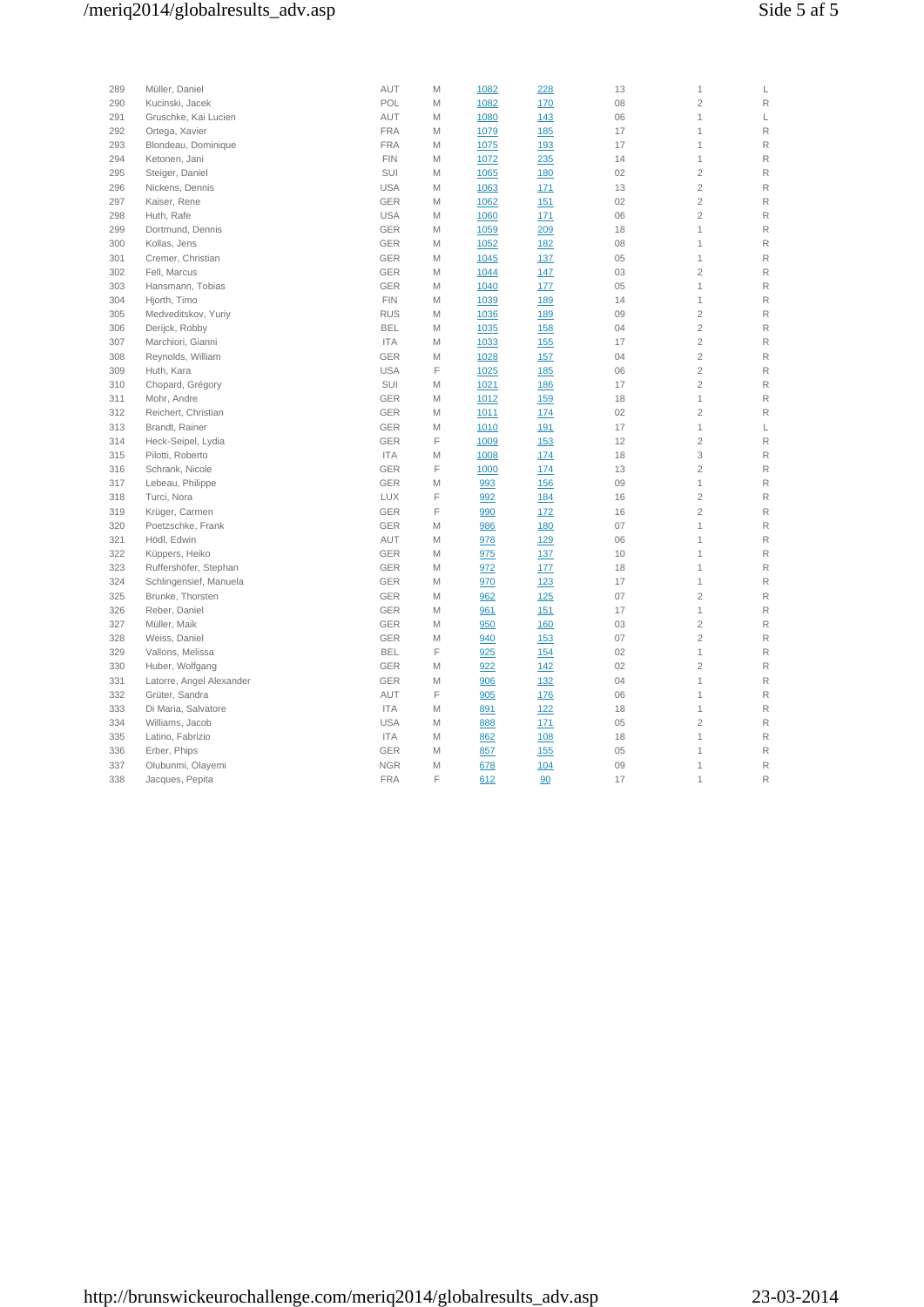### Results for Final step 1

Best score this squad: **300** Jehkinen, Joonas (FIN)

 $\leq$  Back Export to Excel with separator:  $\begin{array}{|c|c|c|c|}\n\hline\n\end{array}$  Tab

| <b>NAME</b>                   | <b>NAT</b> | <b>GEN</b> | 1   | $\overline{2}$ | 3   | 4   | 5   | 6   | <b>HCP</b>   | <b>SCORE</b> | <b>HAND</b> |
|-------------------------------|------------|------------|-----|----------------|-----|-----|-----|-----|--------------|--------------|-------------|
| 1. Fagan, Mike                | <b>USA</b> | M          | 246 | 289            | 279 | 243 | 237 | 258 | $\mathbf{0}$ | 1552         | R           |
| 2. Rash, Sean                 | <b>USA</b> | M          | 277 | 277            | 245 | 214 | 245 | 258 | $\mathbf 0$  | 1516         | R           |
| 3. Jehkinen, Joonas           | <b>FIN</b> | M          | 235 | 300            | 266 | 238 | 221 | 244 | $\mathbf{0}$ | 1504         | L           |
| 4. Warming Hansen, Carsten    | <b>DEN</b> | M          | 236 | 217            | 278 | 263 | 220 | 279 | $\mathbf 0$  | 1493         | R           |
| 5. Zulkifli, Zulmazran        | <b>MAS</b> | M          | 245 | 238            | 214 | 237 | 255 | 278 | $\mathbf{0}$ | 1467         | R           |
| 6. Kjeldsen, Kamilla          | <b>DEN</b> | F          | 256 | 279            | 255 | 226 | 185 | 213 | 48           | 1462         | R           |
| 7. Backe, Patrick             | <b>SWE</b> | M          | 199 | 269            | 290 | 227 | 227 | 237 | $\Omega$     | 1449         | R           |
| 8. Johnson, Liz               | <b>USA</b> | F          | 258 | 232            | 198 | 248 | 260 | 199 | 48           | 1443         | R           |
| 9. Pepe, Anthony              | <b>USA</b> | M          | 289 | 299            | 257 | 193 | 204 | 192 | $\mathbf{0}$ | 1434         | L           |
| 10. Larsen, Jesper            | <b>SWE</b> | M          | 279 | 205            | 228 | 268 | 239 | 212 | $\mathbf{0}$ | 1431         | R           |
| 11. Ridhwan, Syafiq           | MAS        | M          | 248 | 248            | 256 | 195 | 237 | 245 | $\mathbf{0}$ | 1429         | R           |
| 12. Svensson, Jesper          | <b>SWE</b> | M          | 226 | 246            | 265 | 192 | 236 | 236 | $\mathbf{0}$ | 1401         | L           |
| 13. Andersson, Ida            | <b>SWE</b> | F          | 199 | 257            | 203 | 268 | 222 | 193 | 48           | 1390         | $\mathsf R$ |
| 14. Moor. Paul                | <b>ENG</b> | M          | 230 | 213            | 236 | 227 | 268 | 215 | $\mathbf{0}$ | 1389         | L           |
| 15. Börding, Tobias           | <b>GER</b> | M          | 236 | 233            | 238 | 225 | 227 | 227 | $\mathbf{0}$ | 1386         | $\mathsf R$ |
| 16. Fransson, Daniel          | <b>SWE</b> | M          | 233 | 184            | 266 | 225 | 230 | 247 | $\mathbf{0}$ | 1385         | R           |
| 17. Persson Planefors, Joline | <b>SWE</b> | F          | 226 | 205            | 163 | 237 | 243 | 257 | 48           | 1379         | $\mathsf R$ |
| 18. Ciminelli, Ryan           | <b>USA</b> | M          | 226 | 247            | 228 | 216 | 235 | 225 | $\Omega$     | 1377         | L           |
| 19. Williams, Stuart          | <b>ENG</b> | M          | 233 | 201            | 227 | 206 | 244 | 259 | $\mathbf{0}$ | 1370         | $\mathsf R$ |
| 20. Ng, Shayna                | SIN        | F          | 217 | 194            | 246 | 224 | 225 | 215 | 48           | 1369         | $\mathsf R$ |
| 21. Pedersen, Glenn Morten    | <b>NOR</b> | M          | 231 | 208            | 268 | 216 | 247 | 197 | $\mathbb O$  | 1367         | R           |
| 22. Larsen, Martin            | <b>SWE</b> | M          | 193 | 246            | 228 | 239 | 230 | 228 | $\mathbf{0}$ | 1364         | R           |
| 23. Suslov, Andrey            | <b>UKR</b> | M          | 212 | 223            | 234 | 227 | 207 | 254 | $\mathbf{0}$ | 1357         | R           |
| 24. Palermaa, Osku            | <b>FIN</b> | M          | 258 | 268            | 210 | 162 | 227 | 232 | $\mathbf{0}$ | 1357         | R           |
| 25. Peters, Jake              | <b>USA</b> | M          | 214 | 236            | 257 | 213 | 198 | 237 | $\mathbf{0}$ | 1355         | R           |
| 26. Tan. Cherie               | SIN        | F          | 244 | 183            | 237 | 208 | 205 | 227 | 48           | 1352         | L           |
| 27. Kovalova, Darya           | <b>UKR</b> | F          | 226 | 212            | 218 | 237 | 198 | 212 | 48           | 1351         | R           |
| 28. Lorenc, Jaroslav          | CZE        | M          | 233 | 207            | 237 | 244 | 193 | 235 | $\mathbf 0$  | 1349         | L           |
| 29. Olsson, Mattias           | <b>SWE</b> | M          | 221 | 238            | 183 | 258 | 237 | 209 | 0            | 1346         | L           |
| 30. Stampe, Mik               | <b>DEN</b> | M          | 247 | 227            | 188 | 238 | 244 | 202 | $\Omega$     | 1346         | R           |
| 31. Barrett, Dominic          | <b>ENG</b> | M          | 247 | 183            | 279 | 188 | 244 | 197 | $\mathbf{0}$ | 1338         | $\mathsf R$ |
| 32. Zulkifli, Shalin          | <b>MAS</b> | F          | 180 | 231            | 201 | 235 | 196 | 243 | 48           | 1334         | $\mathsf R$ |
| 33. Paulsson, Martin          | <b>SWE</b> | M          | 190 | 247            | 248 | 213 | 206 | 222 | $\mathbf 0$  | 1326         | R           |
| 34. Tan, Daphne               | SIN        | F          | 213 | 226            | 182 | 193 | 244 | 214 | 48           | 1320         | R           |
| 35. Geissler, Nadine          | <b>GER</b> | F          | 210 | 212            | 218 | 217 | 181 | 227 | 48           | 1313         | R           |
| 36. Gross, Thomas             | <b>AUT</b> | M          | 206 | 247            | 235 | 187 | 213 | 217 | $\mathbf{0}$ | 1305         | R           |
| 37. Koivuniemi, Mika          | <b>FIN</b> | M          | 228 | 205            | 245 | 206 | 226 | 191 | 0            | 1301         | R           |
| 38. Bolleby, Kim              | <b>SWE</b> | M          | 246 | 221            | 183 | 197 | 234 | 219 | $\Omega$     | 1300         | L           |
| 39. Hess, Tom                 | <b>USA</b> | M          | 207 | 191            | 249 | 211 | 247 | 190 | $\mathbf{0}$ | 1295         | R           |
| 40. Gruffman, James           | <b>SWE</b> | M          | 193 | 218            | 234 | 238 | 216 | 190 | $\mathbf 0$  | 1289         | L           |
| 41. Sterner, Jason            | <b>USA</b> | M          | 225 | 202            | 223 | 227 | 169 | 230 | 0            | 1276         | R           |
| 42. Kallio, Jesse             | <b>FIN</b> | M          | 206 | 278            | 217 | 181 | 182 | 211 | $\mathbf{0}$ | 1275         | L           |
| 43. Celli, Maurizio           | <b>ITA</b> | M          | 198 | 209            | 236 | 193 | 216 | 221 | 0            | 1273         | R           |
| 44. Novak, Steve              | <b>USA</b> | M          | 235 | 217            | 185 | 219 | 235 | 182 | 0            | 1273         | R           |
| 45. Gripp, Andreas            | <b>GER</b> | M          | 223 | 214            | 196 | 225 | 245 | 168 | 0            | 1271         | $\mathsf R$ |
| 46. Lehtonen, Kimmo           | <b>FIN</b> | M          | 230 | 226            | 202 | 191 | 224 | 197 | 0            | 1270         | L           |
| 47. Hellström, Peter          | <b>SWE</b> | M          | 206 | 177            | 221 | 227 | 208 | 223 | $\mathbf{0}$ | 1262         | R           |
| 48. Gasn, Matt                | <b>USA</b> | M          | 203 | 191            | 217 | 247 | 193 | 196 | 0            | 1247         | R           |
| 49. Grabrijan, Anže           | <b>SLO</b> | M          | 197 | 150            | 228 | 223 | 184 | 236 | 0            | 1218         | L           |
| 50. Mortensen, Jimmy          | DEN        | M          | 196 | 173            | 258 | 218 | 177 | 190 | 0            | 1212         | R           |
| 51. Salonen, Petteri          | <b>FIN</b> | M          | 186 | 194            | 203 | 164 | 210 | 215 | $\Omega$     | 1172         | R           |
| 52. Andersson, Pontus         | <b>SWE</b> | M          | 186 | 172            | 181 | 196 | 186 | 212 | $\mathbf{0}$ | 1133         | R           |
|                               |            |            |     |                |     |     |     |     |              |              |             |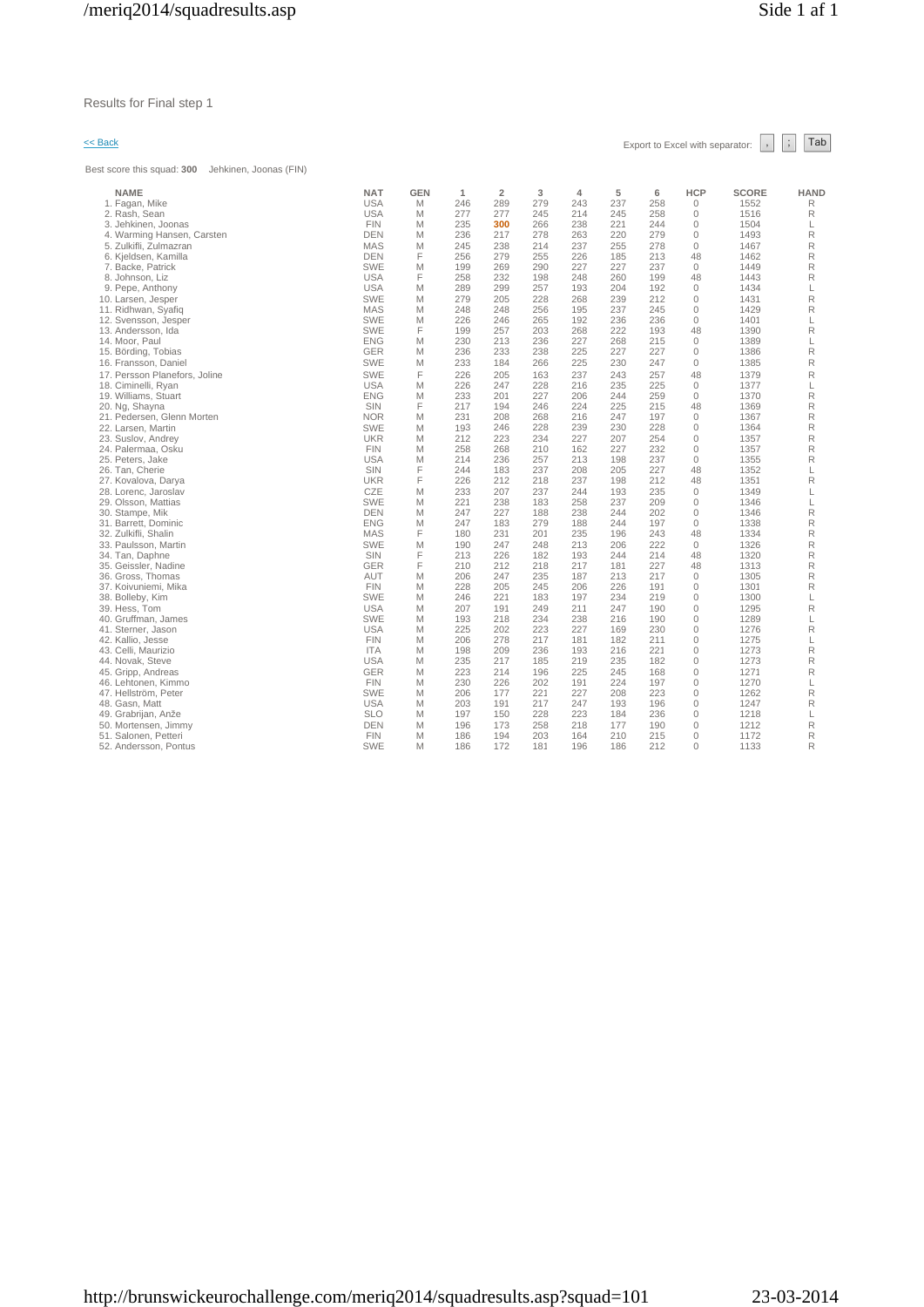Best score this squad: **300** Fransson, Daniel (SWE)

| si score inis syudu. <b>Juu</b><br>FIDIISSUII, DAIIIEI (OVVE) |            |            |     |                |     |     |     |     |              |              |             |
|---------------------------------------------------------------|------------|------------|-----|----------------|-----|-----|-----|-----|--------------|--------------|-------------|
| <b>NAME</b>                                                   | <b>NAT</b> | <b>GEN</b> | 1   | $\overline{2}$ | 3   | 4   | 5   | 6   | <b>HCP</b>   | <b>SCORE</b> | <b>HAND</b> |
| 1. Fransson, Daniel                                           | <b>SWE</b> | M          | 201 | 224            | 300 | 267 | 248 | 243 | 0            | 1483         | R           |
| 2. Larsen, Thomas                                             | <b>DEN</b> | M          | 221 | 246            | 243 | 299 | 227 | 246 | $\Omega$     | 1482         | R           |
| 3. Wells, John                                                | <b>ENG</b> | M          | 226 | 201            | 263 | 275 | 224 | 268 | 0            | 1457         | R           |
| 4. Jehkinen, Joonas                                           | <b>FIN</b> | M          | 253 | 237            | 199 | 268 | 267 | 231 | $\mathbf{0}$ | 1455         |             |
| 5. Loschetter, Chris                                          | <b>USA</b> | M          | 210 | 213            | 290 | 279 | 228 | 225 | 0            | 1445         | R           |
| 6. Barnes, Chris                                              | <b>USA</b> | M          | 246 | 289            | 248 | 215 | 214 | 226 | $\mathbf{0}$ | 1438         | R           |
| 7. Zulkifli, Zulmazran                                        | <b>MAS</b> | M          | 246 | 242            | 235 | 253 | 228 | 218 | $\Omega$     | 1422         | R           |
| 8. Kent, Marshall                                             | <b>USA</b> | M          | 236 | 226            | 223 | 256 | 255 | 224 | $\Omega$     | 1420         | R           |
| 9. Kjeldsen, Kamilla                                          | <b>DEN</b> | F          | 227 | 234            | 220 | 246 | 235 | 199 | 48           | 1409         | R           |
| 10. Kulick, Kelly                                             | <b>USA</b> | F          | 255 | 223            | 219 | 244 | 204 | 213 | 48           | 1406         | R           |
| 11. Johnson, Liz                                              | <b>USA</b> | F          | 213 | 279            | 238 | 206 | 209 | 201 | 48           | 1394         | R           |
| 12. Tan. Jazreel                                              | SIN        | F          | 258 | 215            | 235 | 177 | 194 | 258 | 48           | 1385         | R           |
| 13. Larsen, Jesper                                            | <b>SWE</b> | M          | 235 | 234            | 209 | 234 | 246 | 223 | $\mathbf{0}$ | 1381         | R           |
| 14. Karlsson, Joachim                                         | <b>SWE</b> | M          | 279 | 237            | 212 | 205 | 236 | 210 | $\Omega$     | 1379         | R           |
| 15. Tonteri, Juhani                                           | <b>FIN</b> | M          | 254 | 194            | 267 | 200 | 201 | 246 | $\mathbf{0}$ | 1362         | R           |
| 16. Rash, Sean                                                | <b>USA</b> | M          | 258 | 247            | 237 | 180 | 200 | 221 | $\Omega$     | 1343         | R           |
| 17. Moor, Paul                                                | <b>ENG</b> | M          | 214 | 259            | 205 | 233 | 226 | 201 | 0            | 1338         |             |
| 18. Mack, Tim                                                 | <b>USA</b> | M          | 180 | 238            | 223 | 223 | 236 | 237 | 0            | 1337         | R           |
| 19. Backe, Patrick                                            | <b>SWE</b> | M          | 209 | 256            | 213 | 232 | 188 | 238 | $\mathbf{0}$ | 1336         | R           |
| 20. Fagan, Mike                                               | <b>USA</b> | M          | 206 | 193            | 203 | 246 | 246 | 226 | $\Omega$     | 1320         | R           |
| 21. Tangermann, Lars                                          | GER        | M          | 247 | 235            | 219 | 170 | 218 | 221 | $\Omega$     | 1310         | R           |
| 22. Ridhwan, Syafiq                                           | <b>MAS</b> | M          | 235 | 235            | 194 | 245 | 204 | 195 | 0            | 1308         | R           |
| 23. Warming Hansen, Carsten                                   | <b>DEN</b> | M          | 279 | 204            | 202 | 205 | 193 | 215 | $\Omega$     | 1298         | R           |
| 24. Svensson, Jesper                                          | <b>SWE</b> | M          | 205 | 212            | 239 | 192 | 200 | 215 | $\mathbf{0}$ | 1263         |             |
| 25. Börding, Tobias                                           | GER        | M          | 202 | 200            | 214 | 147 | 278 | 182 | $\mathbf{0}$ | 1223         | R           |
| 26. Jähi, Joonas                                              | <b>FIN</b> | M          | 193 | 199            | 223 | 247 | 161 | 190 | $\Omega$     | 1213         | R           |
| 27. Andersson, Ida                                            | <b>SWE</b> | F          | 229 | 160            | 179 | 211 | 213 | 135 | 48           | 1175         | R           |
| 28. Pepe, Anthony                                             | <b>USA</b> | M          | 223 | 258            | 184 | 197 | 148 | 143 | $\Omega$     | 1153         |             |
|                                                               |            |            |     |                |     |     |     |     |              |              |             |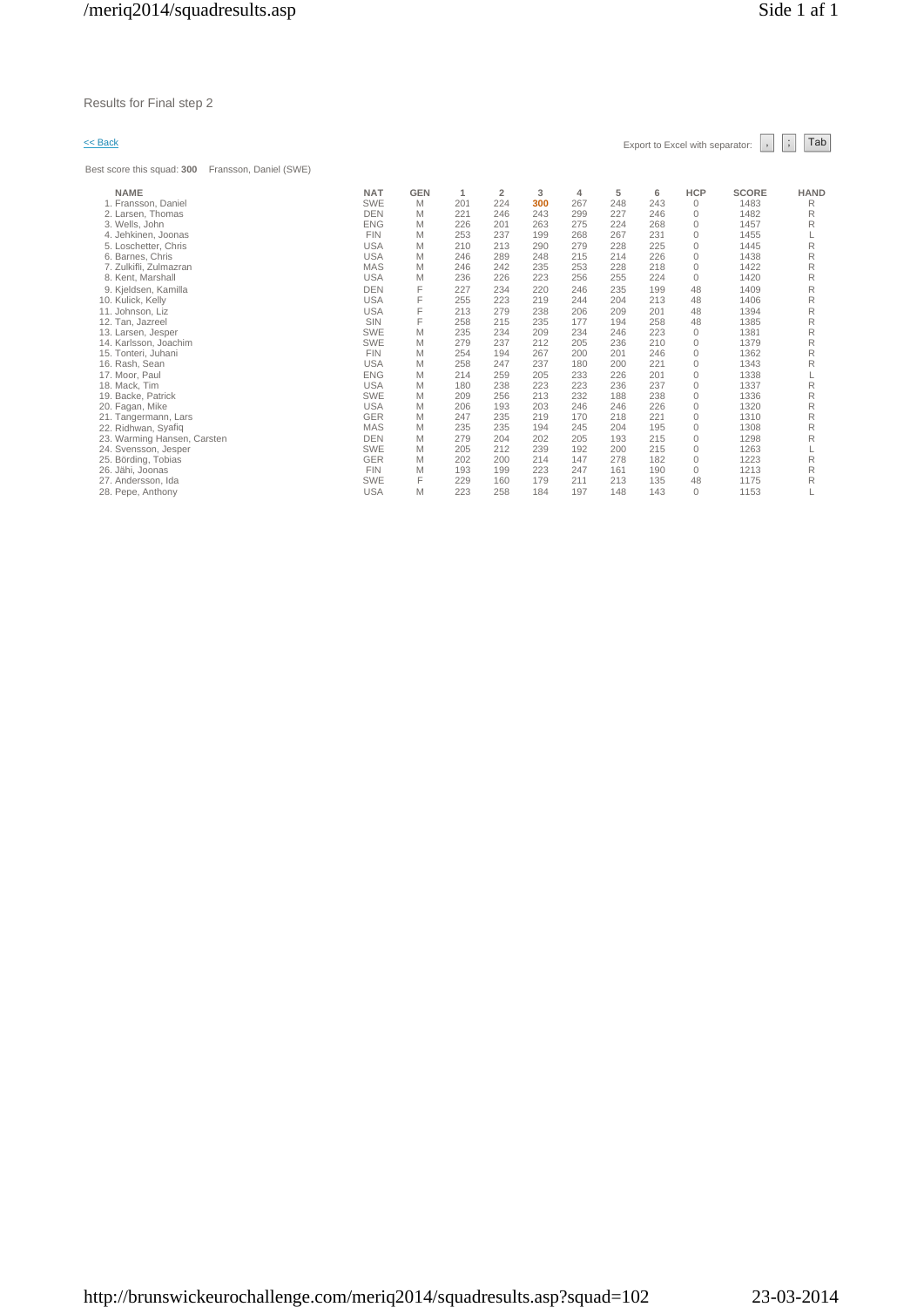| << Back                                                                                                                                                                                     |                                                                                                                                                                     |                                                           |                                                                        |                                                           |                                                                                                                            |                                                           |                                                           |                                                                        |                                                                                             |                                                                                                                                          | Export to Excel with separator:                                              | $\vdots$<br>$\,$ ,                                                          | Tab                                                                        |
|---------------------------------------------------------------------------------------------------------------------------------------------------------------------------------------------|---------------------------------------------------------------------------------------------------------------------------------------------------------------------|-----------------------------------------------------------|------------------------------------------------------------------------|-----------------------------------------------------------|----------------------------------------------------------------------------------------------------------------------------|-----------------------------------------------------------|-----------------------------------------------------------|------------------------------------------------------------------------|---------------------------------------------------------------------------------------------|------------------------------------------------------------------------------------------------------------------------------------------|------------------------------------------------------------------------------|-----------------------------------------------------------------------------|----------------------------------------------------------------------------|
|                                                                                                                                                                                             | Best score this squad: 288 Kent, Marshall (USA)                                                                                                                     |                                                           |                                                                        |                                                           |                                                                                                                            |                                                           |                                                           |                                                                        |                                                                                             |                                                                                                                                          |                                                                              |                                                                             |                                                                            |
| <b>NAME</b><br>1. Kent, Marshall<br>2. Fransson, Daniel<br>3. Loschetter, Chris<br>4. Larsen, Thomas<br>5. Barnes, Chris<br>6. Wells, John<br>7. Jehkinen, Joonas<br>8. Zulkifli, Zulmazran |                                                                                                                                                                     | 1<br>216<br>207<br>220<br>243<br>248<br>198<br>247<br>227 | $\overline{2}$<br>238<br>268<br>279<br>279<br>233<br>236<br>191<br>226 | 3<br>288<br>258<br>211<br>247<br>278<br>232<br>226<br>237 | 4<br>259<br>244<br>236<br>189<br>238<br>226<br>213<br>202                                                                  | 5<br>226<br>206<br>279<br>237<br>212<br>256<br>249<br>217 | 6<br>237<br>234<br>246<br>238<br>247<br>218<br>234<br>224 | $\overline{7}$<br>279<br>259<br>210<br>200<br>223<br>257<br>248<br>186 | <b>MATCH</b><br><b>BONUS</b><br>150<br>120<br>150<br>150<br>120<br>90<br>$\mathbf{0}$<br>60 | <b>HCP</b><br>$\mathbf{0}$<br>$\mathbb O$<br>$\mathbf{0}$<br>$\mathbb O$<br>$\mathbf{0}$<br>$\mathbf{0}$<br>$\mathbf{0}$<br>$\mathbf{0}$ | <b>SCORE</b><br>1893<br>1796<br>1831<br>1783<br>1799<br>1713<br>1608<br>1579 | <b>PREV</b><br>1420<br>1483<br>1445<br>1482<br>1438<br>1457<br>1455<br>1422 | <b>TOT</b><br>3313<br>3279<br>3276<br>3265<br>3237<br>3170<br>3063<br>3001 |
| Game 1<br><b>MATCH</b><br>-1<br>$\overline{2}$<br>3<br>$\overline{4}$                                                                                                                       | <b>NAME</b><br>Barnes, Chris<br>Jehkinen, Joonas<br>Kent, Marshall<br>Loschetter, Chris<br>Larsen, Thomas<br>Zulkifli, Zulmazran<br>Fransson, Daniel<br>Wells, John |                                                           |                                                                        |                                                           | <b>NAT</b><br><b>USA</b><br><b>FIN</b><br><b>USA</b><br><b>USA</b><br><b>DEN</b><br><b>MAS</b><br><b>SWE</b><br><b>ENG</b> |                                                           | <b>GEN</b><br>M<br>M<br>M<br>M<br>M<br>M<br>M<br>M        | <b>SCORE</b><br>248<br>247<br>216<br>220<br>243<br>227<br>207<br>198   |                                                                                             | <b>HCP</b><br>0<br>$\mathbf 0$<br>$\mathbf 0$<br>$\circ$<br>$\mathbf{0}$<br>$\mathbf 0$<br>$\mathbf{0}$<br>$\mathbf 0$                   | <b>TOTAL</b><br>248<br>247<br>216<br>220<br>243<br>227<br>207<br>198         | <b>BONUS</b><br>30<br>30<br>30<br>30                                        |                                                                            |
| Game 2<br><b>MATCH</b><br>1<br>$\overline{2}$<br>3<br>$\overline{4}$                                                                                                                        | <b>NAME</b><br>Barnes, Chris<br>Larsen, Thomas<br>Jehkinen, Joonas<br>Zulkifli, Zulmazran<br>Loschetter, Chris<br>Wells, John<br>Fransson, Daniel<br>Kent, Marshall |                                                           |                                                                        |                                                           | <b>NAT</b><br><b>USA</b><br><b>DEN</b><br><b>FIN</b><br><b>MAS</b><br><b>USA</b><br><b>ENG</b><br><b>SWE</b><br><b>USA</b> |                                                           | <b>GEN</b><br>M<br>M<br>M<br>M<br>M<br>M<br>M<br>M        | <b>SCORE</b><br>233<br>279<br>191<br>226<br>279<br>236<br>268<br>238   |                                                                                             | <b>HCP</b><br>$\mathbf 0$<br>$\mathbf{0}$<br>$\circ$<br>$\mathbf{0}$<br>$\mathbf 0$<br>$\circ$<br>$\mathbf 0$<br>$\mathbf{0}$            | <b>TOTAL</b><br>233<br>279<br>191<br>226<br>279<br>236<br>268<br>238         | <b>BONUS</b><br>30<br>30<br>30<br>30                                        |                                                                            |
| Game 3<br><b>MATCH</b><br>1<br>$\overline{c}$<br>3<br>$\overline{4}$                                                                                                                        | <b>NAME</b><br>Barnes, Chris<br>Fransson, Daniel<br>Jehkinen, Joonas<br>Kent, Marshall<br>Larsen, Thomas<br>Wells, John<br>Loschetter, Chris<br>Zulkifli, Zulmazran |                                                           |                                                                        |                                                           | <b>NAT</b><br><b>USA</b><br><b>SWE</b><br><b>FIN</b><br><b>USA</b><br><b>DEN</b><br><b>ENG</b><br><b>USA</b><br><b>MAS</b> |                                                           | <b>GEN</b><br>M<br>M<br>M<br>M<br>M<br>M<br>M<br>M        | <b>SCORE</b><br>278<br>258<br>226<br>288<br>247<br>232<br>211<br>237   |                                                                                             | <b>HCP</b><br>$\mathbf{0}$<br>$\mathbf 0$<br>$\circ$<br>$\mathbf 0$<br>$\mathbf{0}$<br>$\mathbf 0$<br>$\mathbf 0$<br>$\mathbf{0}$        | <b>TOTAL</b><br>278<br>258<br>226<br>288<br>247<br>232<br>211<br>237         | <b>BONUS</b><br>30<br>30<br>30<br>30                                        |                                                                            |
| Game 4<br><b>MATCH</b><br>1<br>$\overline{c}$<br>3<br>$\overline{4}$                                                                                                                        | <b>NAME</b><br>Barnes, Chris<br>Loschetter, Chris<br>Jehkinen, Joonas<br>Wells, John<br>Kent, Marshall<br>Larsen, Thomas<br>Fransson, Daniel<br>Zulkifli, Zulmazran |                                                           |                                                                        |                                                           | <b>NAT</b><br><b>USA</b><br><b>USA</b><br><b>FIN</b><br><b>ENG</b><br><b>USA</b><br><b>DEN</b><br><b>SWE</b><br>MAS        |                                                           | <b>GEN</b><br>M<br>M<br>M<br>M<br>M<br>M<br>M<br>M        | <b>SCORE</b><br>238<br>236<br>213<br>226<br>259<br>189<br>244<br>202   |                                                                                             | <b>HCP</b><br>0<br>$\circ$<br>$\mathbf 0$<br>$\mathbf 0$<br>$\mathbf{0}$<br>$\circ$<br>$\mathbf{0}$<br>$\mathbf 0$                       | <b>TOTAL</b><br>238<br>236<br>213<br>226<br>259<br>189<br>244<br>202         | <b>BONUS</b><br>30<br>30<br>30<br>30                                        |                                                                            |
| Game 5<br><b>MATCH</b><br>1<br>$\overline{c}$<br>3<br>$\overline{4}$                                                                                                                        | <b>NAME</b><br>Barnes, Chris<br>Wells, John<br>Jehkinen, Joonas<br>Loschetter, Chris<br>Fransson, Daniel<br>Larsen, Thomas<br>Kent, Marshall<br>Zulkifli, Zulmazran |                                                           |                                                                        |                                                           | <b>NAT</b><br><b>USA</b><br><b>ENG</b><br><b>FIN</b><br><b>USA</b><br><b>SWE</b><br><b>DEN</b><br><b>USA</b><br><b>MAS</b> |                                                           | <b>GEN</b><br>M<br>M<br>M<br>M<br>M<br>M<br>M<br>M        | <b>SCORE</b><br>212<br>256<br>249<br>279<br>206<br>237<br>226<br>217   |                                                                                             | <b>HCP</b><br>$\mathbf 0$<br>$\mathbf 0$<br>$\circ$<br>$\circ$<br>$\mathbb O$<br>$\circ$<br>$\mathbf 0$<br>$\circ$                       | TOTAL<br>212<br>256<br>249<br>279<br>206<br>237<br>226<br>217                | <b>BONUS</b><br>30<br>30<br>30<br>30                                        |                                                                            |
| Game 6<br><b>MATCH</b><br>$\mathbf{1}$<br>$\overline{2}$<br>3<br>$\overline{4}$                                                                                                             | <b>NAME</b><br>Barnes, Chris<br>Zulkifli, Zulmazran<br>Jehkinen, Joonas<br>Larsen, Thomas<br>Fransson, Daniel<br>Loschetter, Chris<br>Kent, Marshall<br>Wells, John |                                                           |                                                                        |                                                           | <b>NAT</b><br><b>USA</b><br><b>MAS</b><br><b>FIN</b><br><b>DEN</b><br><b>SWE</b><br><b>USA</b><br><b>USA</b><br><b>ENG</b> |                                                           | <b>GEN</b><br>M<br>M<br>M<br>M<br>M<br>M<br>M<br>M        | <b>SCORE</b><br>247<br>224<br>234<br>238<br>234<br>246<br>237<br>218   |                                                                                             | <b>HCP</b><br>$\circ$<br>$\circ$<br>$\mathbf 0$<br>$\mathbf 0$<br>$\circ$<br>$\mathbb O$<br>$\mathbf 0$<br>$\circ$                       | <b>TOTAL</b><br>247<br>224<br>234<br>238<br>234<br>246<br>237<br>218         | <b>BONUS</b><br>30<br>30<br>30<br>30                                        |                                                                            |
| Game 7<br><b>MATCH</b><br>1<br>$\overline{c}$<br>3<br>4                                                                                                                                     | <b>NAME</b><br>Barnes, Chris<br>Kent, Marshall<br>Fransson, Daniel<br>Jehkinen, Joonas<br>Larsen, Thomas<br>Loschetter, Chris<br>Wells, John<br>Zulkifli, Zulmazran |                                                           |                                                                        |                                                           | <b>NAT</b><br><b>USA</b><br><b>USA</b><br><b>SWE</b><br><b>FIN</b><br><b>DEN</b><br><b>USA</b><br><b>ENG</b><br><b>MAS</b> |                                                           | <b>GEN</b><br>M<br>M<br>M<br>M<br>M<br>M<br>M<br>M        | <b>SCORE</b><br>223<br>279<br>259<br>248<br>200<br>210<br>257<br>186   |                                                                                             | <b>HCP</b><br>$\circ$<br>$\circ$<br>$\mathbf 0$<br>$\mathbf 0$<br>$\mathbf{0}$<br>$\mathbf 0$<br>$\mathbb O$<br>$\circ$                  | <b>TOTAL</b><br>223<br>279<br>259<br>248<br>200<br>210<br>257<br>186         | <b>BONUS</b><br>30<br>30<br>30<br>30                                        |                                                                            |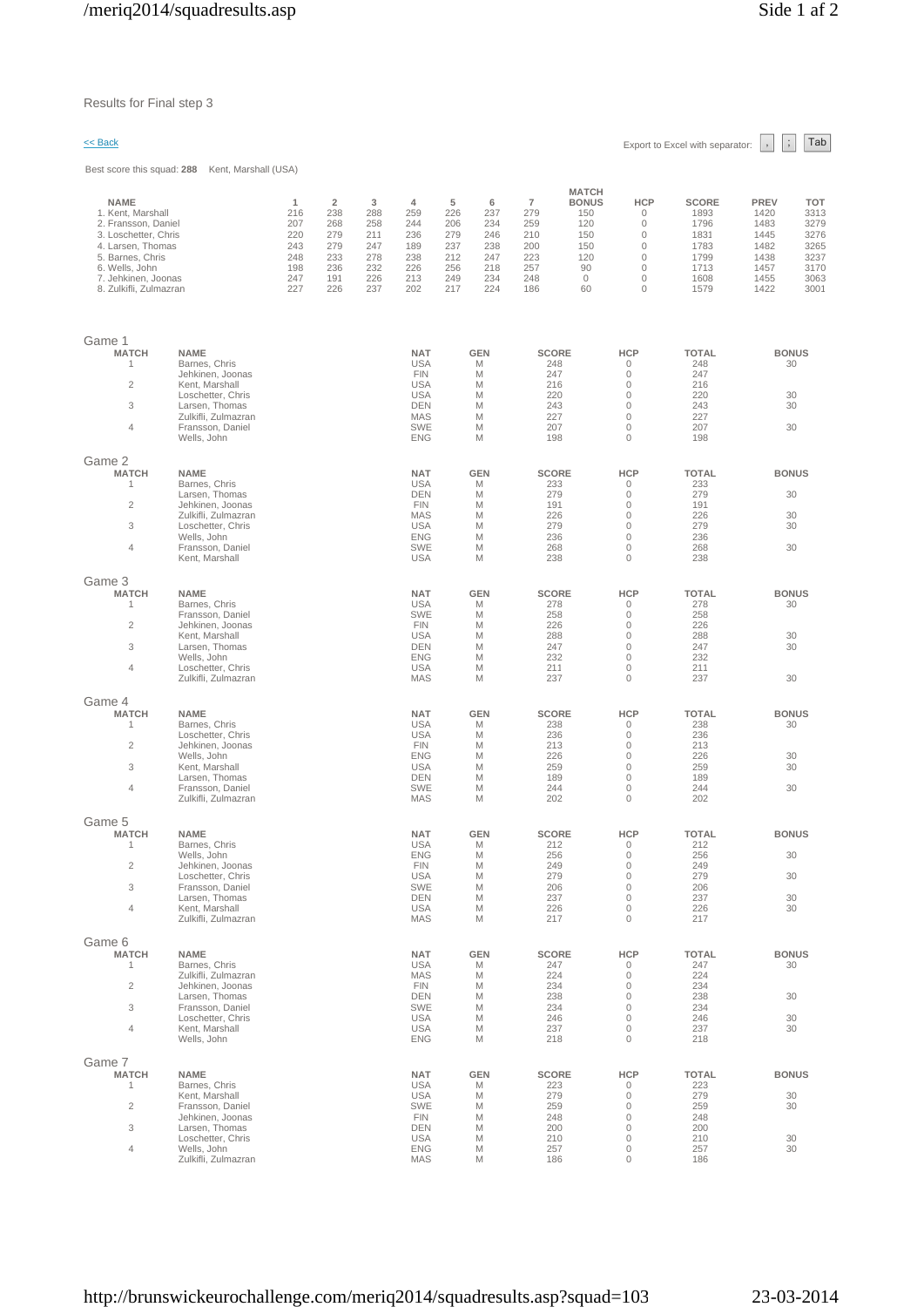Results for Final step 4 - Stepladder match 1

| $\leq$ Back                                                |                                        |                      |            |            | Export to Excel with separator: | Tab<br>$\sim$    |
|------------------------------------------------------------|----------------------------------------|----------------------|------------|------------|---------------------------------|------------------|
| Best score this squad: 255 Fransson, Daniel (SWE)          |                                        |                      |            |            |                                 |                  |
| <b>NAME</b><br>1. Fransson, Daniel<br>2. Loschetter, Chris | <b>NAT</b><br><b>SWE</b><br><b>USA</b> | <b>GEN</b><br>M<br>Μ | 255<br>226 | <b>HCP</b> | <b>SCORE</b><br>255<br>226      | <b>HAND</b><br>R |